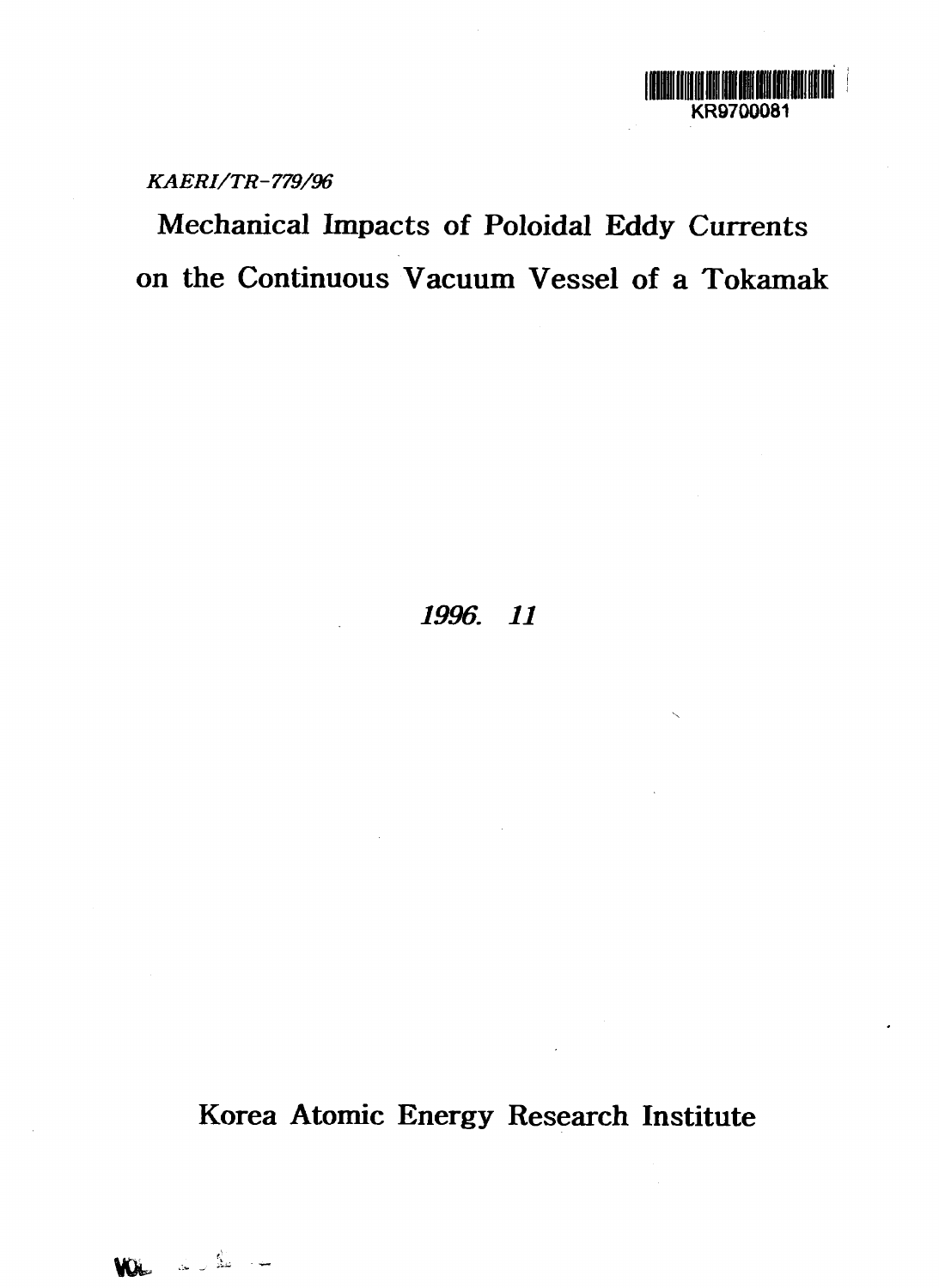# 제출문

한국원자력연구소 소장 귀하

본 보고서를

Mechanical Impacts of Poloidal Eddy Currents<br>on the Continuous Vacuum Vessel of a Tokamak

에 관한 기술보고서로 제출합니다.

1996 년 11 월

연구자 : 인 상 렬 (핵융합로 연구실, 책임연구원)

윤 병 주 (핵융합로 연구실, 선임연구원)

감수자 : 황 철 규 (핵융합로 연구실, 책임연구원)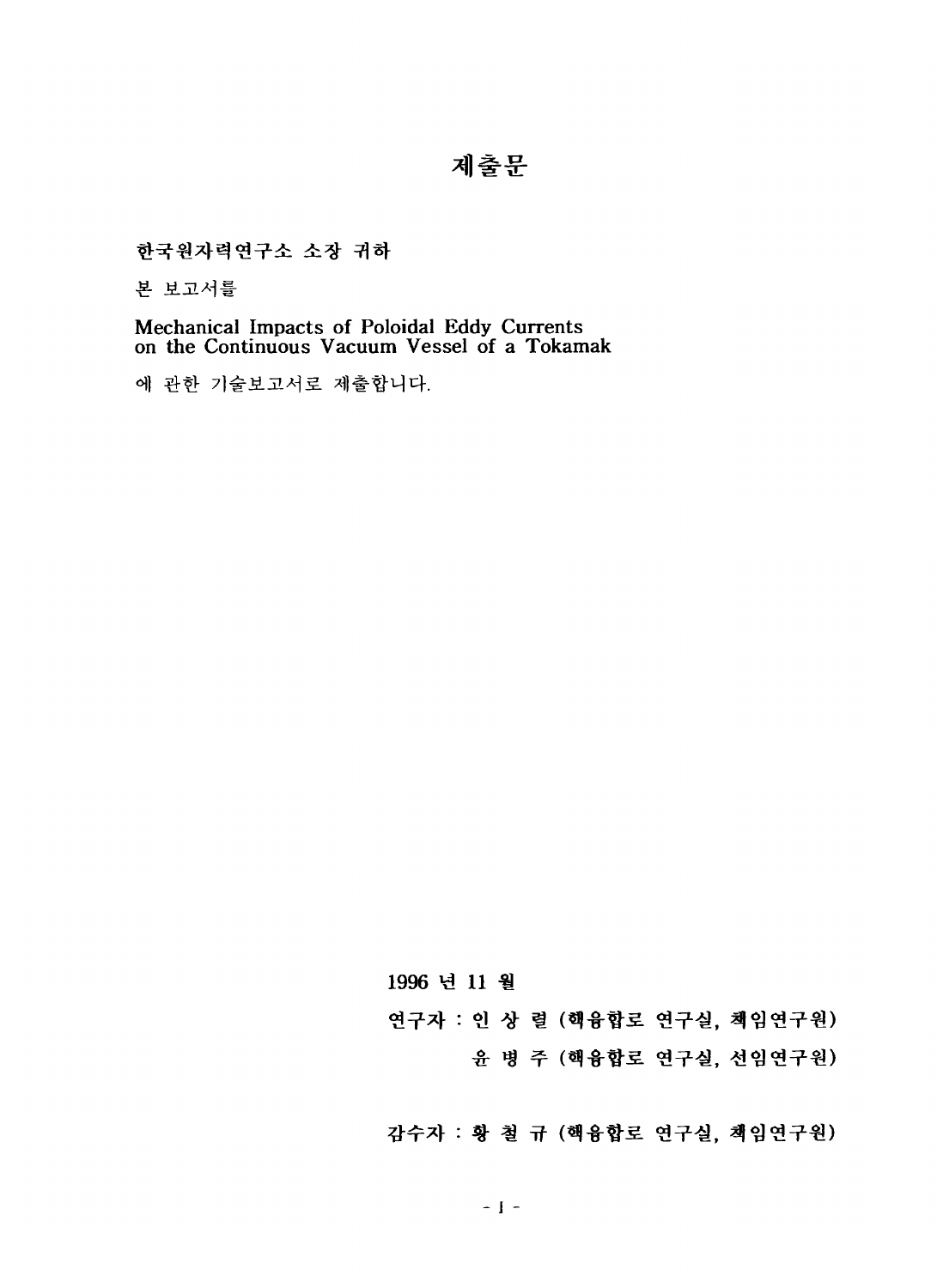## **ABSTRACT**

Poloidal eddy currents are induced on the continuous torus vacuum vessel by changes of the toroidal field during the machine start-up(toroidal field coil charge), shut-down(toroidal field coil discharge) and plasma disruption(plasma diamgnetism change). Analytic forms for the eddy currents flowing on the vessel, consequent pressures and forces acting on it are presented in this report. The results are applied to typical operation modes of the KT-2 tokamak.

Stress analysis for two typical operation modes of toroidal field damping during a machine shut-down and plasma energy quench during a plasma disruption were carried out using 3D FEM code(ANSYS 5.2).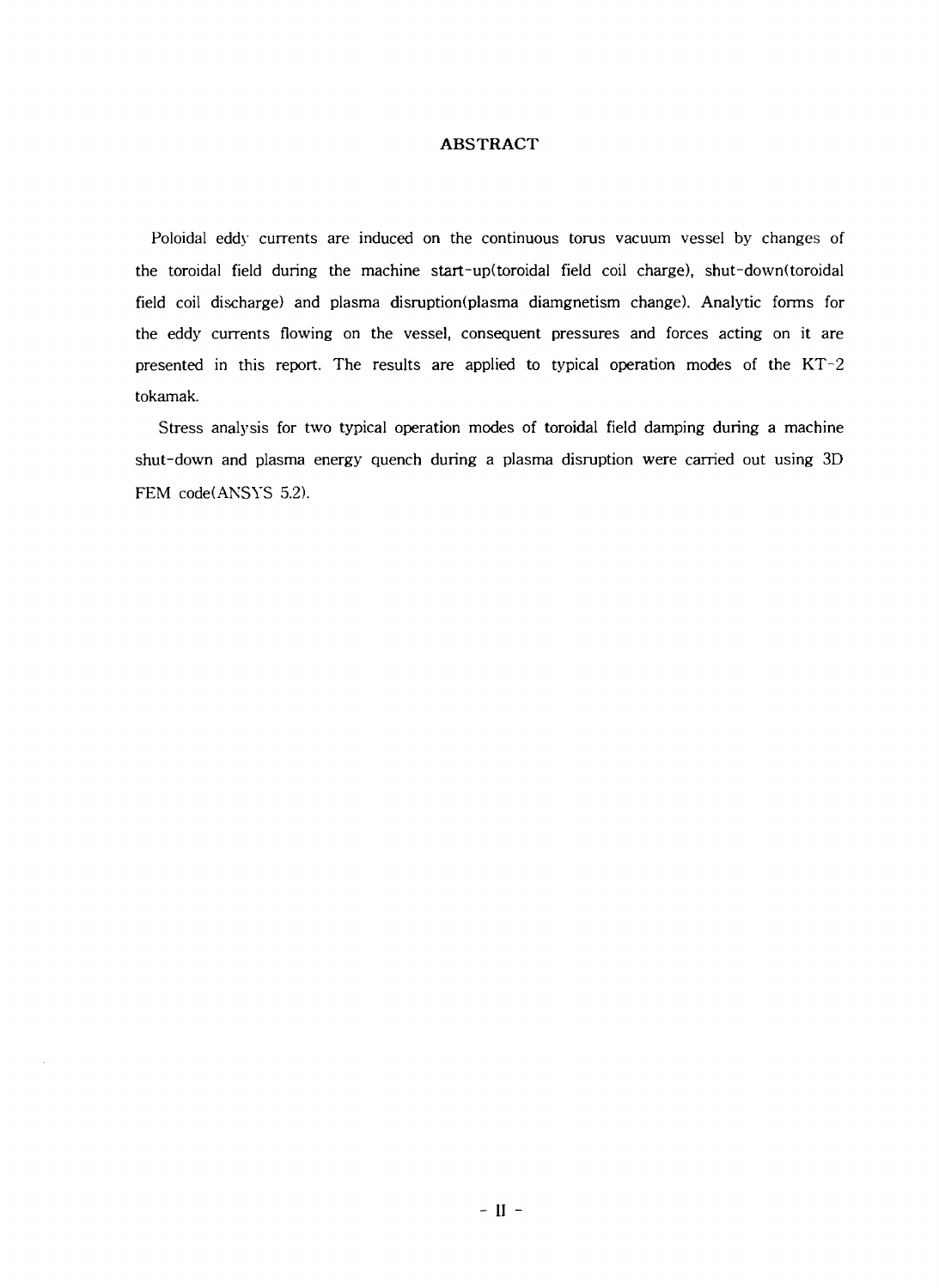# **Contents**

| II. Charging and discharging the toroidal field coil[4] ----------------------------- 2    |  |
|--------------------------------------------------------------------------------------------|--|
| III. Diamagnetism change in a plasma disruption $[6,7,8]$ ----------------------------- 12 |  |
|                                                                                            |  |
|                                                                                            |  |

 $\mathcal{L}^{\text{max}}_{\text{max}}$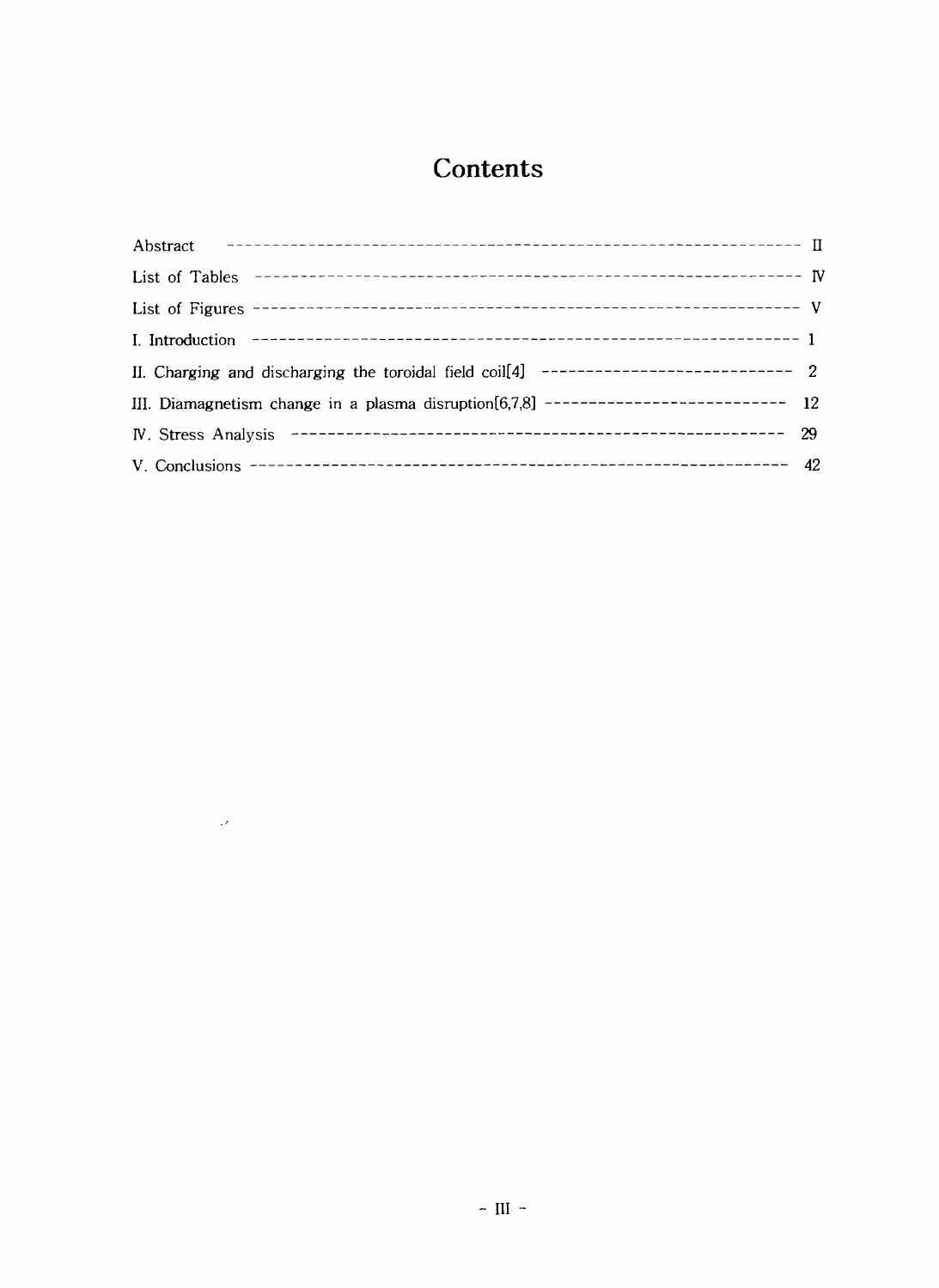# List of Tables

- **Table** 1. Parameters for calculating induced vessel currents and pressures.
- **Table 2.** Plasma paremeters related with the plasma beta change.
- **Table 3.** The pressures induced on the vessel during toroidal field changes.
- **Table 4.** The forces exerting on the vessel during toroidal field changes.
- **Table** 5. Input parameters for the stress analysis.

 $\sim$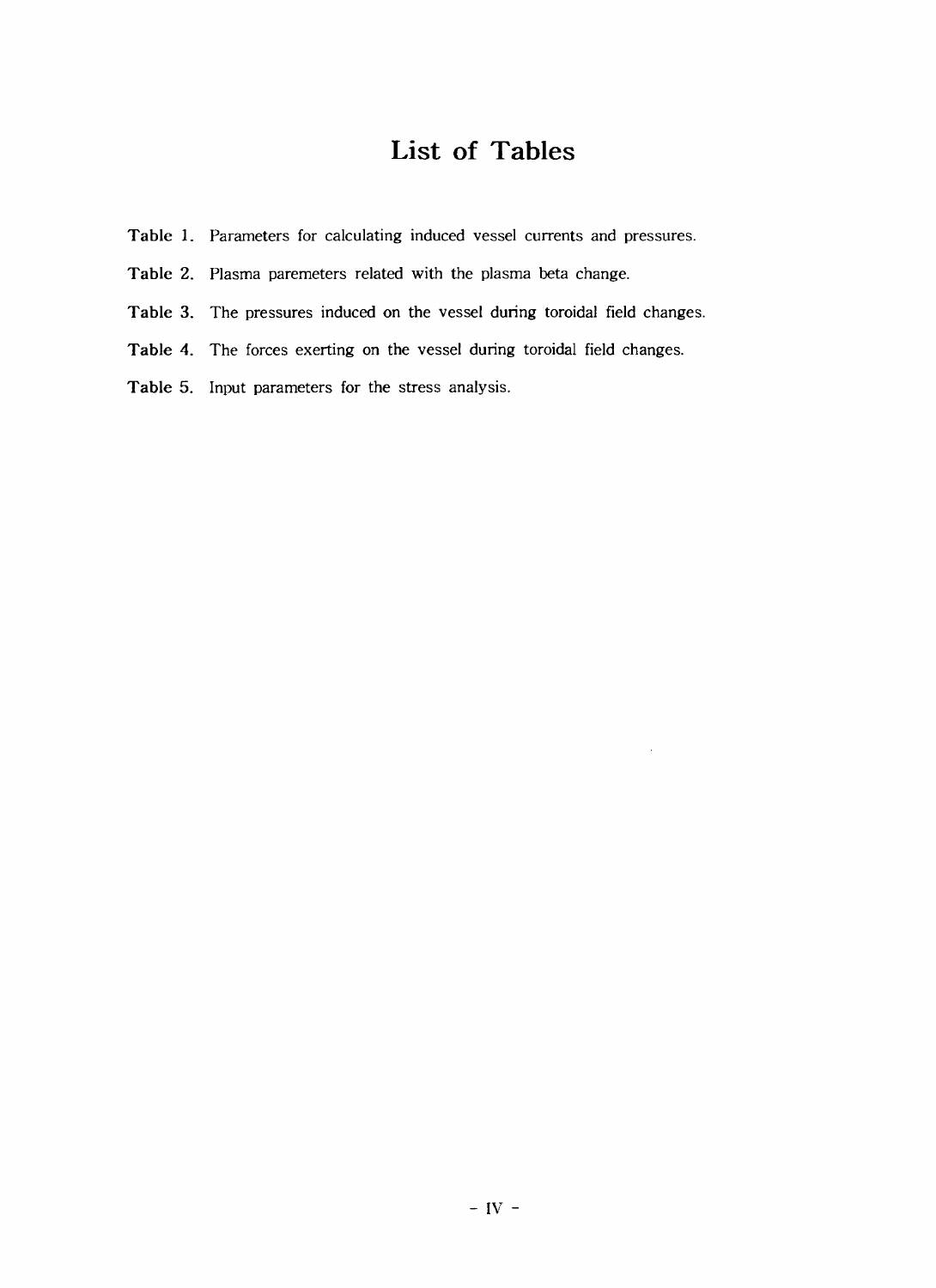## List of Figures

- Fig. 1. Current and pressure induced on a vessel placed within a toroidal field coil
- **Fig.** 2. Schematic of the KT-2 vacuum vessel
- **Fig.** 3. Model for surface integration over the vessel cross-section
- **Fig.** 4. Vessel currents induced during coil charge for three wall thicknesses
- **Fig.** 5. Pressures acting on the vessel during coil charge for three wall thicknesses
- **Fig.** 6. Relative error of pressures calculated using approximate expressions
- **Fig.** 7. Pressures acting on the vessel during coil discharge for three wall thicknesses
- **Fig.** 8. Spatial variation of the maximum pressures acting on the vessel during coil charge
- Fig. 9. Spatial variation of the maximum pressures acting on the vessel during coil discharge
- **Fig.** 10. Diamagnetism change in the tokamak plasma
- **Fig.** 11. Variations of the plasma current, diamagnetism and poloidal beta
- Fig. 12. Variation of the vessel current induced by diamagnetism change during plasma initiation
- **Fig.** 13. Variation of the vessel current induced by diamagnetism change due to current quench
- Fig. 14. 3D finite element model of the KT-2 vacuum vessel.
- **Fig.** 15. Stress distribution on the vessel by the atmospheric pressure.
- Fig. 16. Deformation of the vessel by the atmospheric pressure.
- **Fig.** 17. Stress distribution on the vessel during TF damping.
- **Fig.** 18. Deformation of the vessel during TF damping.
- **Fig.** 19. Stress distribution on a poloidal belt section in TF damping.
- Fig. 20. Stress distribution due to diamagnetism change during energy quench.
- Fig. 21. Deformation of the vessel during energy quench.
- Fig. 22. Stress distribution on a poloidal belt section in the energy quench.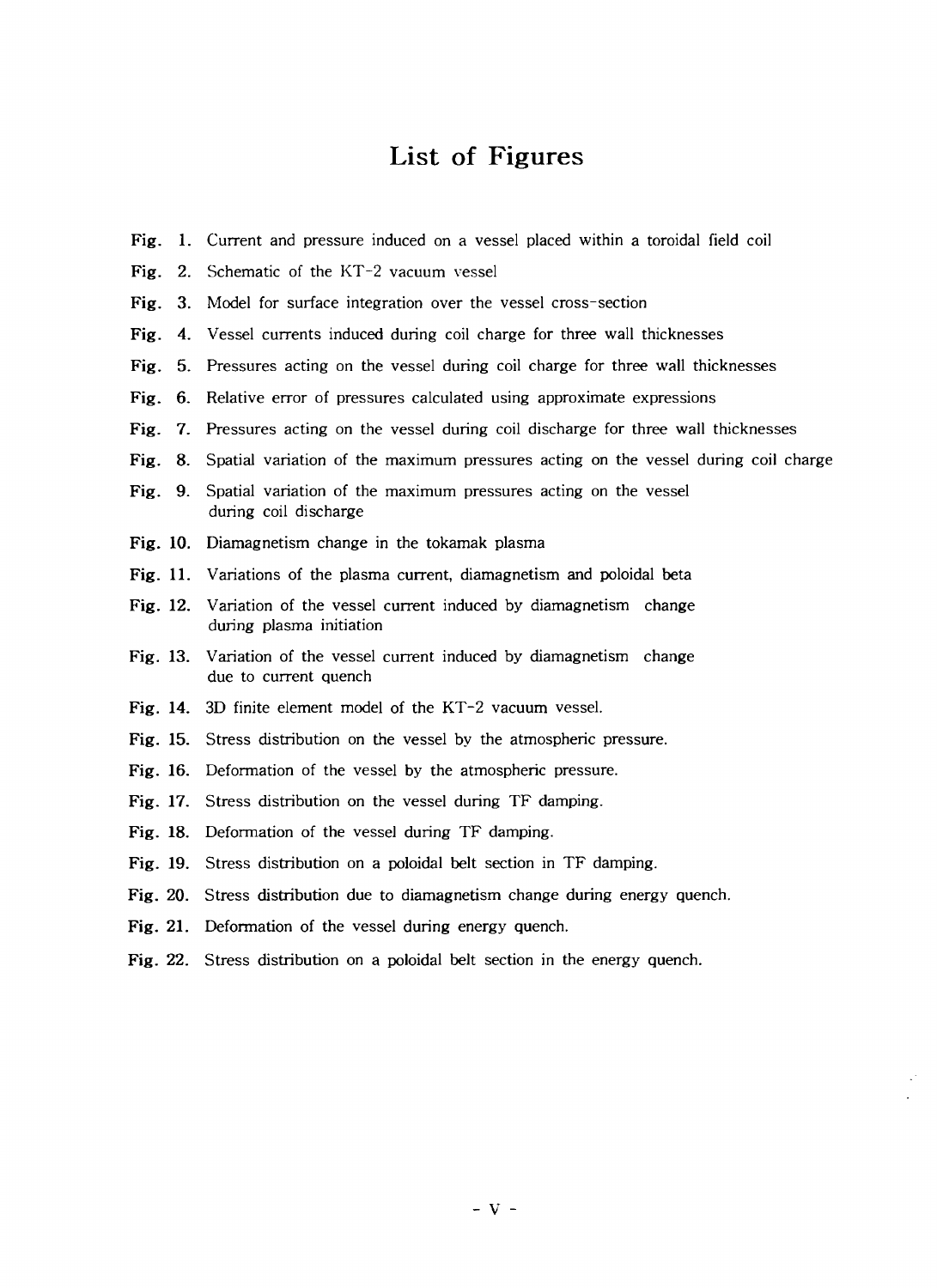## Mechanical impacts of poloidal eddy currents on the continuous vacuum vessel of a tokamak

### Abstract

Poloidal eddy currents are induced on the continuous torus vacuum vessel by changes of the toroidal field during the machine start-up(toroidal field coil charge), shut-down(toroidal field coil discharge) and plasma disruption(plasma diamgnetism change). Analytic forms for the eddy currents flowing on the vessel, consequent pressures and forces acting on it are presented in this report. The results are applied to typical operation modes of the KT-2 tokamak.

Stress analysis for two typical operation modes of toroidal field damping during a machine shut-down and plasma energy quench during a plasma disruption were carried out using 3D FEM code(ANSYS 5.2).

#### I. Introduction

One of the critical considerations in tokamak design for mechanical engineers, electrical engineers and plasma physicists is the effect of eddy currents induced on the vacuum vessel. Vessel eddy currents are induced due to transient magnetic fields in practically every tokamak operation stage. The eddy currents may give rise to damaging forces in the vessel structure[l,2,3].

During plasma initiation, vertical displacement and plasma current quench, variations of poloidal magnetic fields produce toroidal vessel currents, while poloidal vessel currents are generated due to changes of the toroidal magnetic field in the stages of TF(toroidal field) rising and TF damping. The change of poloidal beta and consequent variation of plasma diamagnetism in a plasma disruption also produces poloidal eddy currents on the vessel. The vessel currents interact with magnetic fields orthogonal to them, and the resultant electromagnetic load is perpendicular to the vessel surface. In addition to the mechnical impacts the eddy currents also inhibit plasma formation, equilibrium field ramp-up and plasma active control. They, however, help fast passive control of the plasma and shield magnets placed outside the vessel from electromagnetic transient. The practical level of the effect of the vessel eddy current depends on the relative magnitude of the magnetic field diffusion(or current decay) time constant compared with the change rate of the applied field. The longer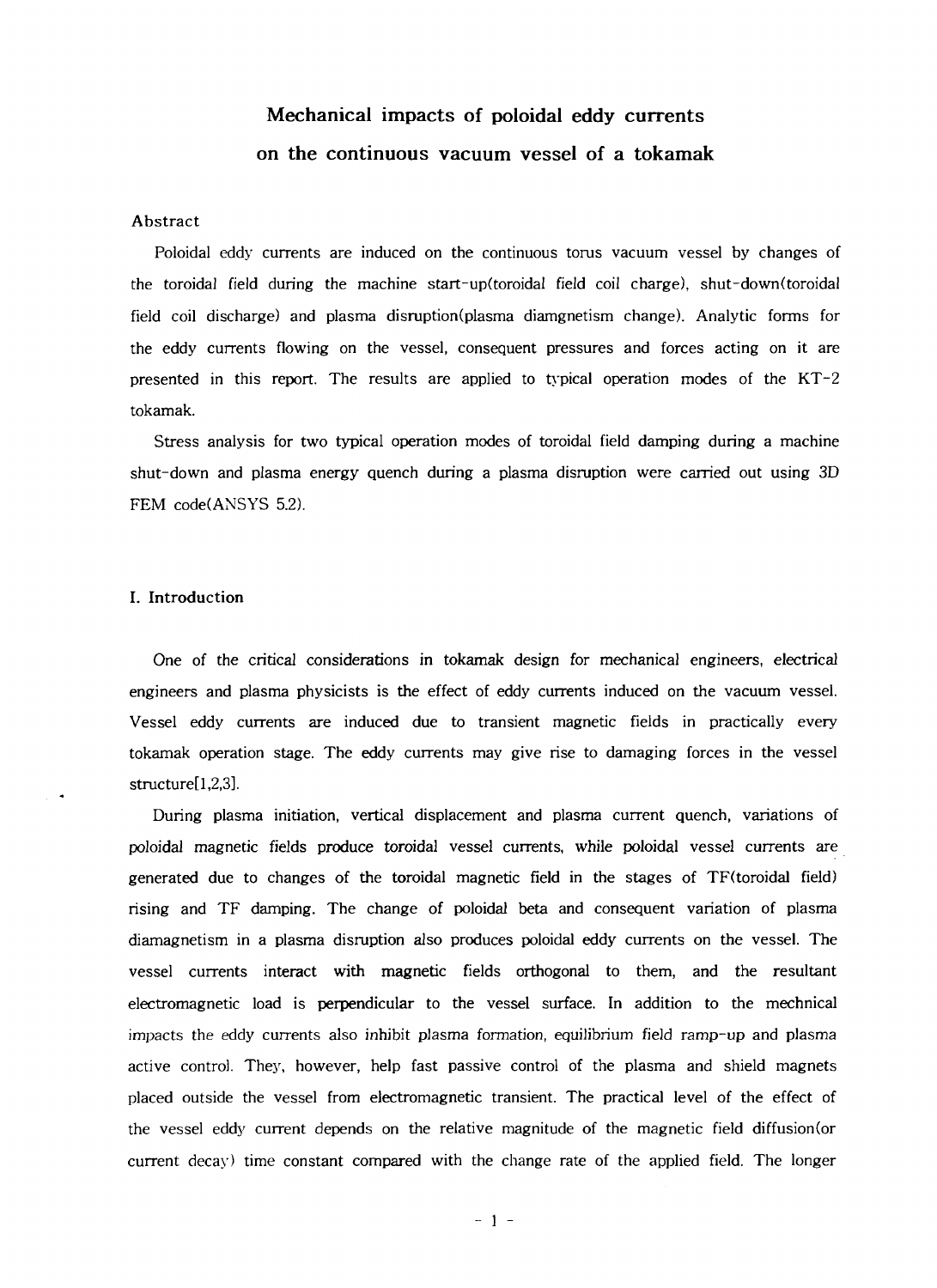the diffusion time is, the stronger the effect is.

This report describes the procedure of estimating the effect of vessel poloidal eddy currents produced by the changes of the toroidal field due to any causes. In Sec. II general expressions for the eddy currents induced on the all-welded torus vacuum vessel and pressures acting on the vessel when the toroidal field coil is charged or discharged. The mode of the diamagnetic change in a plasma disruption is considered in Sec. III. Application of the results on the KT-2 tokamak is found in each section. Finally, the results of the stress analysis in TF damping and plasma energy quench as typical operation modes producing poloidal eddy currents are discussed in Sec. IV.

#### **II. Charging and discharging the toroidal field coil[4]**

Figure 1 shows a toroidal field coil modeled as a current sheet and a conducting torus shell located inside the coil. The coil and the vessel have arbitrary cross-sections.

Before start-up( $t$ <0) the field is zero on both sides of the vessel, while the coil field B exists in the steady state with the toroidal field coil charged fully. The field inside the vessel starts to increase or decrease as the coil is charged or discharged. There may be delays in feeling the field change inside the vessel due to the finite field diffusion time depending on the vessel material and geometry. The toroidal field is usually varied so slowly that it may be assumed to be a quas-steady one. That is, the field inside the vessel is just the same field applied by the toroidal field coil, without any delay and any distortion, except minor contribution from vessel currents.

The locally induced magnetic pressure is given by Equation (1).

$$
P = J_v \left( B_t + \frac{B_i}{2} \right) t_v \tag{1}
$$

## where, P: magnetic pressure acting on the vessel at a observing point(= $P(r)$ )[Pa]

- $J_v$ : current density flowing on the vessel $(\equiv J_v(r))[A/m^2]$
- $B_t$ : magnetic field applied by toroidal field coil(= $B_t(r)[T]$
- $B_i$ : magnetic field induced by the vessel eddy currents(= $B_i(r)[T]$ ,  $1/2$  is introduced because the poloidal current does not produce toroidal field outside the current shell, then in the vessel wall  $B_i$  is assumed to be changed linearly from zero at the outer surface to the full value at the inner surface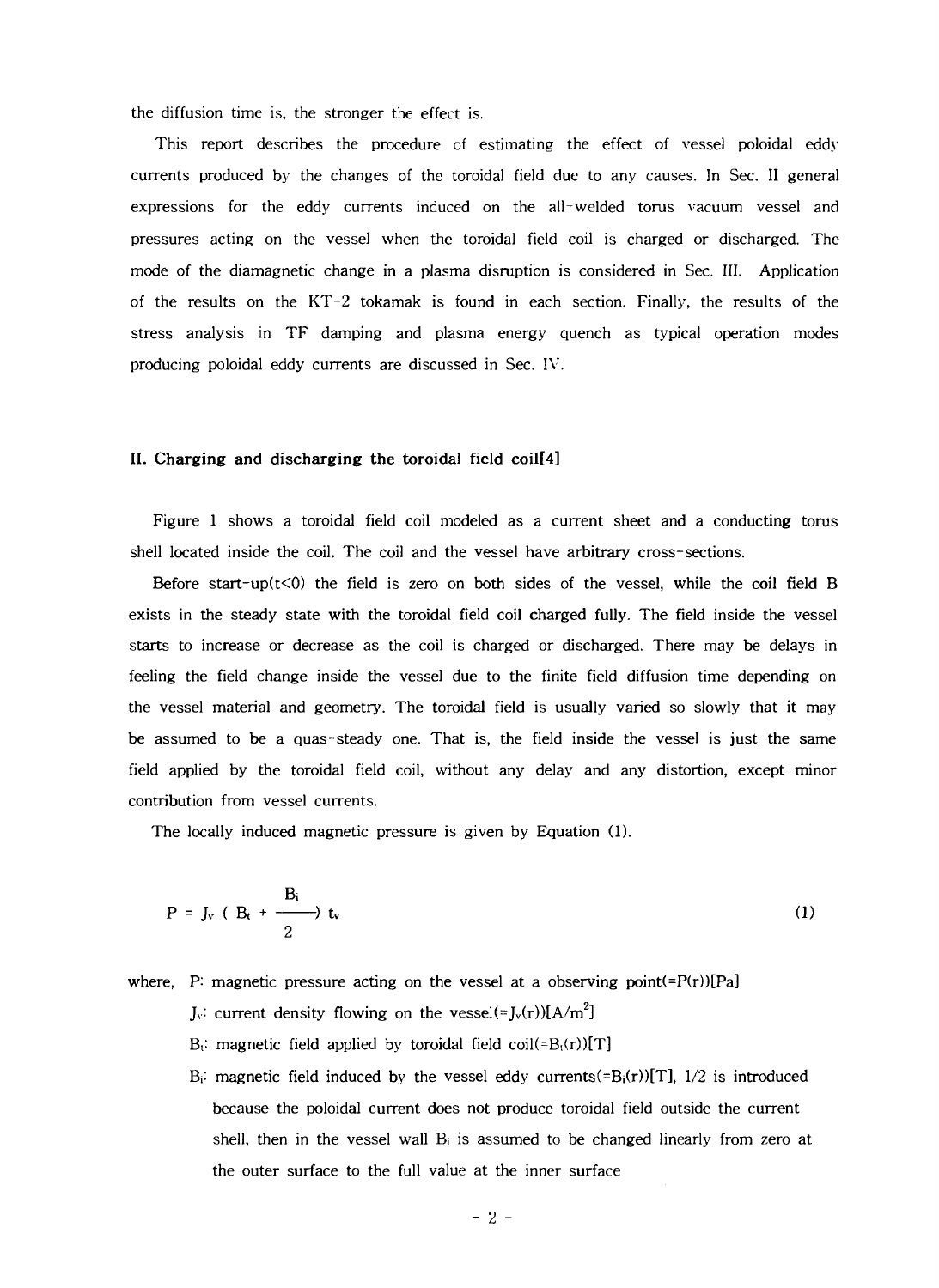

Fig.l. Current and pressure induced on a vessel placed within a toroidal field coil.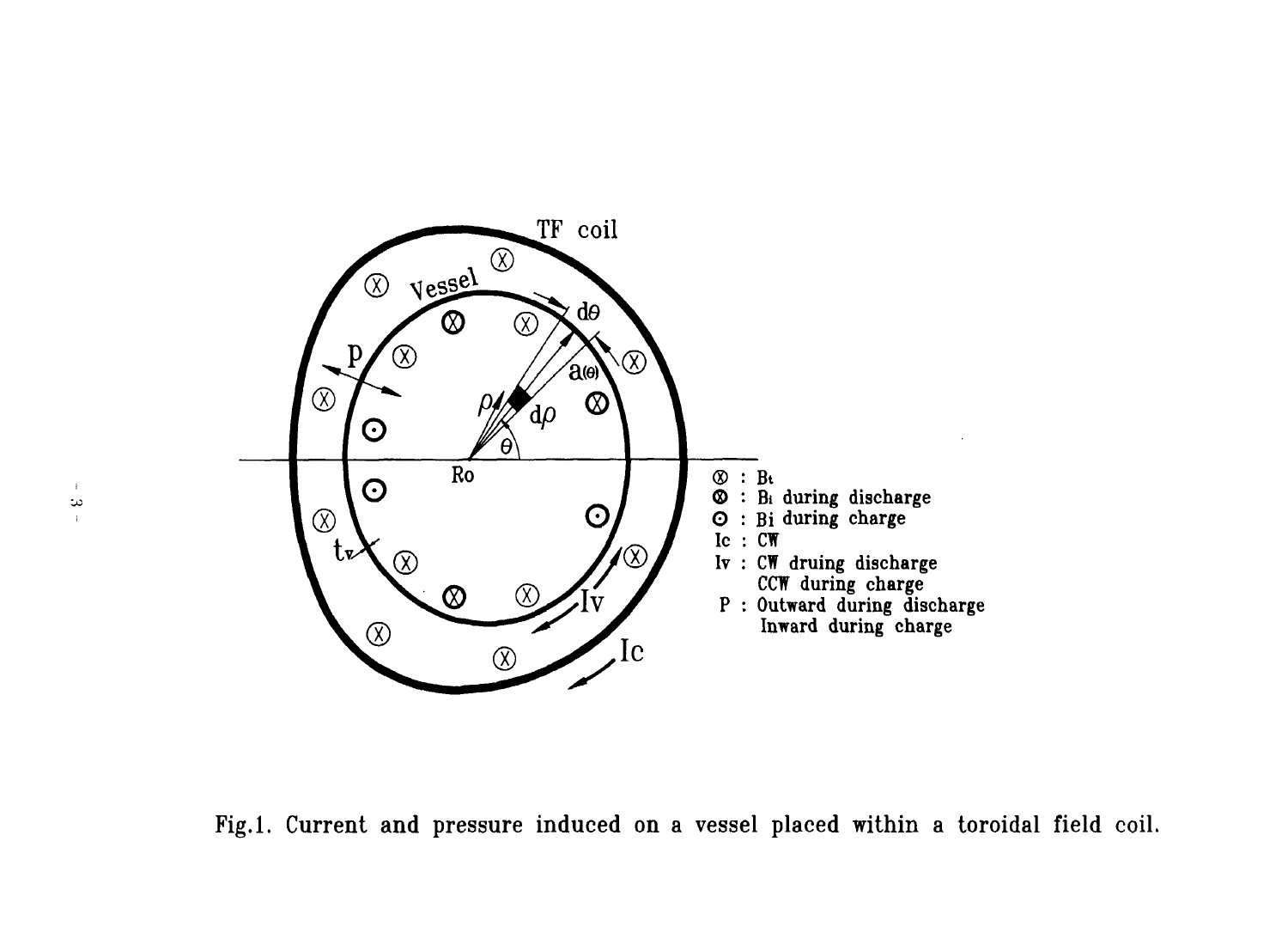$t_v$ : thickness of the vessel wall[m]

r: major radius to the point in questionfm].

The pressure is composed of two terms( $P=P_0+P_1$ ), one from the applied field( $P_0=J_0B_1t_0$ ) and the other from the induced field $(P_i=J_vB_i t_v/2)$ . The direction of the pressure depends on the directions of the vessel current and the magnetic field. The direction of  $B_t$  is not changed in spite of variation in the magnitude, and that of induced current depends on the sign of change rate of B<sub>t</sub>. The first term has minus sign(inward) when the field decreases, and plus(outward) when the field increases. The second term has always plus because the induced field has the same sign as the vessel current. The magnitude of the second term is expected to be much lower than the first term because it is second-order.

The power supply of the toroidal field coil may be considered as a constant voltage source. Because the coil is a inductive load the coil current and the field varies in accordance with a exponential function. To shorten the time taken to reach the flat top power supply voltage is increased a little higher(a few tens percent) than a steady one at the flat top. The ratio of the two volages is called overvoltage or forcing factor and is denoted usually by  $\alpha$ . If the toroidal field coil is charged from zero according to Equation (2), we can obtain expressions of  $J_v$ ,  $B_i$  and consequently P in Equation (1) step by step.

$$
B_t = \alpha B_{t0} \frac{R_p}{r} (1 - e^{-t/r})
$$
 (2)

where,  $\alpha$ : overvoltage factor(=supplied voltage/flat-top voltage)

- $B_{10}$ : flat-top mafnetic field at the plasma center[T]
- $R_p$ : major radius to the plasma center[T]
- $\tau$ <sup>:</sup> time constant of the coil(=L<sub>c</sub>/R<sub>c</sub>, L<sub>c</sub> is the coil inductance and R<sub>c</sub> is the coil resistance)[sec]

t: time[sec]

The induced vessel poloidal current is governed by the circuit equation as follows,

$$
L_{v} \frac{dl_{v}}{dt} + R_{v}I_{v} = -\frac{d\Phi}{dt}
$$
 (3)

where, *Lv'* poloidal inductance of the vessel[H]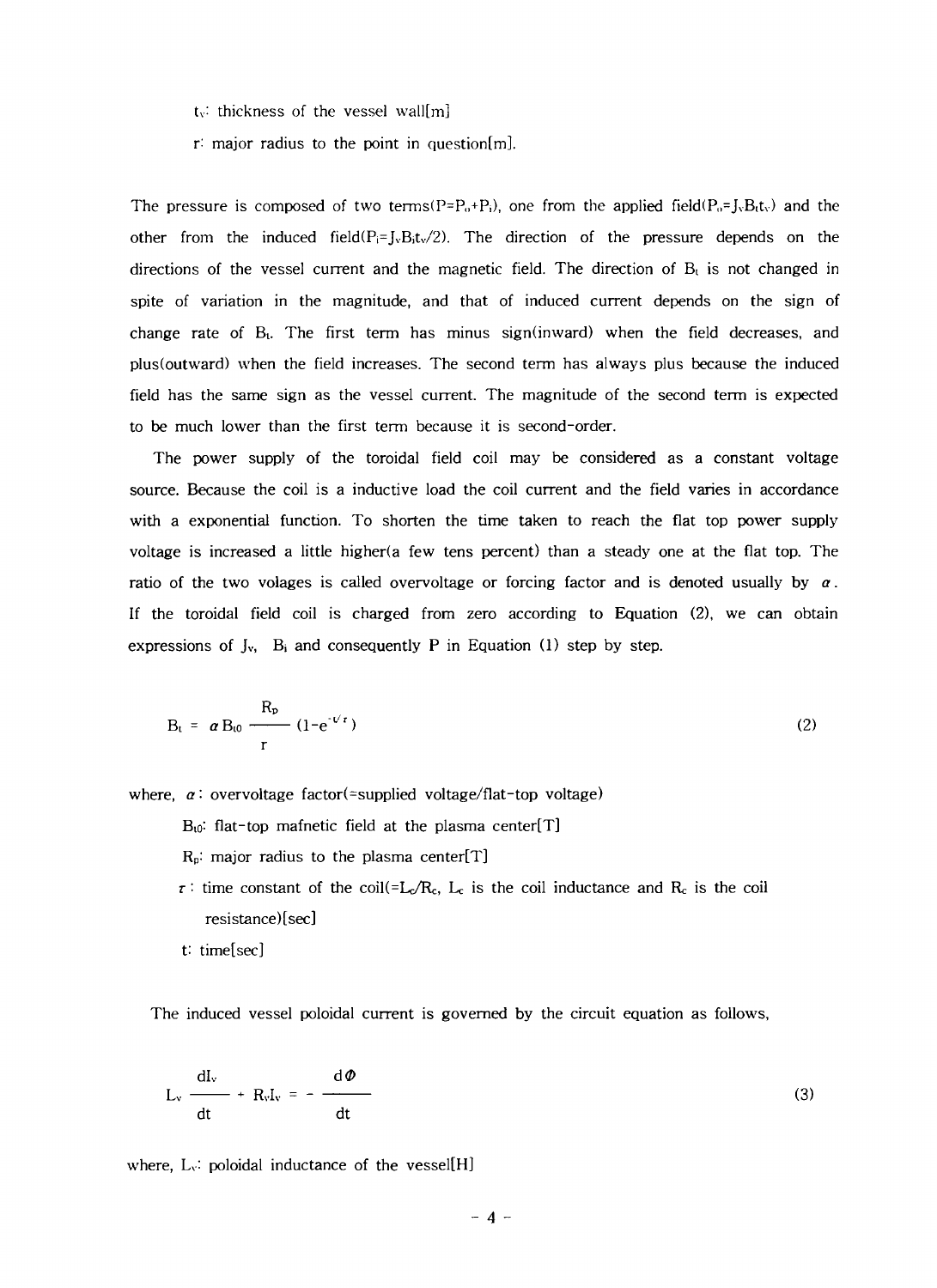$R_v$ : poloidal resistance[ $\Omega$ ]

- I<sub>v</sub>: vessel poloidal current(=2 $\pi$ rt<sub>v</sub>J<sub>v</sub>(r))[A]
- $\Phi$ : magnetic flux linking the cross-section of the vessel[Wb].

*0* is obtained by integrating applied magnetic field over the cross-sectional area of the vessel and is given by Equation (4)(refer to Fig. 1 for notations of the variables used in the equation).

$$
\varPhi = \int B_t \, dA = \alpha B_{t0} R_p (1 - e^{U \, r}) \int \frac{dA}{r}
$$
  
=  $\alpha B_{t0} R_p (1 - e^{U \, r}) \int_0^{2\pi} \int_0^a \frac{\rho \, d\rho \, d\theta}{R_0 + \rho \cos \theta} = C F (1 - e^{-U \, r})$  (4)

where, a: minor radius to the vessel wall(= $a(\theta)$ )[m]

 $\rho$  : minor radius to the infinitesimal element of surface integration[m]

 $R_0$ : major radius to the vessel center $[m]$ 

- *C*: constant(=  $\alpha$  B<sub>t0</sub>R<sub>p</sub>)
- F: double integral term.

 $L_v$  and  $R_v$  are calculated by the vessel geometry and are expressed by Equations (5) and (6) respectively.

$$
L_{v} = \frac{d\Phi_{v}}{dl_{v}} = \frac{\mu_0}{2\pi} F
$$
 (5)

where,  $\Phi_{v}$ : flux linking the vessel cross-section, generated by the vessel current [Wb]  $\mu$ <sup>0</sup>: permeability in vacuum.

$$
R_v = \int \frac{\eta d\ell}{2\pi r t_v} = \frac{\eta}{2\pi t_v} \int_0^{2\pi} \frac{\sqrt{(a^2 d\theta)^2 + da^2}}{R_0 + a\cos\theta} \approx \frac{\eta}{2\pi t_v} \int_0^{2\pi} \frac{ad\theta}{R_0 + a\cos\theta} = \frac{\eta}{2\pi t_v} G \qquad (6)
$$

where,  $\eta$ : resistivity of the vessel material[ $\Omega$ .m]

G: integral term.

The induced vessel current  $I_v$  is obtained by inserting Equation (4) into Equation (3), and by solving it.  $I_v$  is given by Equation (7).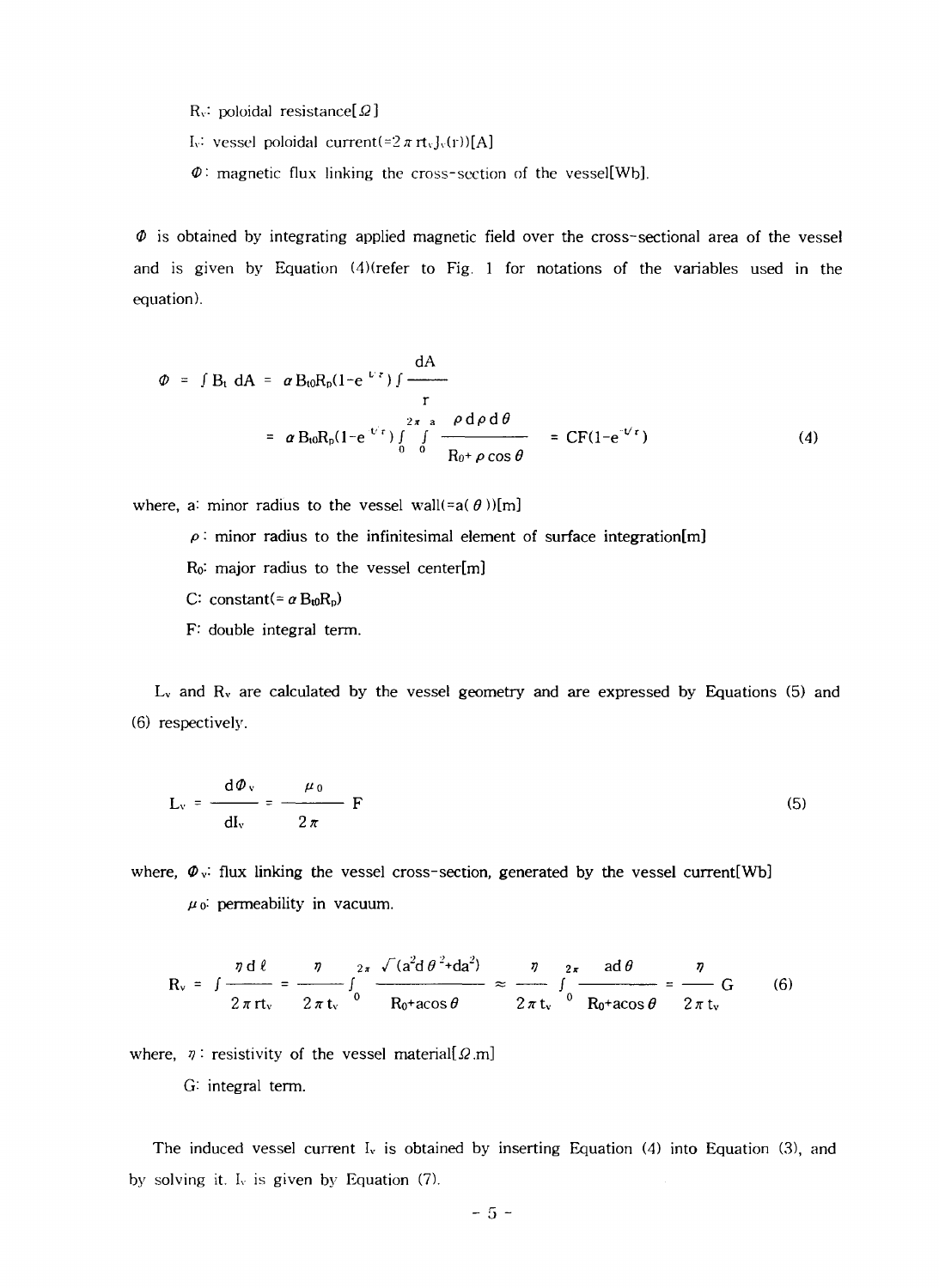$$
I_v = -\frac{\alpha B_0 R_p F}{\tau R_v (1 - \frac{\tau_v}{\tau})} \quad (e^{t/\tau} - e^{t/\tau v}) = -\frac{2\pi \alpha \sigma B_0 R_p t_v}{\tau (1 - \frac{\tau_v}{\tau})} \quad \frac{F}{G} \quad (e^{t/\tau} - e^{t/\tau v}) \tag{7}
$$

where, - sign represents the current is induced to oppose the field increase

- $\sigma$ : conductivity of the vessel material(=1/ $\eta$ )[mho/m]
- $\tau$  v<sup>:</sup> time constant of the vessel as a poloidal circuit(=L<sub>v</sub>/R<sub>v</sub>=  $\sigma$   $\mu$ <sub>0</sub>t<sub>v</sub>F/G)[sec].

Using relations  $J_v=I_v/2\pi r$  and  $B_i=\mu_0I_v/2\pi r$ , and inserting Equations (2) and (7) into Equation (1), Equation (8) for the pressure acting on the vessel is obtained.

$$
P = -\frac{\alpha^{2}B_{0}^{2}R_{p}^{2}\sigma t_{v}}{r^{2}\tau(1-\tau\sqrt{\tau})}\frac{F}{G}(1-e^{-t/\tau}-\frac{\mu_{0}\sigma t_{v}}{2\tau(1-\tau\sqrt{\tau})}\frac{F}{G}(e^{-t/\tau}-e^{-t/\tau_{v}}))(e^{-t/\tau}-e^{-t/\tau_{v}})
$$
(8)

where, - sign indicates inward pressure on the vessel wall.

If the vessel has a circular cross-section(a( $\theta$ )=av), F and G are solved analytically;  $F(circular)=2 \pi (R_0 - \sqrt{(R_0^2-a_v^2)})$ ,  $G(circular)=2 \pi a_v\sqrt{(R_0^2-a_v^2})$ , and  $F/G=a_vD(D$  is a constant, =1+A $\sqrt{(A^2-1)}-A^2$ , A is the aspect ratio of the vessel(=R<sub>0</sub>/a<sub>v</sub>), D→1 when A>2). From Equations (5) and (6) an intuitive expression of  $\tau$  v for circular cross-section is obtained as Equation (9).

$$
\tau_{\nu}(\text{circular}) = \mu_0 \sigma \, t_{\nu} a_{\nu} \, D \tag{9}
$$

The ratio  $\tau \sqrt{\tau}$  (equivalent to, so called, magnetic Reynolds number  $R_m$ ) is negligible when the field change is so slow that the relation  $\tau >> \mu_0 \sigma$  t<sub>v</sub>a is satisfied even in non-circular cross-sections. Then Equations (7) and (8) may be changed to approximate forms (10) and (11) respectively.

$$
I_{v} = -\frac{2\pi \alpha \sigma t_{v} B_{t0} R_{p}}{\tau (1 - \tau \sqrt{\tau})} \frac{F}{G} e^{-t/\tau}
$$
 (10)

$$
\approx -\frac{2\pi \alpha \sigma t_v B_0 R_p}{\tau} \frac{F}{G} e^{V\tau}
$$
 (10)'

$$
P = -\frac{\alpha^{2}B_{\theta}^{2}R_{p}^{2}\sigma t_{v}}{r^{2}\tau(1-\tau\sqrt{\tau})}\frac{F}{G}(1-(1+\frac{\mu_{0}\sigma t_{v}}{2\tau(1-\tau\sqrt{\tau})})e^{\nu\tau})e^{\nu\tau}
$$
(11)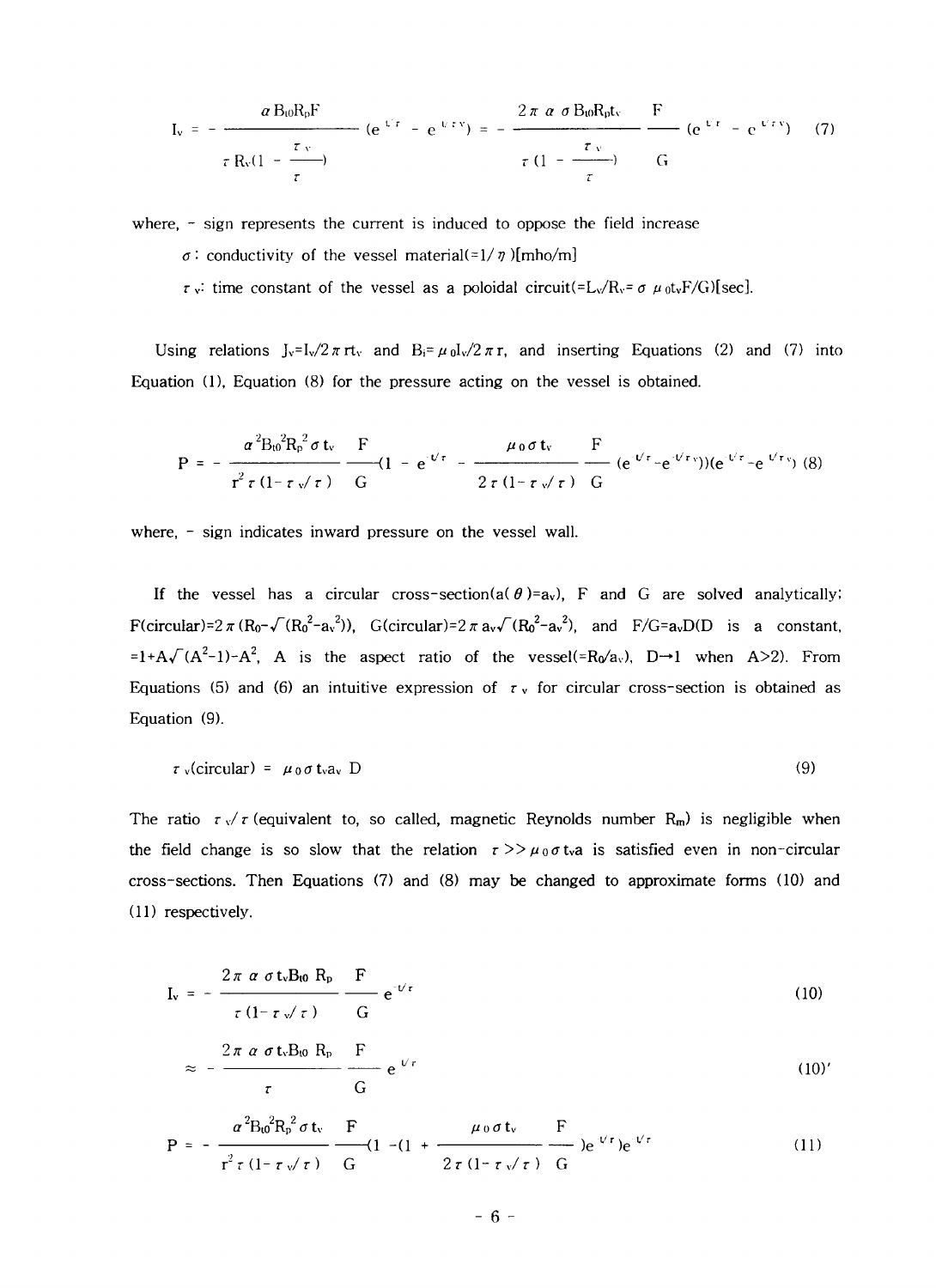$$
\approx -\frac{\alpha^2 B_0^2 R_p^2 \sigma t_v}{r^2 \tau} \frac{F}{G} (1 - (1 + \frac{\mu_0 \sigma t_v}{2 \tau}) e^{V \tau}) e^{V \tau}
$$
 (11)'

The pressure calculated by Equation (11)' is minus for the period of  $0 \le t < \tau \ln(1+R_m/2) \approx \tau \sqrt{2}$ (maximum error is  $-\alpha^2 R_p^2 R_m^2 B_0^2 / 2 \mu_0 r^2$  at t=+0), where  $R_m$  is defined as  $R_m$ =  $\tau$  v/ $\tau$  =  $\sigma$   $\mu_0 t$  vF/  $\tau$ G, and final error at t>>0 is about R<sub>n</sub>x100 % arising from deletion of the term  $(1-\tau/\tau)$ . The pressure has a maximum of  $\alpha^2 R_p^{2}(R_m/(2+R_m))B_0^{2}/2 \mu_0 r^2$  at t=  $r \ln(2+R_m) \approx r \ln 2$  (note, here, e<sup> $\tau$ </sup> ~0.5). R<sub>m</sub> <<1 (or  $\tau$  >>  $\tau$  v) is usaually satisfied and the error is negligible around the maximum. In Equation (11) the ratio  $P_{\ell}P_{o}$  (as defined in the explanation on Equation (1)) is obtained to be  $R_m/2$ , which indicates the term  $P_i$  can be neglected safely. Then Equation (11) is changed to the more simplified form Equation (12).

$$
P = -\frac{\alpha^2 B_0^2 R_p^2 \sigma t_v}{r^2 \tau (1 - \tau \sqrt{\tau})} \frac{F}{G} (1 - e^{-t/\tau}) e^{-t/\tau}
$$
(12)  

$$
\alpha^2 B_0^2 R_p^2 \sigma t_v \frac{F}{F}
$$

$$
\approx -\frac{\alpha^2 B_0^2 R_p^2 \sigma t_v}{r^2 \tau} \frac{F}{G} (1 - e^{-t/\tau}) e^{-t/\tau}
$$
 (12)'

The maximum of Equation (12)',  $P_m$ , is easily solved and is given by Equation (13) which is used generally for fast estimation of the pressure..

$$
P_{m} = -\frac{\alpha^{2}B_{0}^{2}R_{p}^{2}\tau_{v}}{4\mu_{0}r^{2}\tau}
$$
 (13)

Discharging toroidal field coil is equivalent to simple dump of the coil current to a resister, and toroidal field decays exponentially as  $B_t$ =( $B_{t0}R_p/r$ )e<sup>- $t/r$ </sup>. The vessel current has the same form as that of charging stage except that the magnitude is less by  $1/a$  and the sign is plus. The pressure is given by Equation (14), slightly different from Equation (8).

$$
P = \frac{B_0^2 R_p^2 \sigma t_v}{r^2 \tau (1 - \tau \sqrt{\tau})} \frac{F}{G} (e^{-V\tau} + \frac{\mu_0 \sigma t_v}{2 \tau (1 - \tau \sqrt{\tau})} \frac{F}{G} ) (e^{-V\tau} - e^{-V\tau v}) (e^{-V\tau} - e^{-V\tau v})
$$
(14)

And if again  $\tau >> \tau_{v}$ , we get following equation.

$$
P = \frac{B_0^2 R_p^2 \sigma t_v}{r^2 \tau} \frac{F}{G} (1 + \frac{\mu_0 \sigma t_v}{2 \tau} \frac{F}{G}) e^{-2V\tau}
$$
 (15)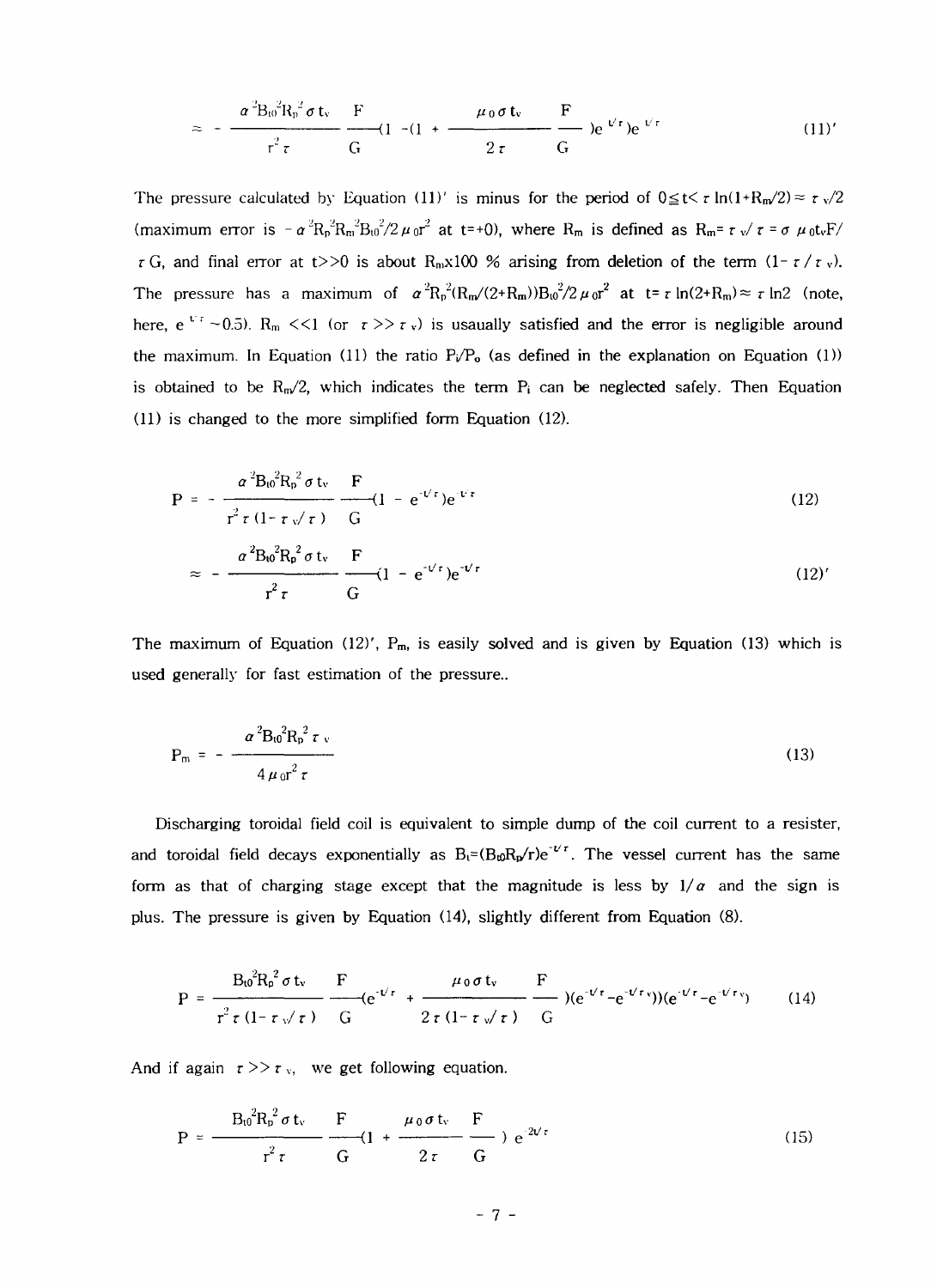The maximum pressure is  $R_p^2 R_m(2+R_m)B_0^2/2 \mu_0 r^2$  at t=0. It is about  $4/\alpha^2$  times larger than that of charging phase.

F in Equation (5) and G in Equation (6) have a variable  $a(0)$  calculated along the boundary of the vessel cross-section. If the boundary is described with single- or multifunction well defined, F and G may be solved analytically, otherwise they are obtained numerically. Let's consider a practical example with the design parameters of the vessel of the KT-2 device. Figure 2 shows details of the vessel boundary which consists of three arcs and one straight [5]. For solving  $F$  it is convenient to convert the double integral to a single one as depicted in Fig. 3. Then, F is solved as Equation (16).

$$
F = \int \frac{dA}{r} = 2 \int \frac{a_1^2 \sin^2 \theta \, d\theta}{R_1 + a_1 \cos \theta} + 2 \int \frac{a_2 \sin \theta (a_2 \sin \theta + a_2) d\theta}{R_2 + a_2 \cos \theta} =
$$
  

$$
2(R_1 \theta - a_1 \sin \theta - 2 \sqrt{(R_1^2 - a_1^2)} \tan^{-1} \frac{\tan(\theta/2) \sqrt{(R_1^2 - a_1^2)}}{R_1 + a_1} + \frac{R_1 + a_1}{R_1 + a_1} + \frac{\tan(\theta/2) \sqrt{(R_2^2 - a_2^2)}}{R_1 + a_1} =
$$
  

$$
2(R_2 \theta - a_2 \sin \theta - 2 \sqrt{(R_2^2 - a_2^2)} \tan^{-1} \frac{\tan(\theta/2) \sqrt{(R_2^2 - a_2^2)}}{R_1 + a_2} - \frac{a_2 \ln(R_2 + a_2 \cos \theta)}{R_1 + a_2 \cos \theta} =
$$
 (16)

 $R_2 + a_2$ 

G is given by Equation (17).

$$
G = \int \frac{d\ell}{r} = 2 \int_{0}^{\epsilon} \frac{a_{1}d\theta}{R_{1} + a_{1}cos\theta} + 2 \int_{\epsilon}^{\pi} \frac{a_{2}d\theta}{R_{2} + a_{2}cos\theta} + 2z/(R_{2}-a_{2}) =
$$
  

$$
\frac{2a_{1}}{\sqrt{(R_{1}^{2}-a_{1}^{2})}} \tan^{-1} \frac{\tan(\theta/2)\sqrt{(R_{1}^{2}-a_{1}^{2})}}{R_{1} + a_{1}} + \int_{0}^{\epsilon} +
$$
  

$$
\frac{2a_{2}}{\sqrt{(R_{2}^{2}-a_{2}^{2})}} \tan^{-1} \frac{\tan(\theta/2)\sqrt{(R_{2}^{2}-a_{2}^{2})}}{R_{2} + a_{2}} + \int_{\epsilon}^{\pi} + 2z/(R_{2}-a_{2}) \qquad (17)
$$

Table 1 summaries some parameters of the vessel geometry, material and the toroidal field(refer to the notations in the Fig. 3 for geometry parameters)[2,3]. In this special case F=0.667 and G=1.7657. The inductance and resistance of the vessel in the poloidal direction are 1.334 x 10<sup>7</sup> H and 1.639 x 10<sup>-5</sup>  $\Omega$ . The time constant of the vessel as a electrical circuit  $\tau$ <sub>v</sub>, is 8.14 msec, which is much shorter than that of the toroidal coil,  $\tau$ , and R<sub>m</sub> is about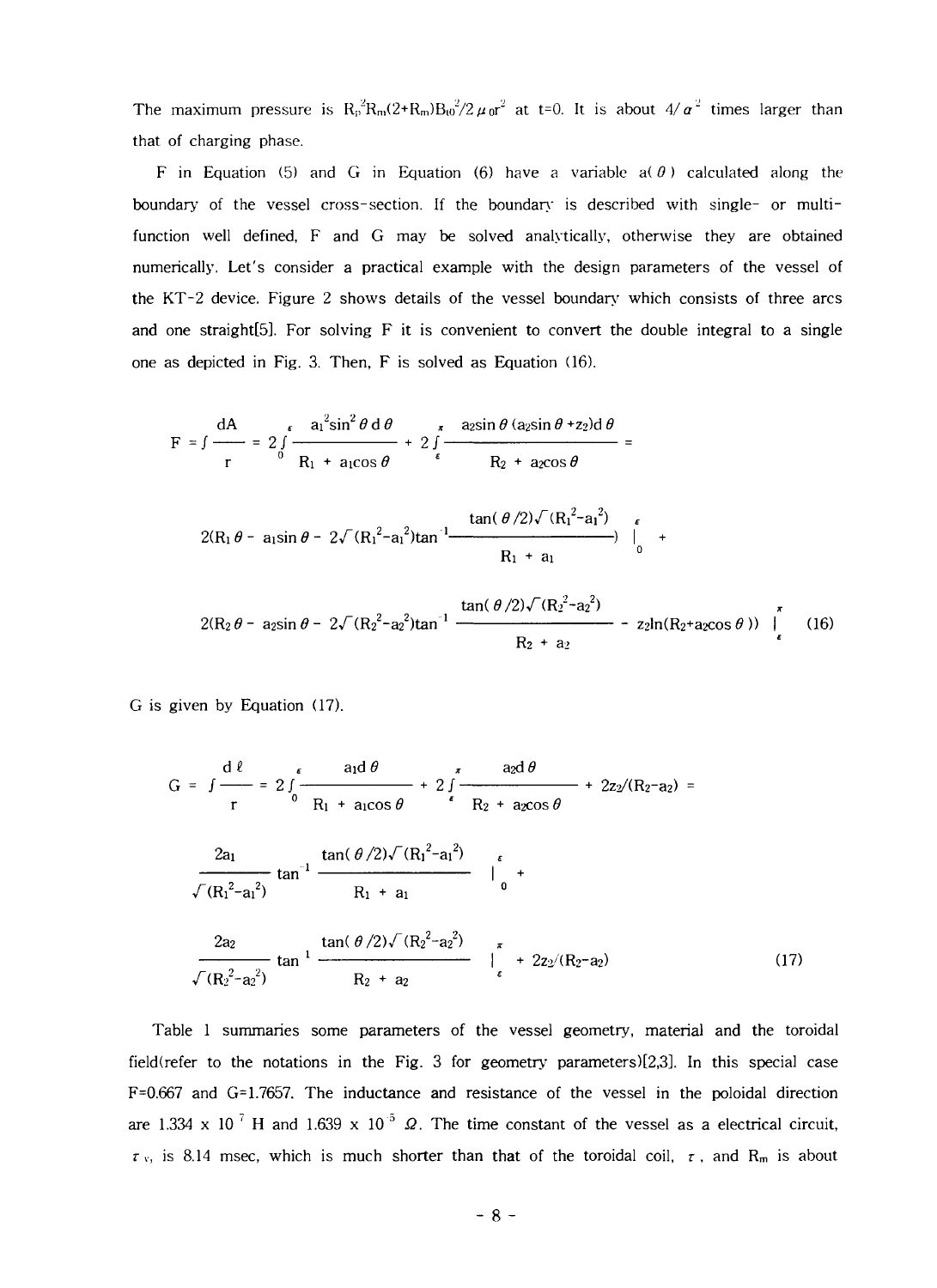

Fig.2. Schematic of the KT-2 vacuum vessel.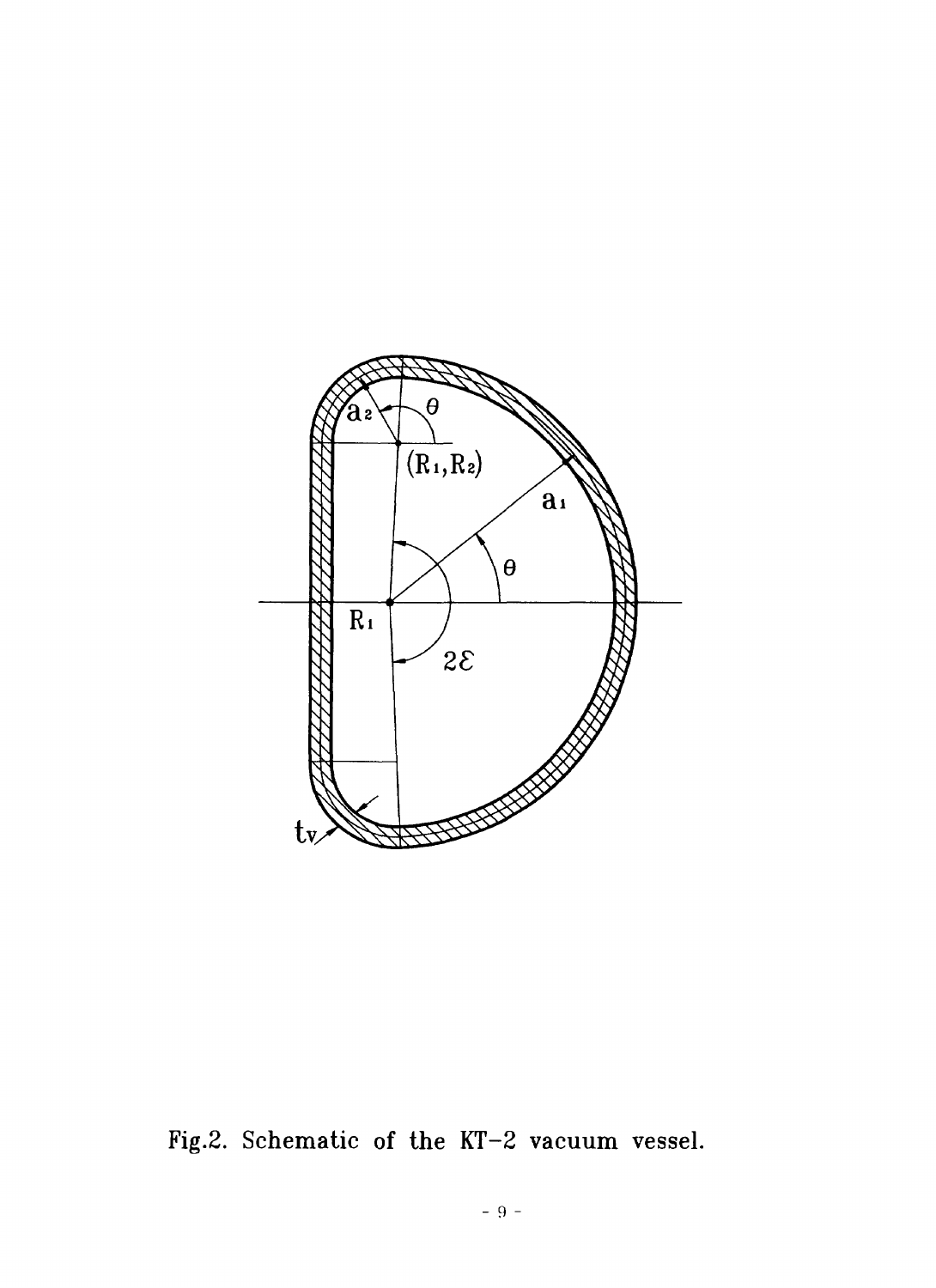| $\pmb{\alpha}$      | 1.5                               |
|---------------------|-----------------------------------|
| $B_{t0}$            | 3 Tesla                           |
| $R_p$               | 1.4~m                             |
| $\pmb{\tau}$        | $2.86 \text{ sec}$                |
| $t_{\rm v}$         | $0.012$ m                         |
| $R_1$               | 1.2495 m                          |
| a <sub>1</sub>      | 0.6645 m                          |
| $\rm R_2$           | $1.27$ m                          |
| a <sub>2</sub>      | $0.214$ m                         |
| $\mathbf{z}_2$      | $0.45$ m                          |
| $\pmb{\varepsilon}$ | 87.4 <sup>*</sup> (1.5254 radian) |
| $\eta$ (ss 304L)    | $7x10^{-7}$ $\Omega$ .m           |
| $R_{v}$             | $1.639x10^{-5}$ $\Omega$          |
| $L_v$               | $1.334 \times 10^{-7}$ H          |
| $\tau_{v}$          | 8.14 msec                         |

**Table 1. Parameters for calculating induced vessel currents and pressures.**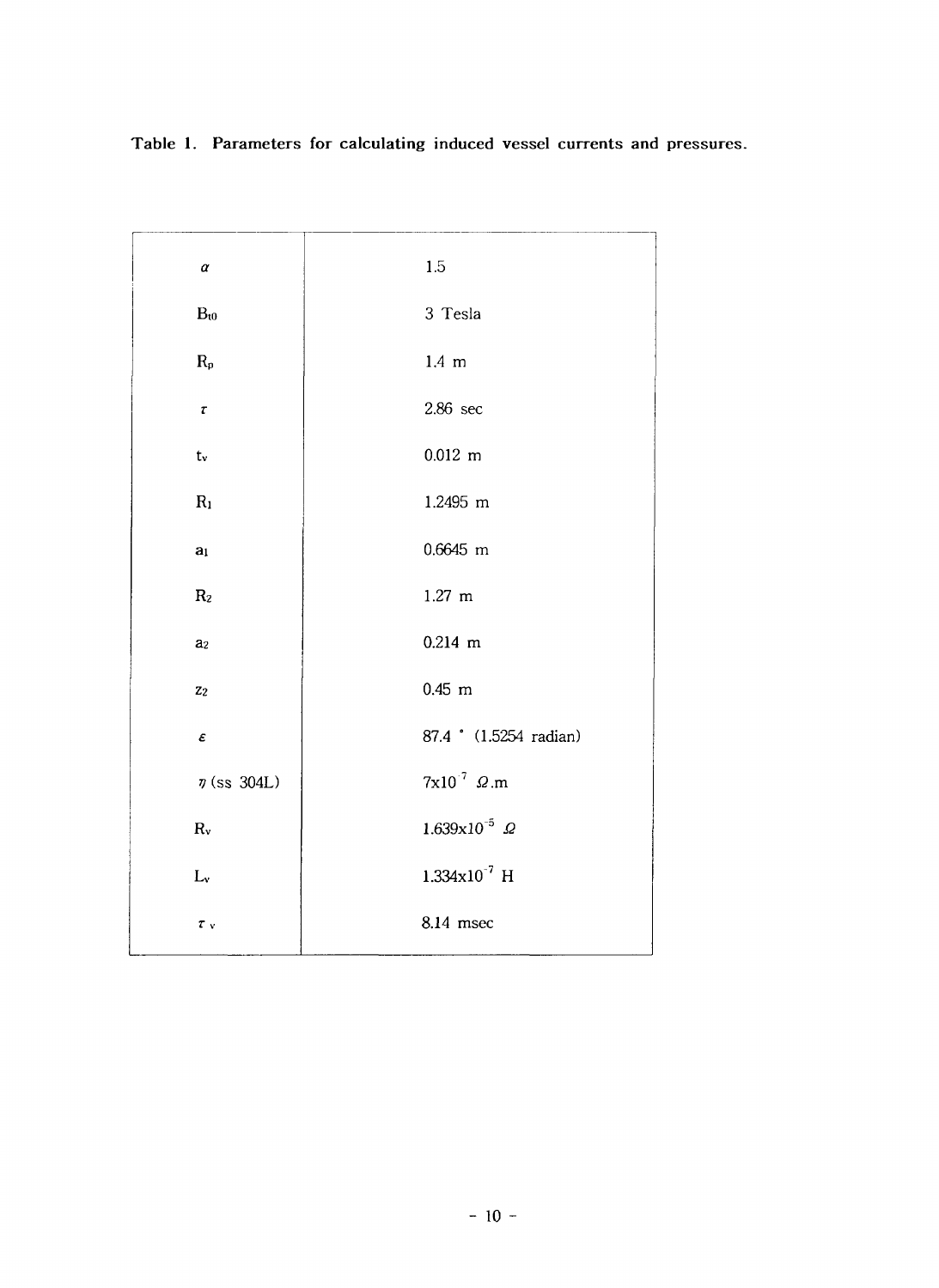

Fig.3. Model for surface integration over the vessel cross-section.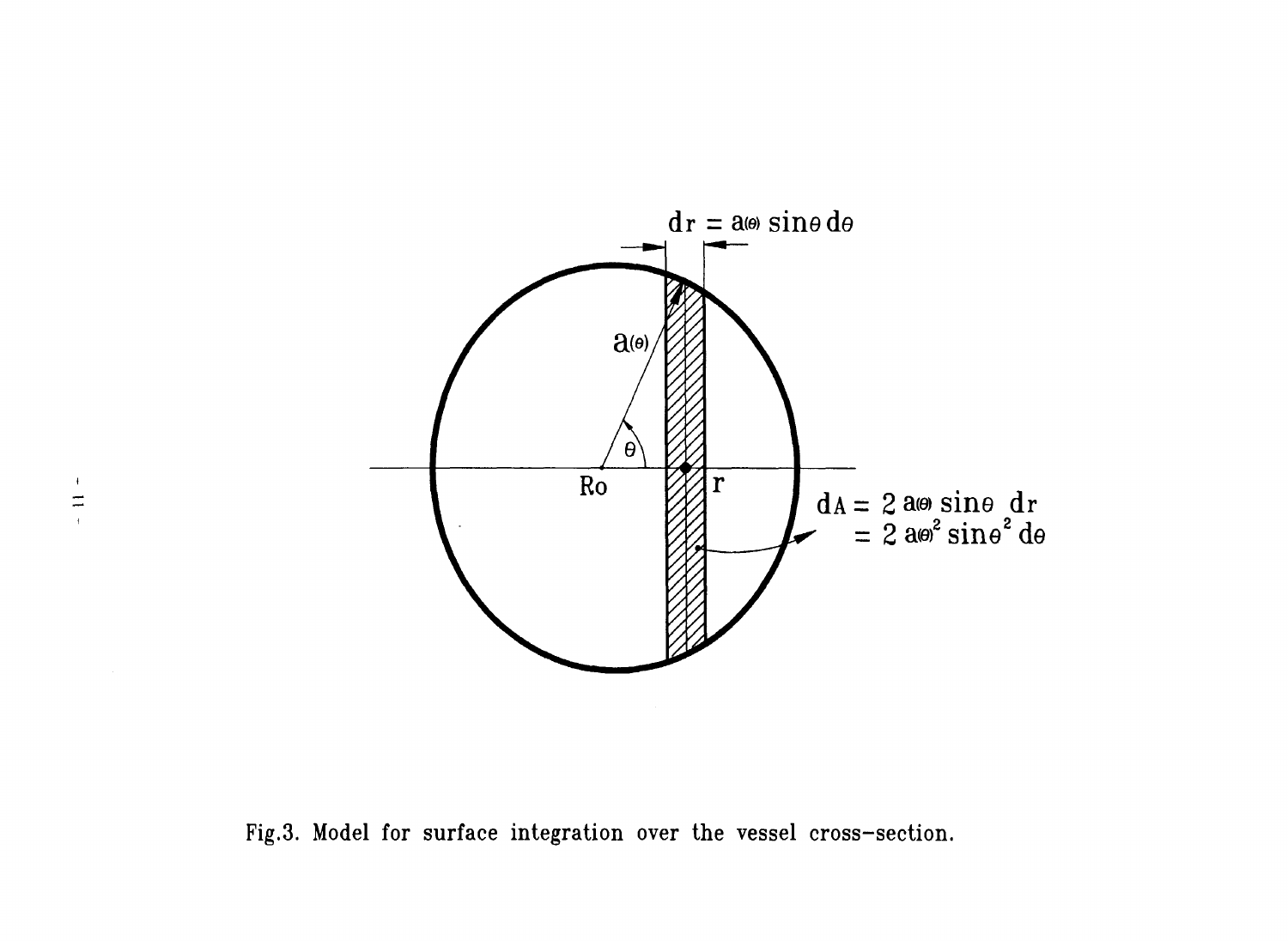0.002845.

Evolution of the vessel eddy currents during toroidal coil charge for three values of the wall thickness is shown in Fig. 4. The currents increase abruptly from zero to the maximums in short times, order of  $\tau$  v's, and the profiles are very similar to simple exponential decays after the maximums.

The pressure acting on the vessel during field rise is produced by interaction of a basically decreasing current with a increasing field, therefore, there must be a maximum in the pressure profile as described in Fig. 5. The peak pressure depends on the wall thickness linearly in approximation, while the peak time is nearly constant for different thicknesses, determined by only the time constant of the coil, and is found around  $2(\approx 2.86\text{ln}2)$  sec, when each of the current and the field has a half of it's maximum. For reference, relative errors of Equations (11),  $(11)'$ ,  $(12)$  and  $(12)'$  compared with the exact solution, Equation (8), are shown in Fig. 6.

During coil discharge both the current(as described in Fig. 4 considering only the trend) and the field decrease at  $t>0^{\prime}$  (~a few  $\tau$  v), then the maximum pressure appears at  $t=0^{\prime}$  (as indicated in Fig. 7) and is given by combination of the maimum current and the maximum field. The peak value is, as mentioned above, nearly  $4/\alpha^2$  times higher than in the coil charge for the same wall thickness.

The pressure is inversely proportional to  $r^2$ , which may produces great unbalance in the spatial distribution of the pressure. The ratio,  $\kappa$ , of a maimum to a minimum in the pressure distribution is expressed as  $\kappa = ((A-1)/(A+1))^2$ , here A is an effective aspect ratio. Because KT-2 is a large-aspect-ratio device, the unbalance factor  $\kappa$  is not so large and is about 3.3 as illustrated in Figures 8 and 9 showing the spatial distributions of the maximum pressure acting on the vessel during coil charge and discharge, respectively. The pressures are expressed as -22500/ $r^2$ (inward) and +38690/ $r^2$ (outward) during the charging and discharging stages, respectively, for 12 mm thick wall.

#### **III. Diamagnetism change in a plasma disruption[6,7,8]**

As the plasma looses it's energy due to some instabilities, the plasma temperature and the poloidal beta( $\beta_p$ ) decrease steeply in a very short time of a few hundreds  $\mu$  sec followed by the main disruption. Although the real loss mechanism of the plasma energy is not well known, it is reasonable to consider the energy to be lost linearly during the full period.

The pressure-balance equation in the plasma which has a large aspect ratio( $R_p/a_p$ ).  $a_p$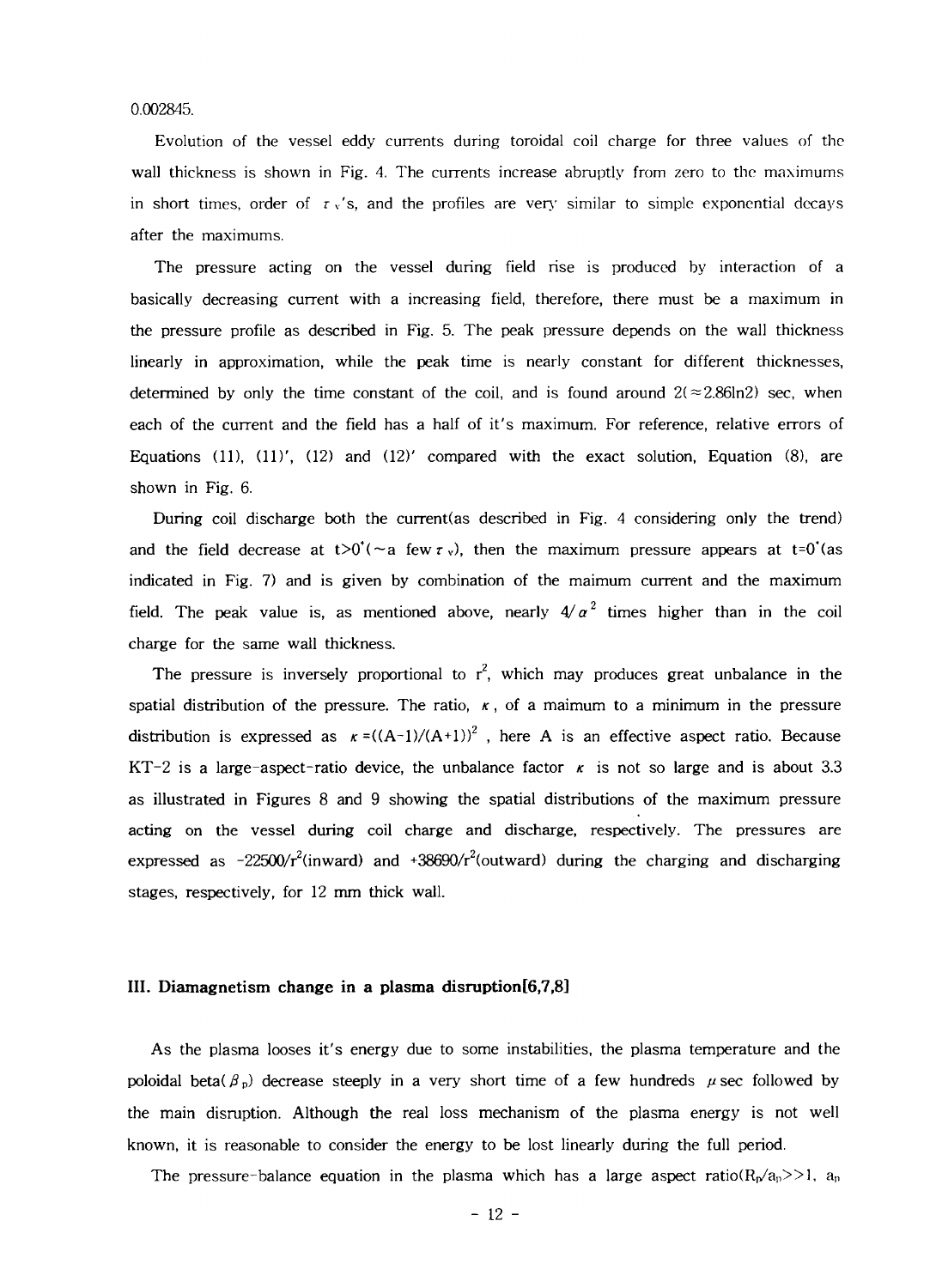

Fig. 4. Vessel currents induced during coil charge for three wall thicknesses(1.2,2 and 3 cm).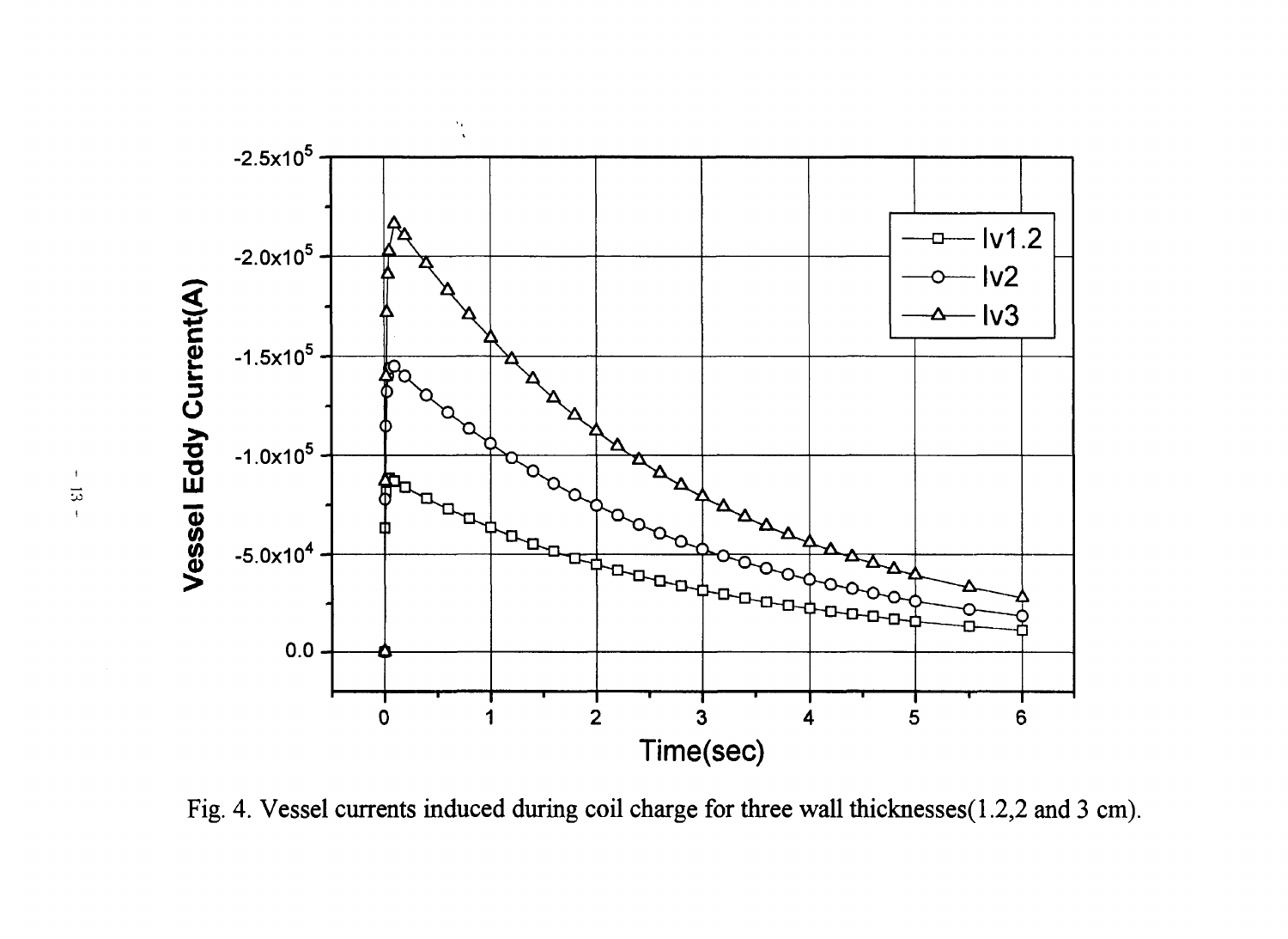![](_page_19_Figure_0.jpeg)

Fig. 5. Pressures acting on the vessel during coil charge for three wall thicknesses.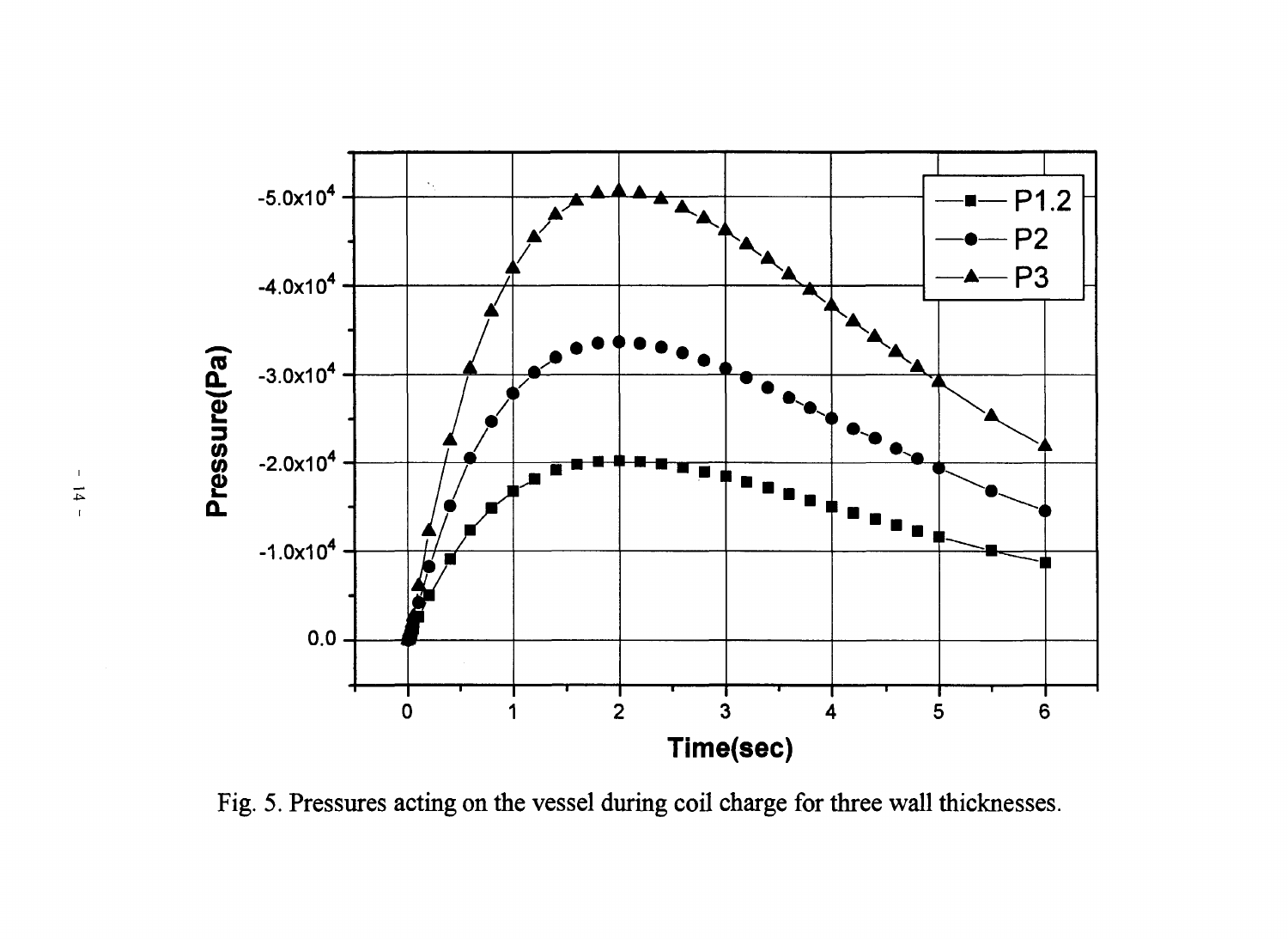![](_page_20_Figure_0.jpeg)

Fig. 6. Relative error of pressures calculated using approximate expressions(Eqs.11,11',12 and 12')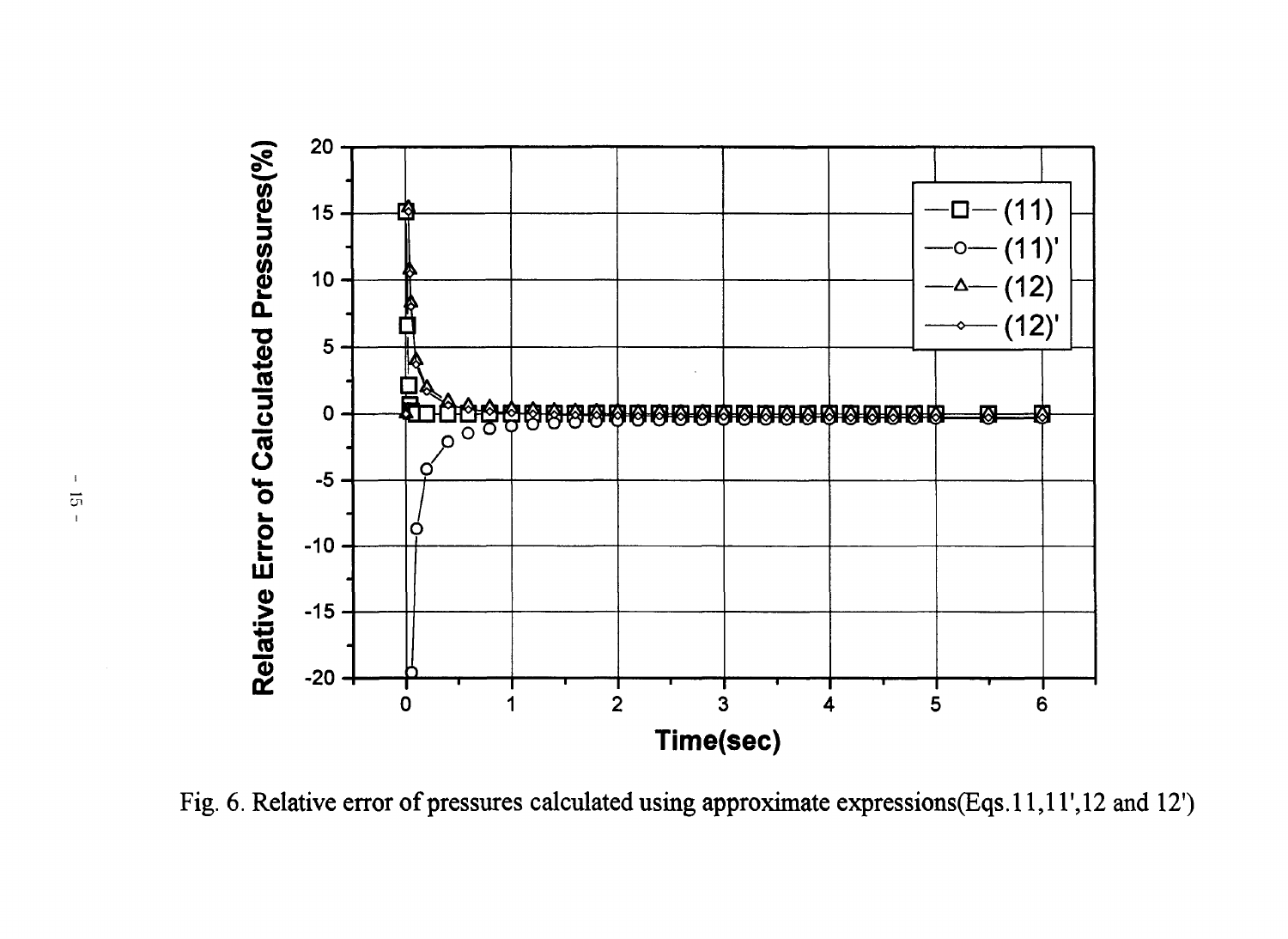![](_page_21_Figure_0.jpeg)

Fig. 7. Pressures acting on the vessel during coil discharge for three wall thicknesses.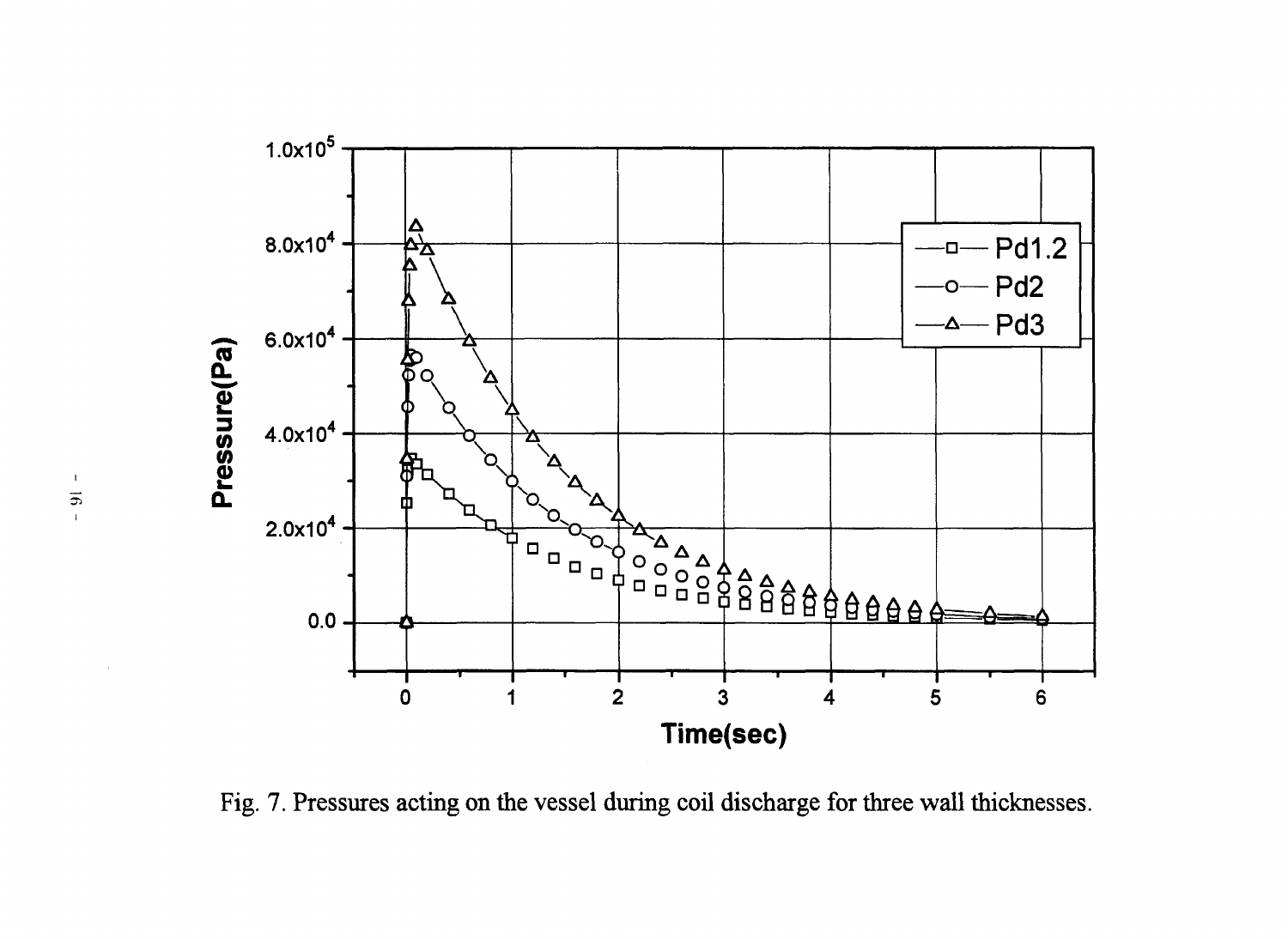![](_page_22_Figure_0.jpeg)

Fig. 8. Spatial variation of the maximum pressures acting on the vessel during coil charge.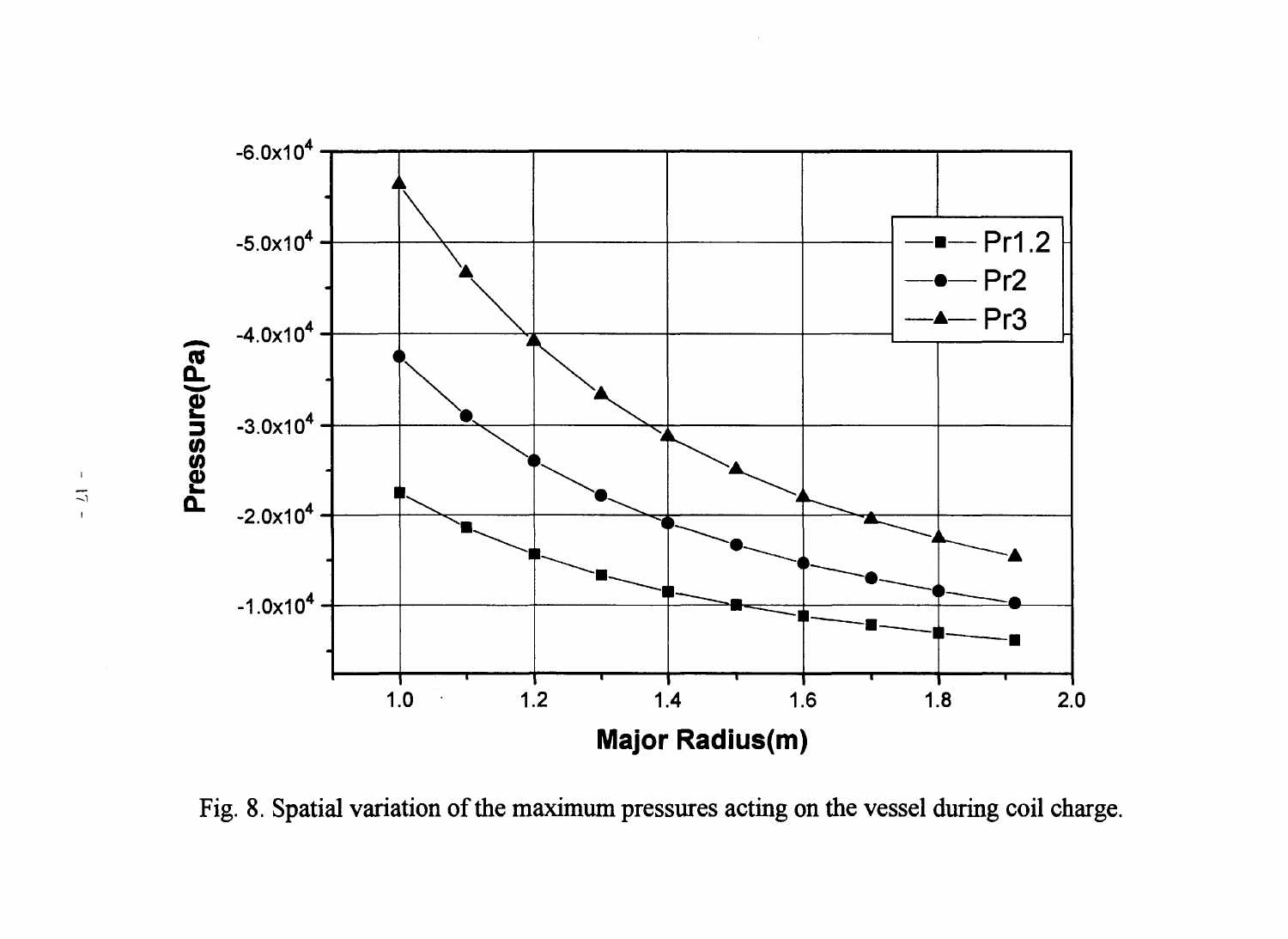![](_page_23_Figure_0.jpeg)

Fig. 9. Spatial variation of the maximum pressures acting on the vessel during coil discharge.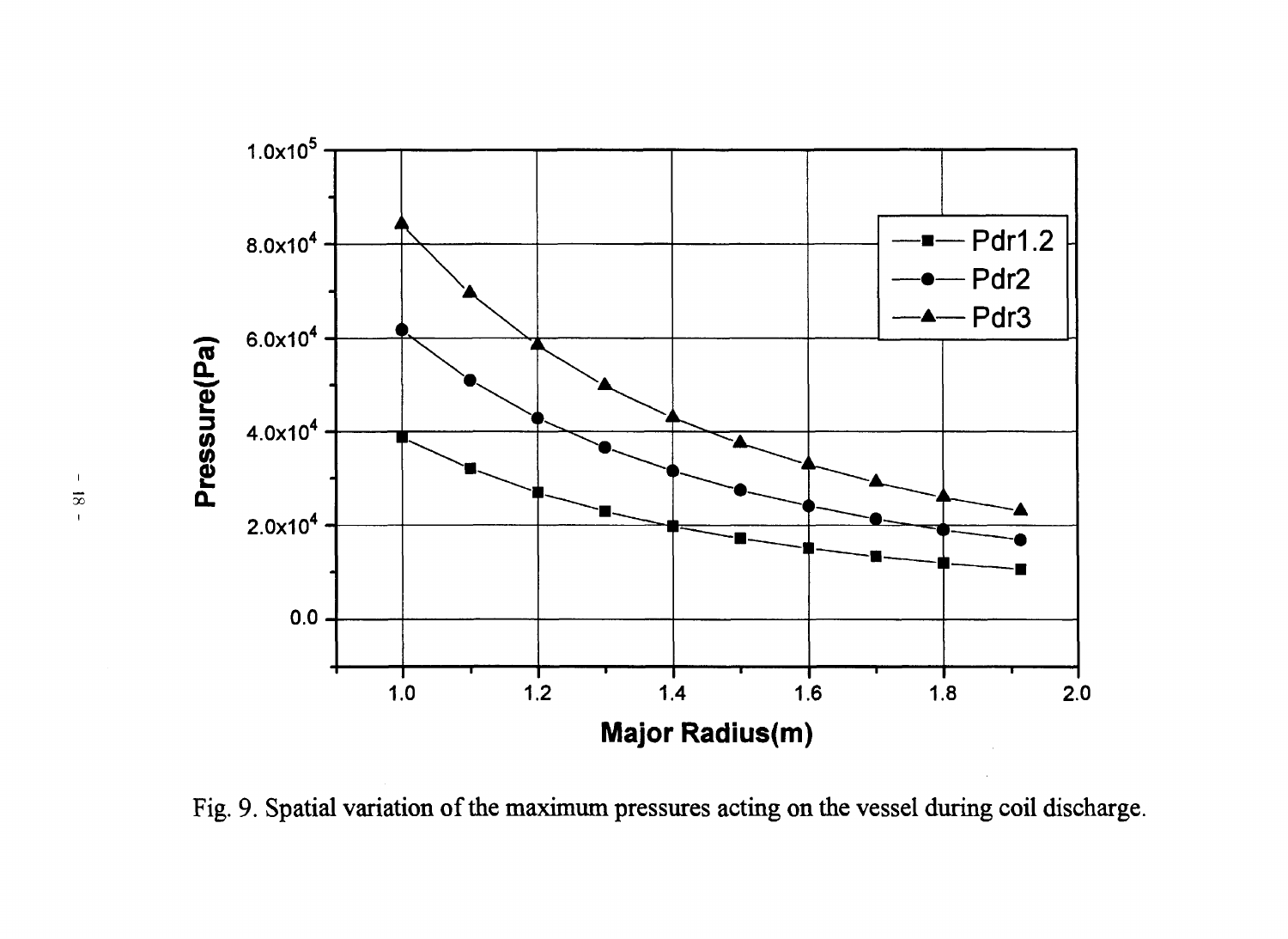is the plasma minor radius) is written approximately in the following form.

$$
\langle p \rangle \quad \cong \quad \frac{\langle \langle B_p \rangle \rangle \psi^2}{2 \mu_0} \quad \frac{\langle B_t^2 - B_{ta}^2 \rangle}{2 \mu_0} \tag{18}
$$

where, p: plasma pressure(=  $\sum n_kT_k$ , n and T are density and temperature of kth species)[Pa]

- $\leq$   $\geq$ : average over the volume containing the plasma, equivalent to the average over the plasma cross-section assuming axisymmetry.
- $\langle\langle\rangle\rangle_{\psi}$ : average over the flux surface, equivalent to the average along the perimeter of the plasma cross-section assuming axisymmetry.
- $\langle \langle B_p \rangle \rangle_{\psi} = \int \mathbf{B} \cdot d\ell / \int d\ell = \mu_0 I_p / \int d\ell$ ,  $I_p$  is plasma current,  $\int d\ell$  is a line integral along the plasma periphery( $\approx 2 \pi a_0((1+k^2)/2)^{1/2}$ ), a<sub>0</sub> and k are the short minor radius and elongation of the plasma cross-section.
- B<sub>ta</sub>: toroidal field in air or vacuum.

 $\rm B_{t}$  inside the plasma is produced by internal poloidal current source as well as external toroidal field coils, while  $B_p$  is produced by the toroidal plasma current. For given plasma current and the plasma pressure profiles,  $\langle B_t^2 - B_{ta}^2 \rangle$  is adjusted in such a way that the pressure-balance equation is satisfied. If we define  $\Delta \Phi$  as flux change due to plasma diamagnetism or paramagnetism, then  $\Delta \Phi = \int (B_t - B_{ta})ds = \langle \langle B_t - B_{ta} \rangle \rangle$  where s denotes the plasma cross-section. As  $\langle B_t^2 - B_{ta}^2 \rangle = \langle (B_t + B_{ta})(B_t - B_{ta}) \rangle = 2 \langle B_{ta}(B_t - B_{ta}) \rangle = 2 \pi R_p B_0 \langle \langle B_t - B_{ta} \rangle \rangle$  $/V \approx 2B_0 \Delta \Phi/S$ , where V is the volume of the plasma and S is the area of the plasma cross-section( $S \approx \pi a_0^2 k(2J_1(\delta)/\delta)$ ,  $J_1(x)$  is the first order Bessel function of the first kind and  $\delta$  is triangularity of the plasma cross-section,  $V = 2\pi R_p(1 - 0.233 \delta/A)S \approx 2\pi R_pS$ ), Equation (18) is arranged as Equation (19).

$$
\Delta \Phi = \frac{\mu_0^2 I_p^2}{8 \pi B_{i0}} \frac{(4k J_1(\delta)/\delta)}{(1+k^2)} (1-\beta_p)
$$
(19)

where,  $\beta$   $_p$ : average poloidal beta(=2  $\mu$   $_0$ <p>/<<B<sub>p</sub>>><sup>2</sup>;plasma kinetic energy÷magnetic energy)

 $\Delta \Phi > 0$  if  $\beta_p < 1$  (paramagnetic; increase of toroidal magnetic field), and  $\Delta \Phi < 0$  if  $\beta_p > 1$ (diamagnetic; decrease of toroidal magnetic field) as illustrated in Fig. 10.

In the totoidal device there exists always a toroidal magnetic field. Without plasma there is no change of the toroidal magnetic flux( $\Delta \Phi = 0$ ). As plasma is generated (possibly by RF)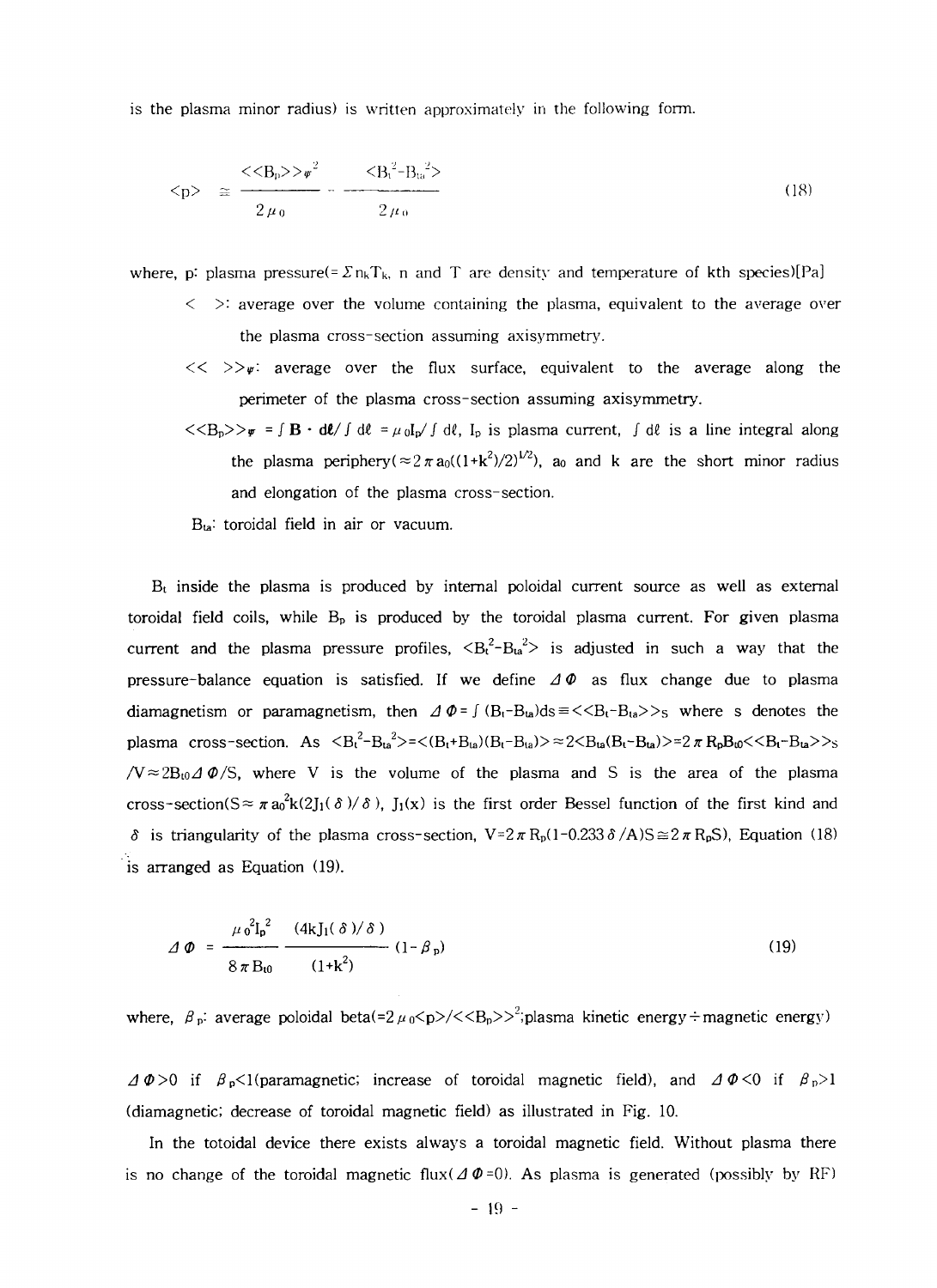![](_page_25_Figure_0.jpeg)

Fig.10. Diamagnetism change in the tokamak plasma.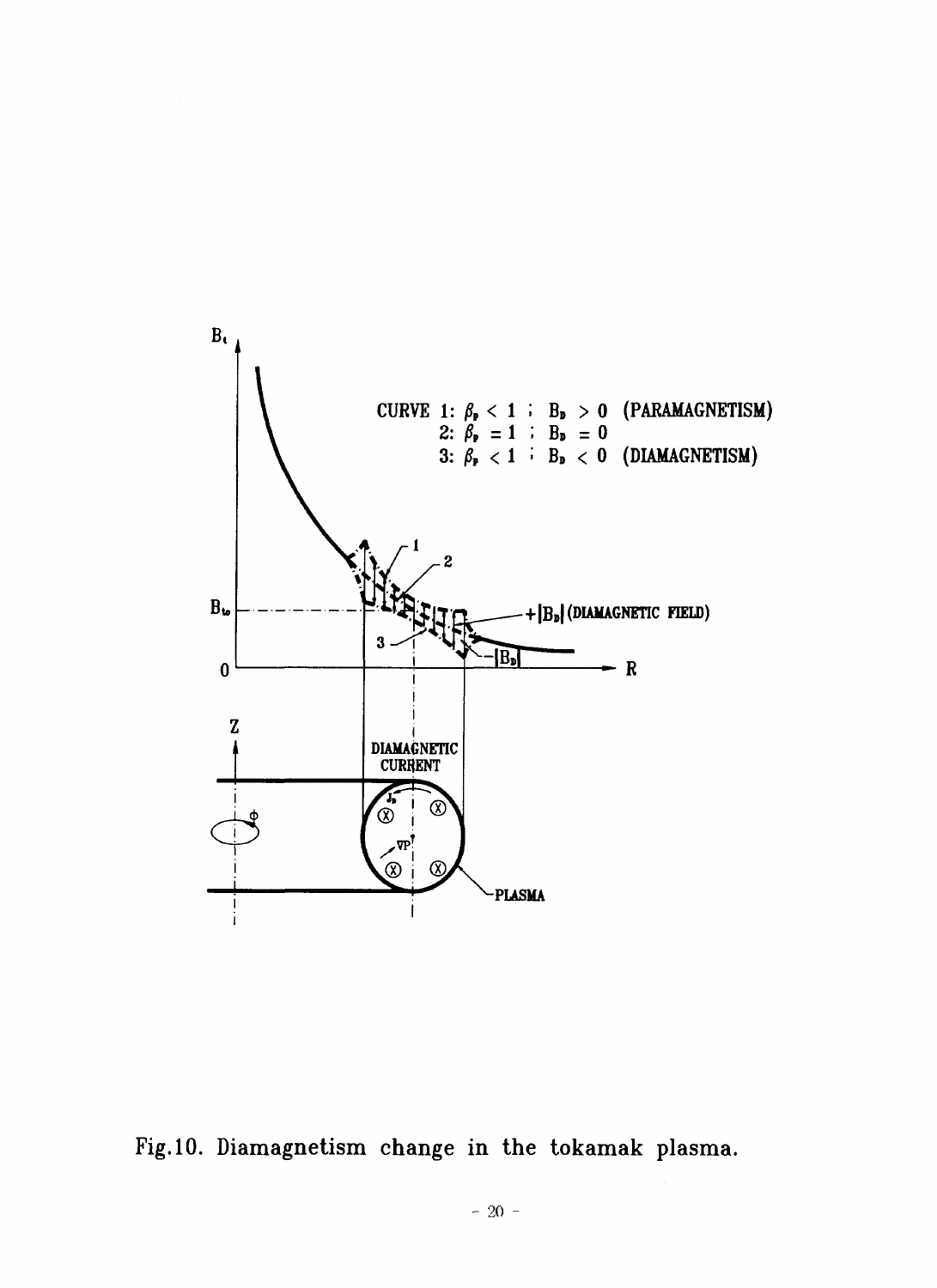in the magnetic field, diamagnetic current induced by the radial gradient of the plasma pressure starts to flow and produces additional toroidal fields antiparallel to the original one. which represents there may be abrupt change of the toroidal flux. If the plasma is initiated by a toroidal loop voltage there must be a toroidal current producing poloidal magnetic fields whose radial gradient can make paramagnetic poloidal current. In a cold plasma( $\beta_p \approx 0$ ), as just genrated before sufficient heating, paramagnetic current is larger than diamagnetic one, and  $\Delta \varphi > 0$ , but the magnitude is expected to be small because of low plasma current.

As the plasma (toroidal) current develops further, flux change depends only on the current, that is  $\Delta\Phi \sim I_{\rm p}^{\rm 2}$ . If the plasma is heated up sufficiently by RF or NBI the diamagnetic current increases and takes over the paramagnetic one, the net change of  $\Delta \Phi$  is negative  $(\beta_p>1 \rightarrow \Delta \Phi<0).$ 

In the plasma disruption the current quench, relatively slow phenamenon, follows the energy quench[9]. During the energy quench the plasma current is assumed to be not changed, but the poloidal beta decreases to zero, which causes increase of  $\Delta \Phi$ , while during the current quench the plasma current decays to zero, which results in decrease of  $\Delta \Phi$ . Current ramp down in the end of a normal mode may cause an increase of the poloidal beta, which make the flux change complicate, but it is not easy to treat it theoretically here. Figure 11 shows typical relation of the variations of the plasma curent, diamagnetic signal and poloidal beta[7].

When the plasma poloidal beta changes from  $\beta_{pi}$  to  $\beta_{pf}$  in  $\Delta t_e$ , the vessel current induced during a plasma disruption,  $I_v$ , is given by following equation.

$$
I_v = -\frac{\delta \Phi}{R_v \Delta t_e} (1 - e^{t/r_v}) = -\frac{\delta \Phi \tau_v}{L_v \Delta t_e} (1 - e^{t/r_v})
$$
(20)

where,  $\delta \Phi = \Delta \Phi_f - \Delta \Phi_i$ , suffix i and f denote initial and final values,  $\Delta \Phi_f = x x(1-\beta_{pf})$ ,  $\Delta \Phi_i$  = xx(1- $\beta_{pi}$ ), finally  $\delta \Phi$  = xx( $\beta_{pi}$ - $\beta_{pi}$ )(refer to Equation (19) for the exact expression of the term xx).

If  $\Delta \Phi$  is non-zero during  $\Delta t_e$  and assuming  $\Delta t_e \ll \tau_v$ , the maximum vessel current I<sub>vm</sub> is approximately given by  $\delta \phi / L_v$ . This means that flux change is almost converted to magnetic energy of the vessel rather than resistive consumption during  $\Delta t_e$ . And note that I<sub>v</sub> has minus sign if  $\beta_{pi} > \beta_{pf}$ , and vice versa. Then using Equations (1), (19) and (20) the pressure is expressed as Equation (21).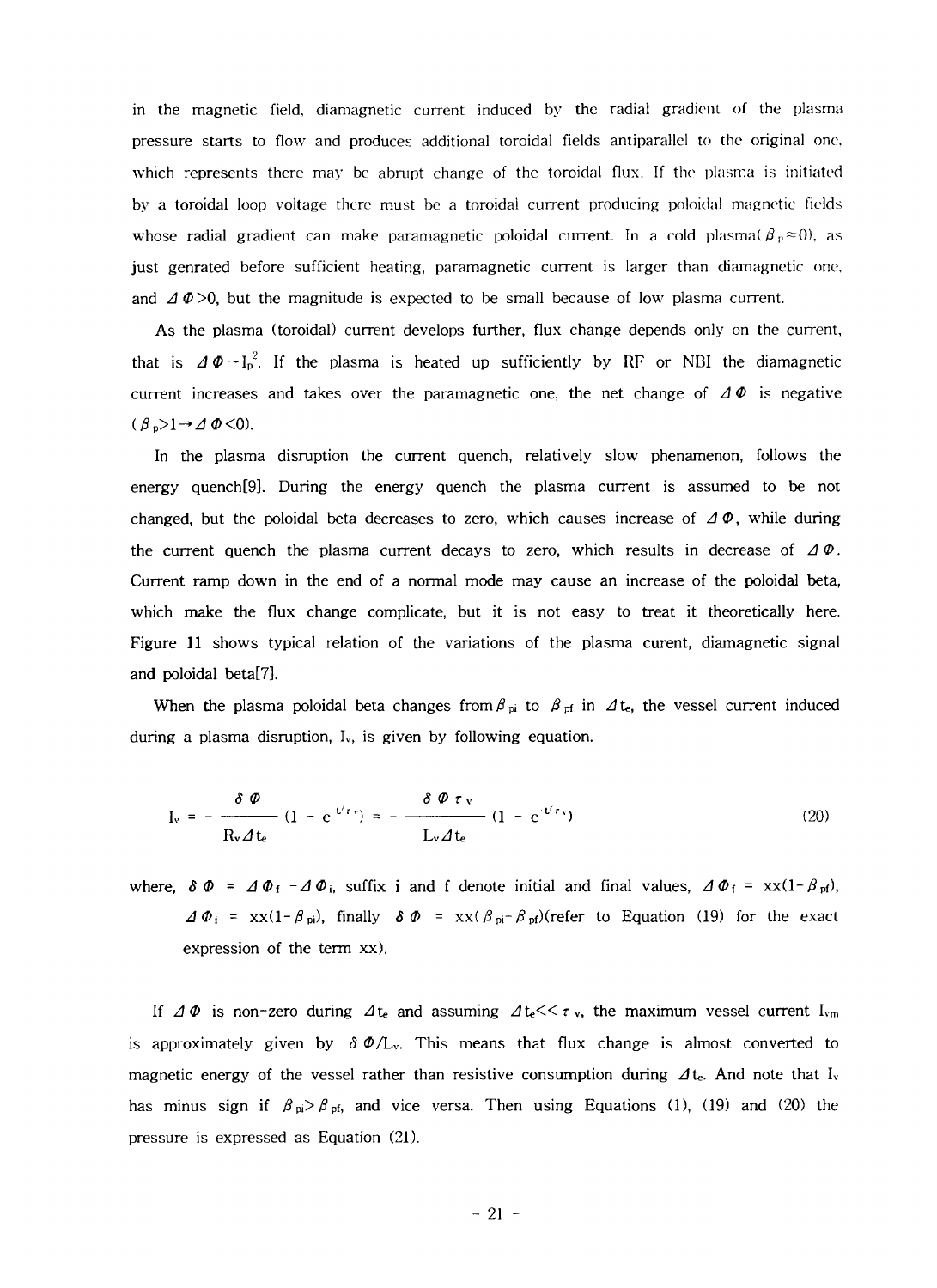![](_page_27_Figure_0.jpeg)

Fig. 11. Variations of the plasma current, diamagnetism and poloidal beta.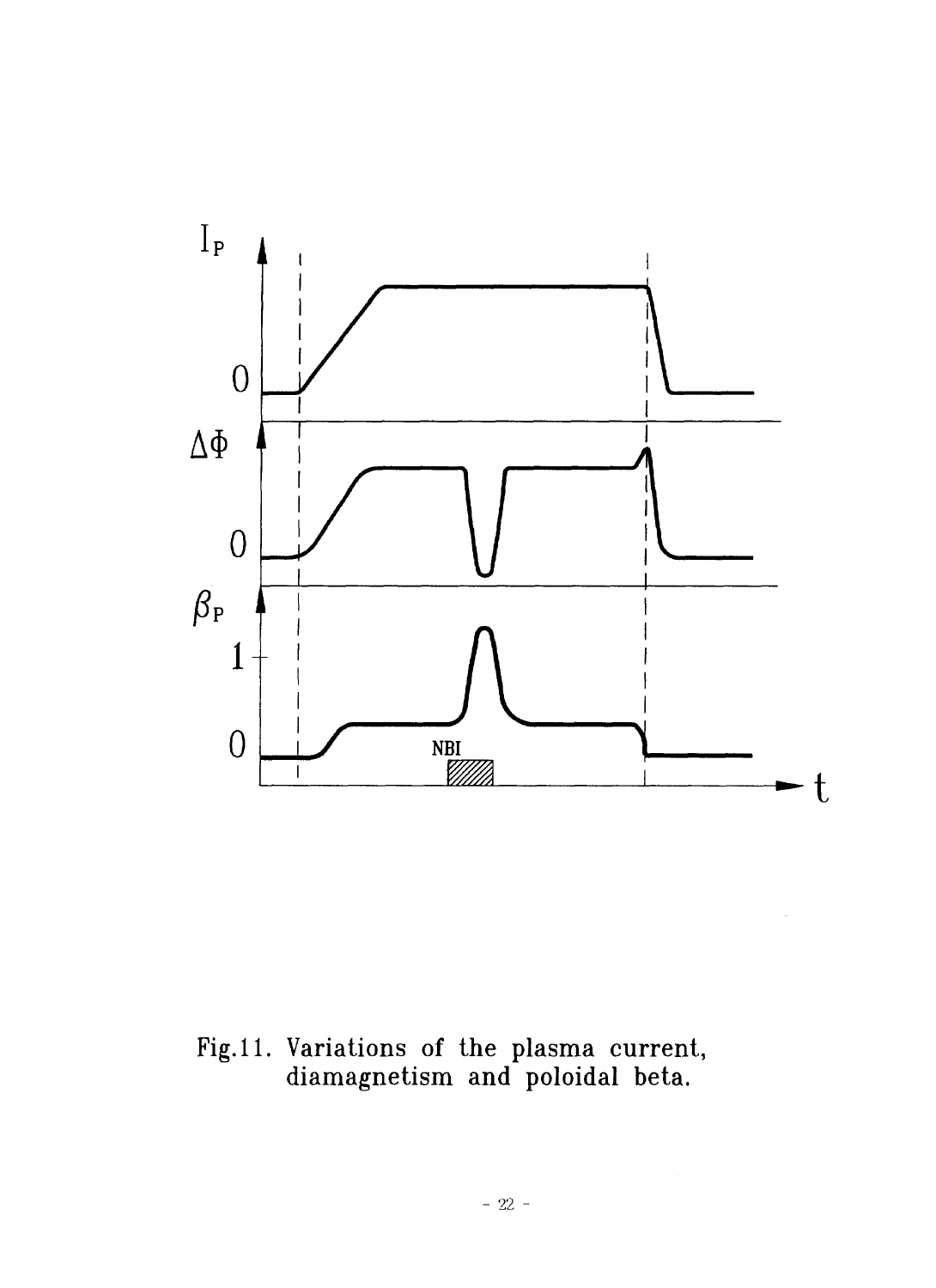$$
P = -\frac{\delta \Phi}{2\pi rL_v} \left( \frac{B_{to}R_p}{r} + \frac{\mu_0 \delta \Phi}{4\pi rL_v} \right)
$$
  

$$
= -\frac{\mu_0^2 I_p^2 (\beta_{pi} - \beta_{pi}) \lambda R_p}{16\pi^2 L_v r^2} + \frac{\mu_0^5 I_p^4 (\beta_{pi} - \beta_{pi})^2 \lambda^2}{256\pi^4 B_0^2 L_v^2 r^2}
$$
(21)

where,  $\lambda = 4kJ_1(\delta)/\delta(1+k^2)$ 

The second term of RHS of Equation (21) is much less than the first term, it is, therefore, neglected in the sample calculation using the parameters of  $KT-2$  which is summarized in Table 2.

 $\delta \varPhi$  is calculated during the plasma disruption for  $\beta_{pi}=2.3$  to be 9.77x10<sup>3</sup> Wb, assuming  $\beta$  <sub>pf</sub> is reasonably 0, and l<sub>vm</sub> is -7.325x10<sup>4</sup> A. Then the pressure acting on the vacuum vessel is expressed as  $-48965/r^2$ , which implies the inward pressure.

If  $\beta_p$  is nearly zero or constant and there is only a linear change of the plasma current  $I_p$ as  $I_p(t)=I_i+(I_f-I_i)t/\Delta t_k=I_i+\gamma t(k=r$  for current rising, k=c for current quench,  $I_i$  is the initial current,  $\gamma$  is the change rate of the plasma current),  $I_v$  and P are given as below.

$$
I_v = -\frac{2Q}{R_v} \gamma ((I_i - \gamma \tau_v)(1 - e^{-U \tau_v}) + \gamma t)
$$
 (22)

$$
P = -\frac{2Q}{R_v} \frac{B_{to}R_p}{2\pi r^2} \gamma ((I_i - \gamma \tau_v)(1 - e^{-V\tau_v}) + \gamma t)
$$
 (23)

where,  $Q = \mu_0^2 \lambda (1 - \beta_p)/8 \pi B_{10}$ .

If  $\gamma > 0$  (during plasma initiation), it is easily found that I<sub>v</sub> increases monotonically, then we can obtain approximate forms of Equation (22) as follows; for t $<<$ r  $<$ 

$$
I_v \approx -\frac{2Q \gamma (I_i + \gamma t/2)}{L_v} t \tag{24}
$$

and for  $t>>r_v$ 

$$
I_v \approx -\frac{2Q\,\gamma^2}{R_v} \,t = -\frac{2Q\,\gamma}{R_v} \,I_p \tag{25}
$$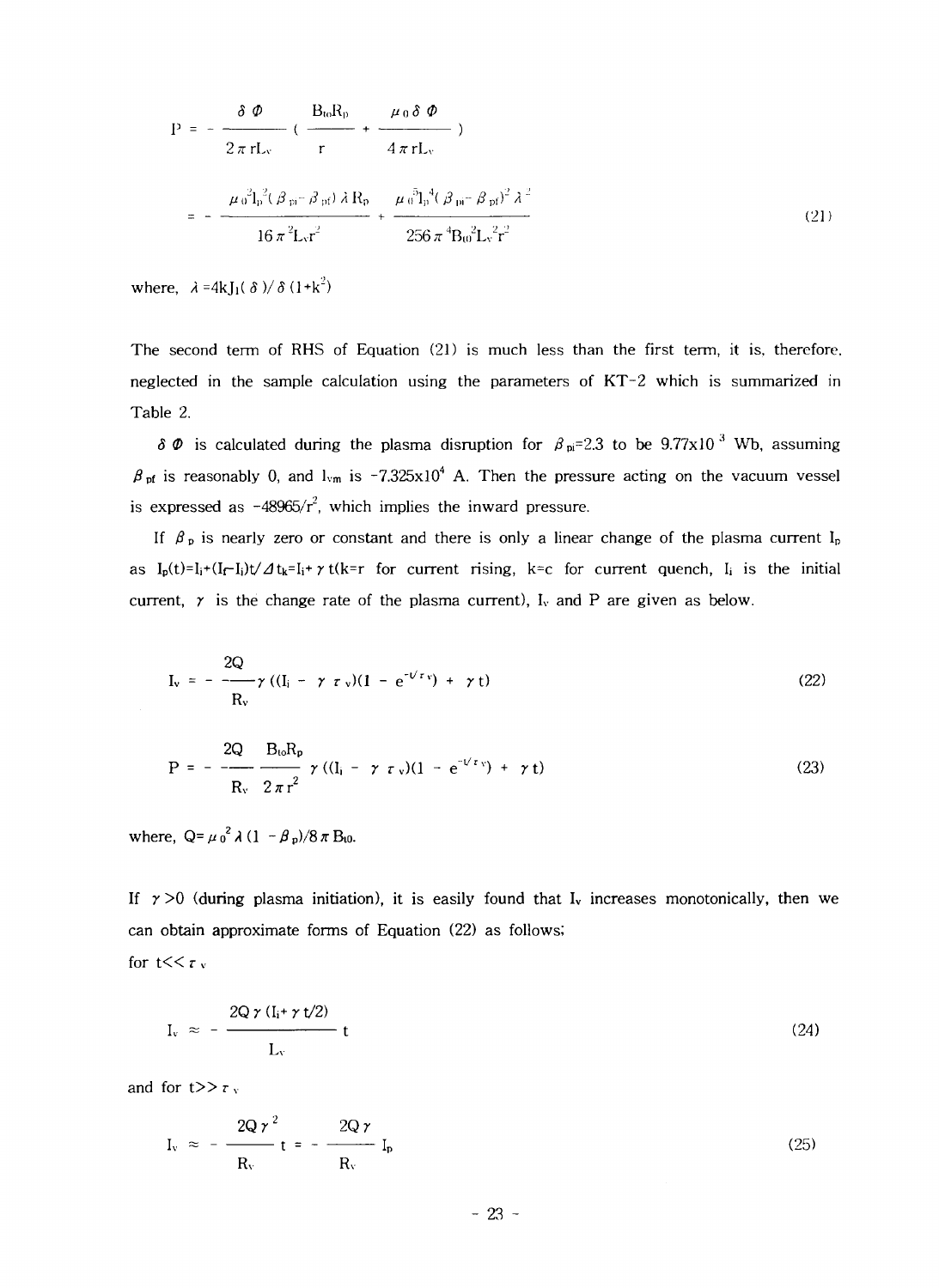If  $\gamma$  <0 (during plasma disruption), there is a maximum in I<sub>v</sub> and P at  $t = \tau \sqrt{\ln(1-1/\gamma \tau)}$ , as given by Equations (26) and (27).

$$
I_{v} = -\frac{2Q\gamma}{R_{v}} (I_{i} + \gamma \tau_{v}) n(1 - I_{i} / \gamma \tau_{v}))
$$
\n(26)

$$
P = -\frac{2Q\gamma}{R_v} \frac{B_{\text{to}}R_p}{2\pi r^2} (I_i + \gamma \tau_v \ln(1 - I_i/\gamma \tau_v))
$$
 (27)

For two extreme cases 1)  $I_v/\gamma \ll r_v$  and 2)  $I_v/\gamma \gg r_v$ , Equation (26) may be approximated to following equations.

$$
I_v \approx \frac{Q I_i^2}{L_v} \tag{28}
$$

$$
I_v \approx -\frac{2Q\gamma}{R_v} I_i \tag{29}
$$

Equation (28) can be also derived by the relation  $\Delta I_v = \Delta \Phi / L_v = Q I_i^2 / L_v$  (when  $I_p$  changes from  $I_i$ to 0). Equation (29) is basically equivalent to Equation (25).

Using the parameters of Table 2 and assuming  $\gamma = 1$  MA/s in the start-up,  $\gamma = -500$  MA/s in the disruption, and  $\beta_{p}=0$  in the both stages, variations of the vessel current are described as Fig. (12) and Fig. (13), respectively. Maximum induced vessel currents are calculated to be -1019 A during current rise in Equation (22), and 29448 A during current quench in Equation (26). The pressure exerting on the vessel due to diamagnetism change by current rise and current quench during the plasma initiation and disruption are expressed as -682/ $r^2$  and 19684/ $r^2$ , respectively. Table 3 summarizes whole results obtained above.

The non-uniform spatial distribution of the pressure and the toroidal geometry of the tokamak vessel leads to non-vanishing horizontal forces exerting on the vessel. The pressures obtained above all have the form of  $P_0/r^2(P_0 \approx I_v B_{to} R_p/2\pi)$ . Horizontal force(centering or expanding) is obtained by integration of the radial component of the normal pressure as illustrated by Equation (30).

$$
F_r = \int 2\pi r \text{Pcos} \theta \, d\theta = \int 2\pi r \text{Pcos} \theta \, \text{ad} \theta = 2\pi \int \text{Prdz} = 2\pi \text{P}_0 \int dz/r \tag{30}
$$

If any functional expression for the plasma boundary is given,  $\mathrm{F}_\mathrm{r}$  is calculated analytically or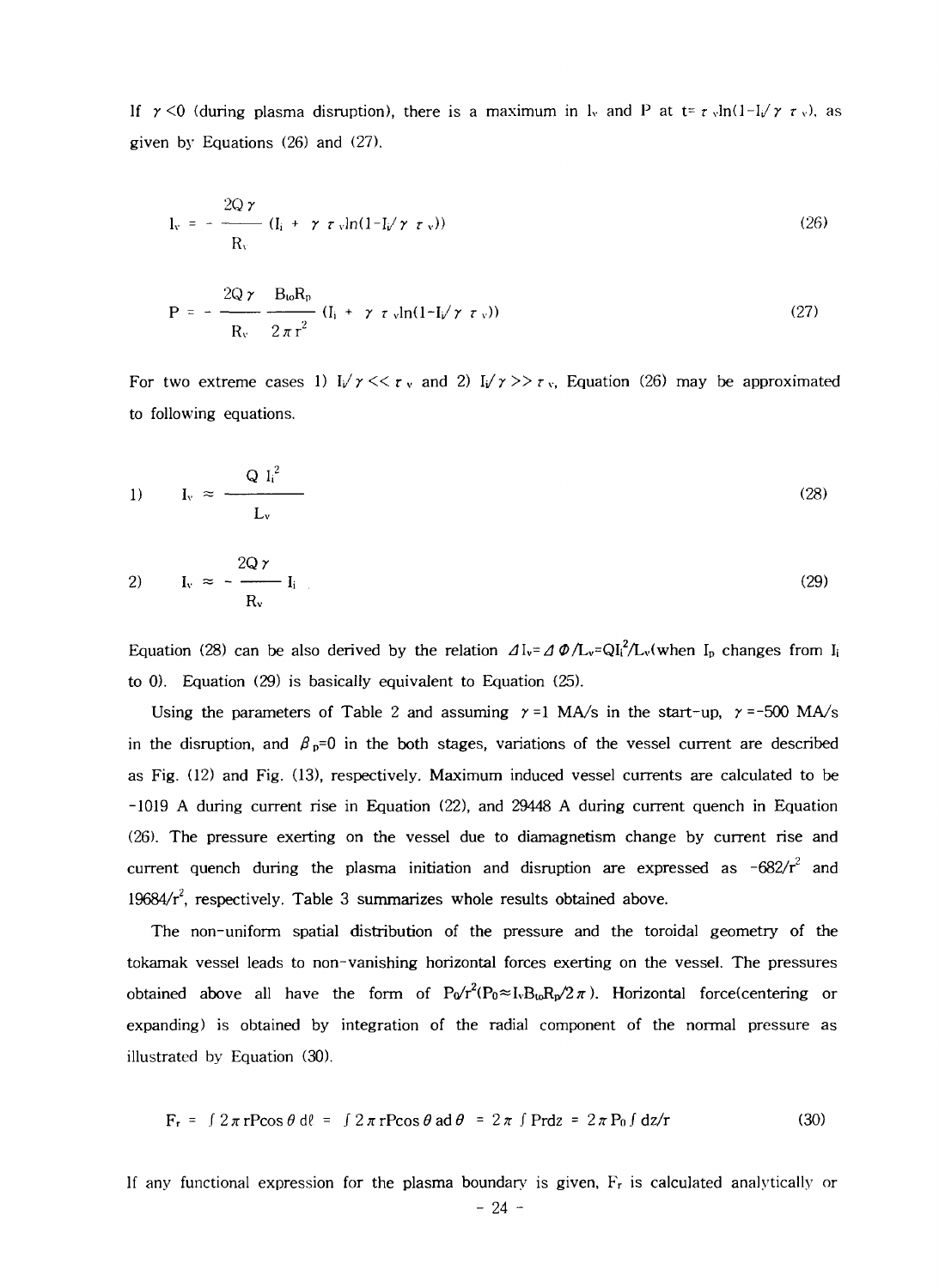**Table 2. Plasma paremeters related with the plasma beta change.**

![](_page_30_Figure_1.jpeg)

ä,

**- 25 -**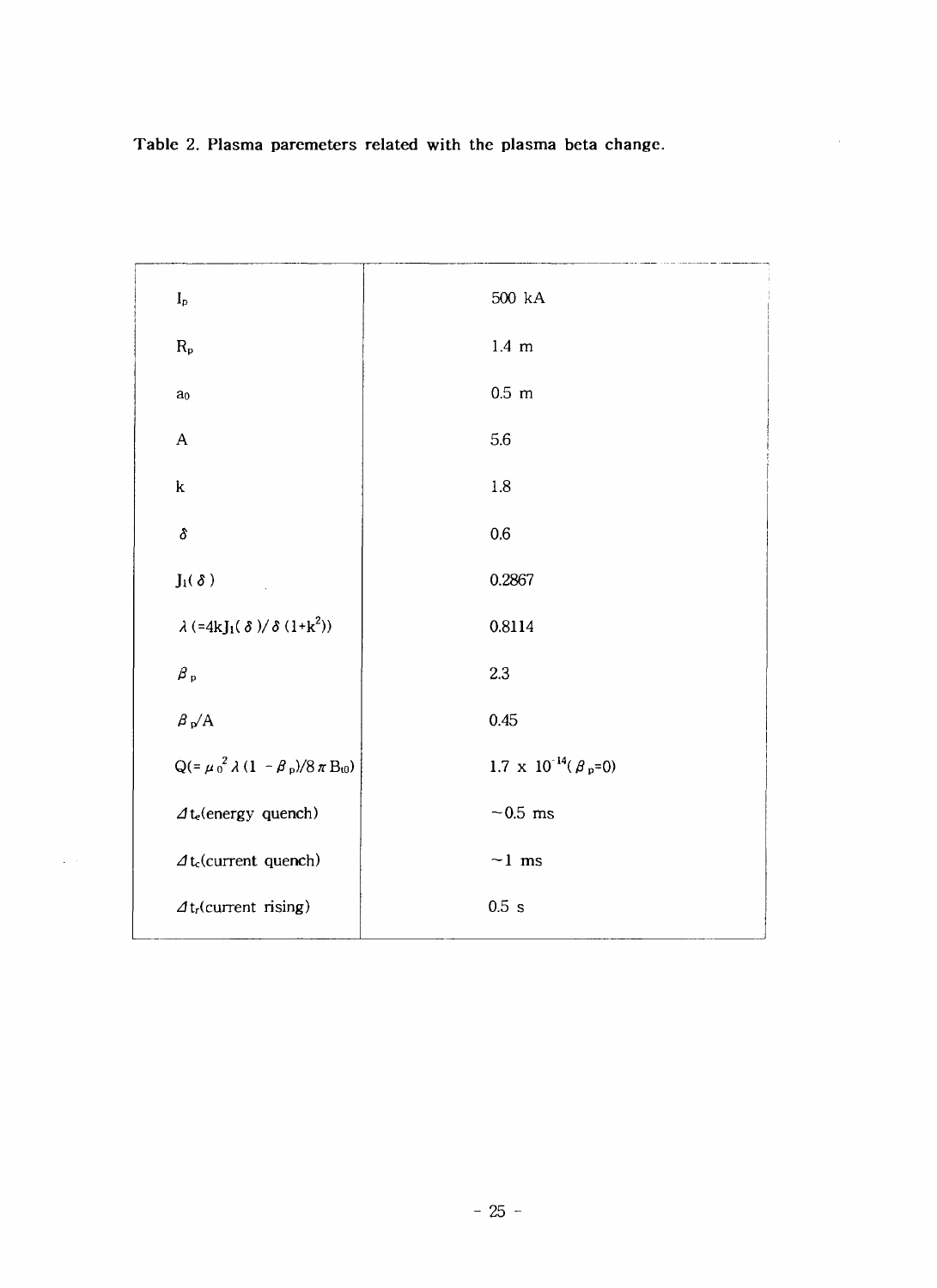![](_page_31_Figure_0.jpeg)

Fig. 12. Variation of the vessel current induced by diamagnetism change during plasma initiation.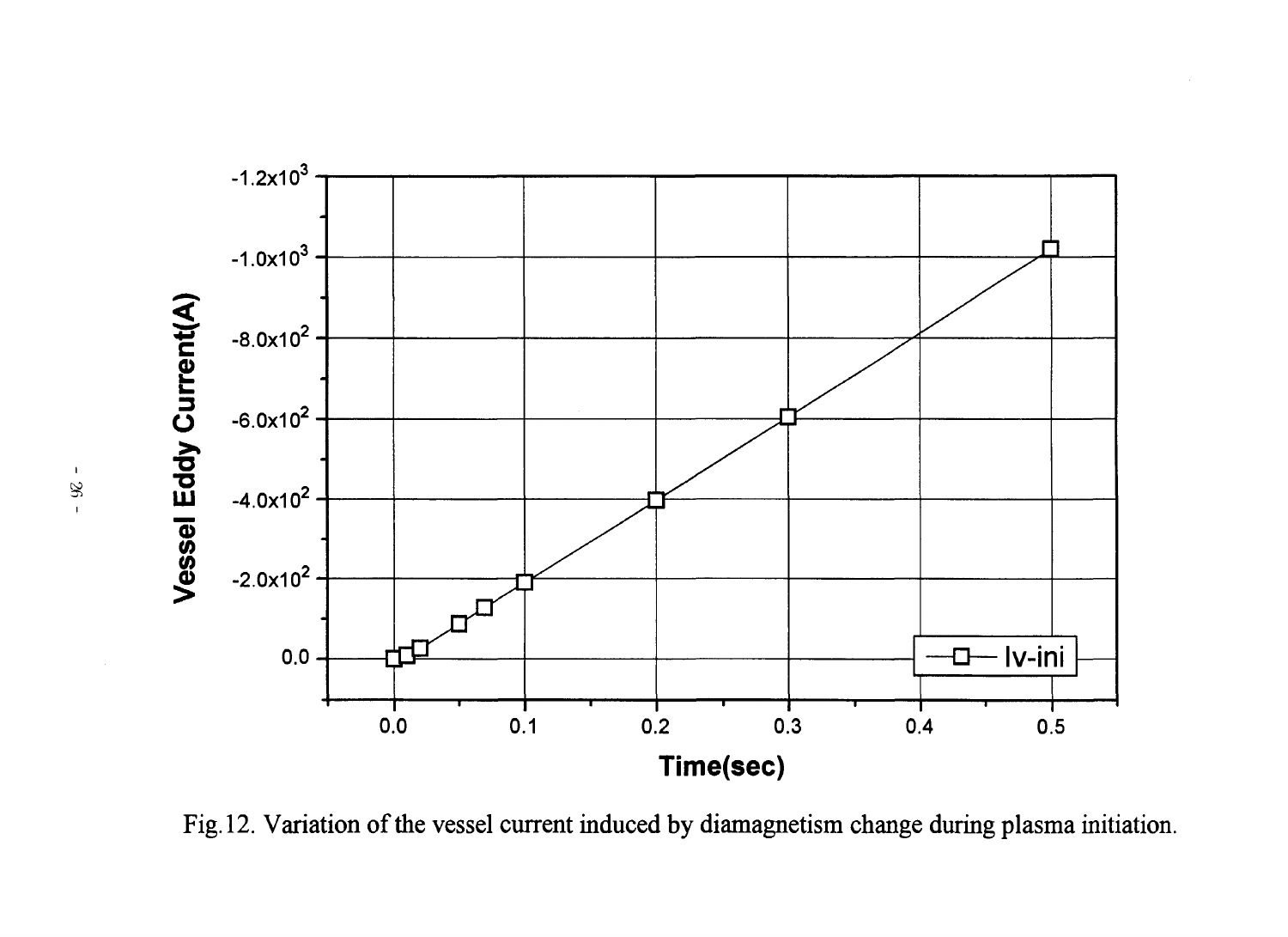![](_page_32_Figure_0.jpeg)

Fig. 13. Variation of the vessel current induced by diamagnetism change due to current quench.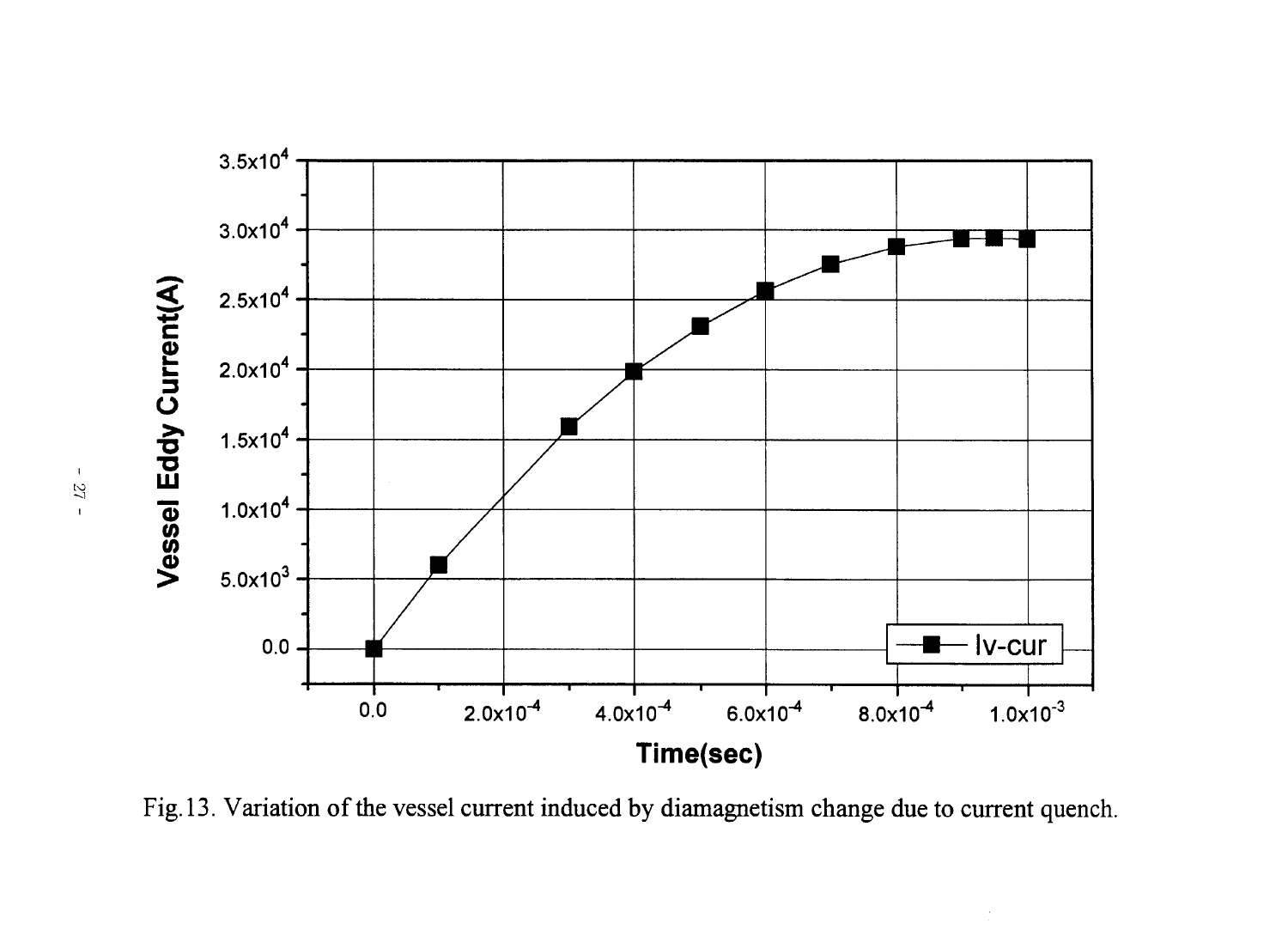**Table 3. The pressures induced on the vessel during toroidal field changes.**

| TF change                                             |                  |
|-------------------------------------------------------|------------------|
| $-TF$ rising                                          | $-22498/r^2$ Pa  |
| -TF damping                                           | +38687/ $r^2$ Pa |
| Diamagnetism                                          |                  |
| -energy quench during disruption                      |                  |
| $\beta_p = 2.3$                                       | $-48965/r^2$ Pa  |
| $\beta_p = 0$                                         | +21289/ $r^2$ Pa |
| -plasma current change( $\beta_p=0$ )                 |                  |
| · current rising<br>$dI_p/dt = +1MA/s$                | $-682/r^2$ Pa    |
| · current decay in disruption<br>$dI_p/dt = -500MA/s$ | +19684/ $r^2$ Pa |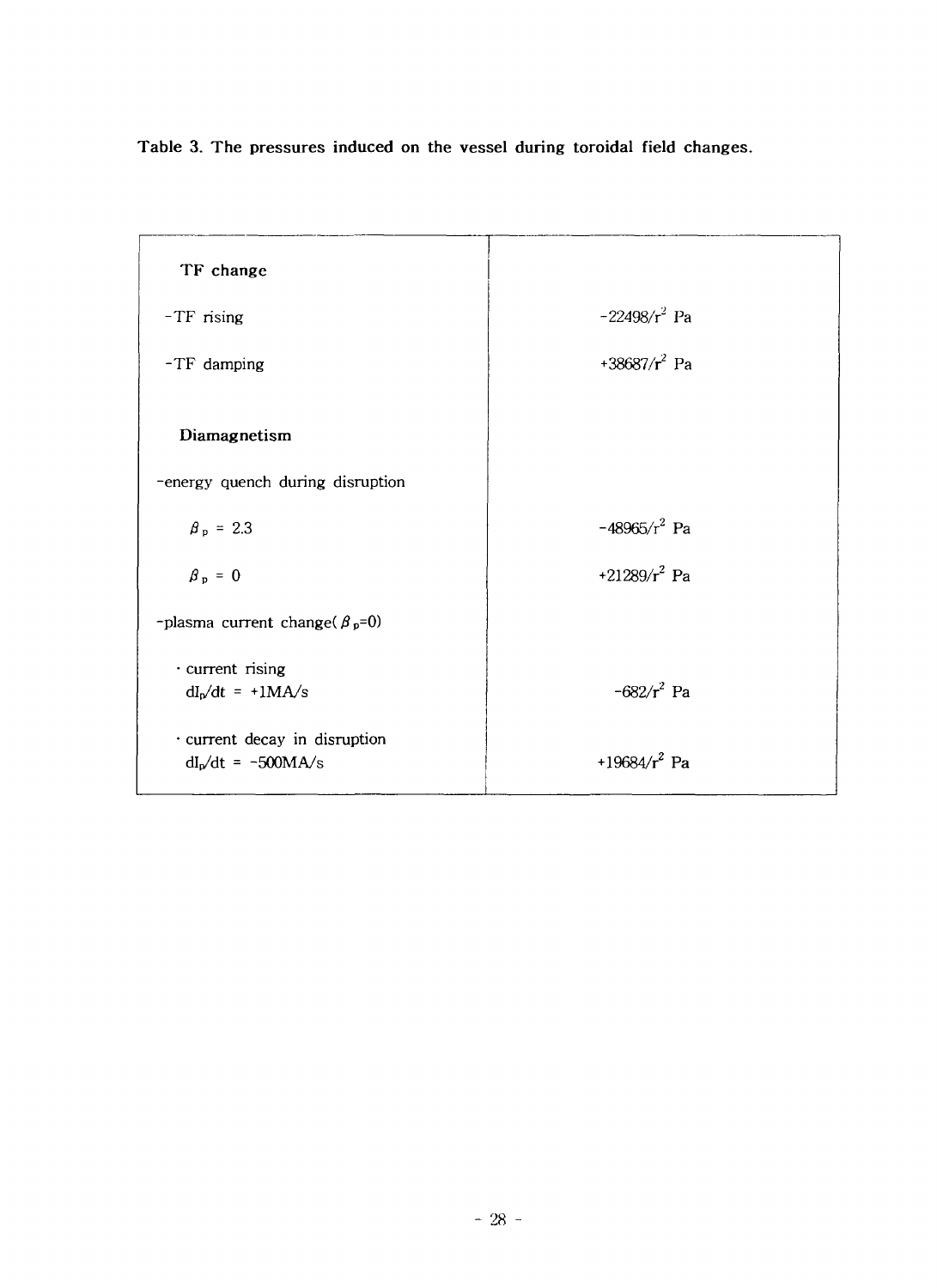numerically. For the KT-2 vacuum vessel(refer to Fig. 2) we get following equation.

$$
F_r = 4 \pi P_0 \left( \int \frac{\epsilon \arccos \theta \, d\theta}{R_1 + a_1 \cos \theta} + \int \frac{\pi \arccos \theta \, d\theta}{R_2 + a_2 \cos \theta} + \frac{z_2}{(R_2 - a_2)} \right)
$$

$$
= 4 \pi P_0( (\theta - \frac{2R_1}{\sqrt{(R_1^2 - a_1^2)}} \tan^{-1} \frac{((R_1 - a_1) \tan \theta / 2)}{\sqrt{(R_1^2 - a_1^2)}} ) \Big|_0^{\epsilon}
$$

$$
(\theta - \frac{2R_2}{\sqrt{(R_2^2 - a_2^2)}} \tan^{-1} \frac{((R_2 - a_2) \tan \theta / 2)}{\sqrt{(R_2^2 - a_2^2)}}) \Big|_{\epsilon}^{\pi} - z_2 / (R_2 - a_2) \tag{31}
$$

Using the parameters given at Table 1,  $F_r = -3.05P_0$ , which indicates that an inward pressure produces a net force directing the large major radius side, and vice versa (contrary to the trend for atmospheric pressure of uniform distribution). An approximate form of the radial force is obtained from Equation (30). That is,  $F_r = 2 \pi P_0 f \frac{dz}{r} = 2 \pi P_0 f \frac{dz}{r^2} \approx 2 \pi P_0 f \frac{dA}{R_0^2} = 2 \pi$  $P_0A_v/R_0^2(A_v)$  is the cross-sectional area of the vessel).

We can also get an expression for vertical force  $F_v$  as follows;

$$
F_v = 2 \pi P_0 \left( \int_0^{\epsilon} \frac{a_1 \sin \theta \, d\theta}{R_1 + a_1 \cos \theta} + \int_{\epsilon}^{\pi} \frac{a_2 \sin \theta \, d\theta}{R_2 + a_2 \cos \theta} \right)
$$
  
= -2 \pi P\_0 (\ln(R\_1 + a\_1 \cos \theta) \Big|\_0^{\epsilon} + \ln(R\_2 + a\_2 \cos \theta) \Big|\_{\epsilon}^{\pi} (32)

As inserting KT-2 parameters to Equation (32), the relation  $F_v = +3.96P_0$  is obtained. Table 4 summaries the horizontal and vertical forces acting on the KT-2 vessel for the three modes producing the pressures of  $1/r^2$  form.

### **IV. Stress Analysis**

The functional forms of the pressure acting on the vacuum vessel due to the poloidal eddy currents in any operation modes disussed above have the characteristic term of  $1/r^2$ . It is easily expected that similar patterns will be obtained in the stress distribution if it is caused by the forces of the same spatial variation. Therefore, stress analysis was performed for only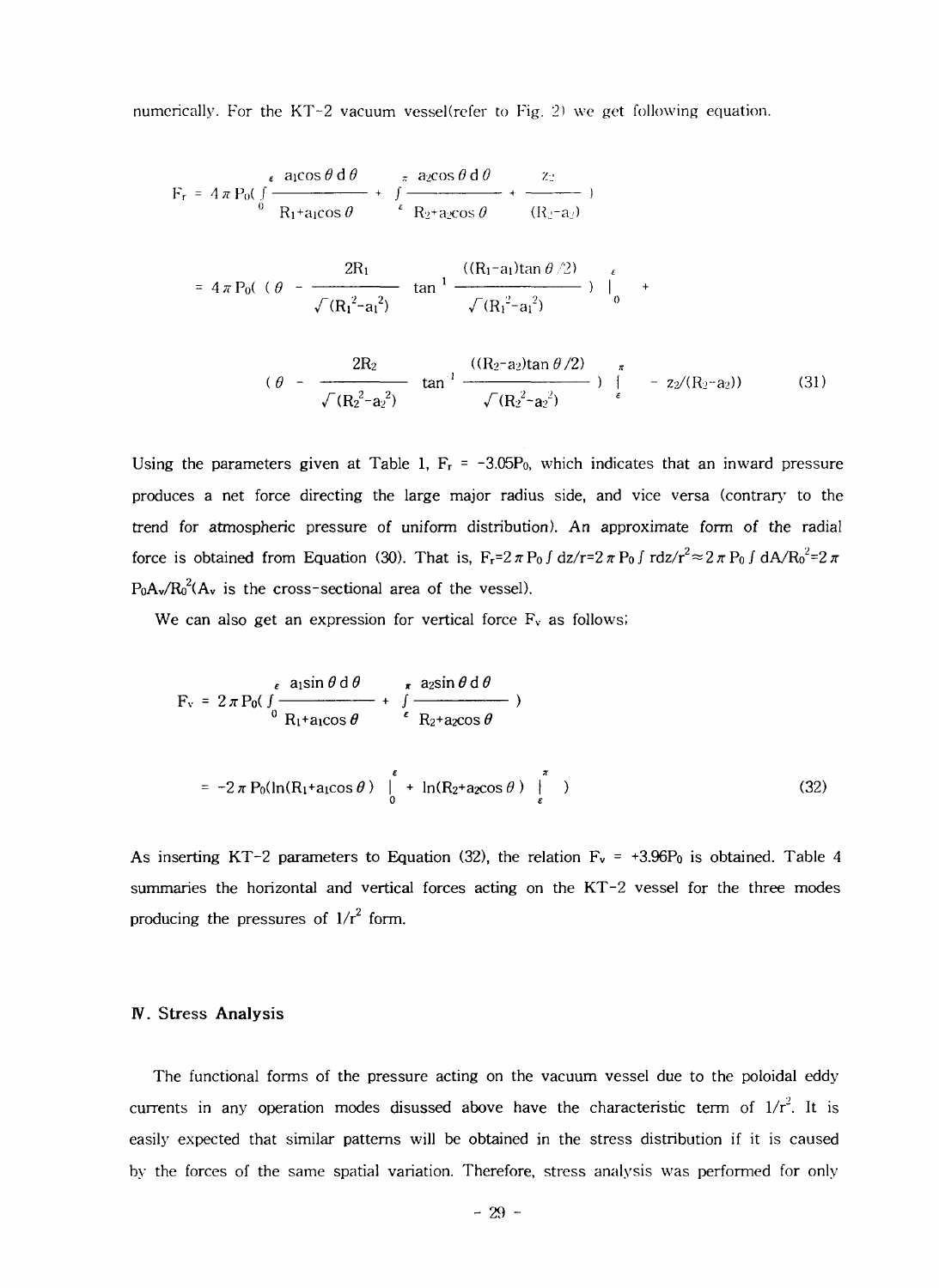**Table 4. The forces exerting on the** vessel **during toroidal field changes.**

| TF rising           | $F_r$ +68691 Nt (centrifugal)  |
|---------------------|--------------------------------|
|                     | $F_v$ -88998 Nt (compression)  |
|                     |                                |
| TF damping          | $F_r$ -118119 Nt (centripetal) |
|                     | $F_v$ +153038 Nt (tension)     |
| Diamagnetism        |                                |
| $\beta p = 2.3$     | $F_r$ +149342 Nt               |
|                     | $F_v$ -193900 Nt               |
| $\beta p = 0$       | $F_{\rm r}$<br>$-64931$ Nt     |
|                     | $F_v$<br>+84304 Nt             |
|                     |                                |
| $dIp/dt=1MA/s$      | $F_r$<br>$+2080$ Nt            |
|                     | $F_v$<br>$-2701$ Nt            |
|                     |                                |
| $dIp/dt = -500MA/s$ | $-60036$ Nt<br>$F_r$           |
|                     | $F_v$<br>+77949 Nt             |

 $\mathcal{P}$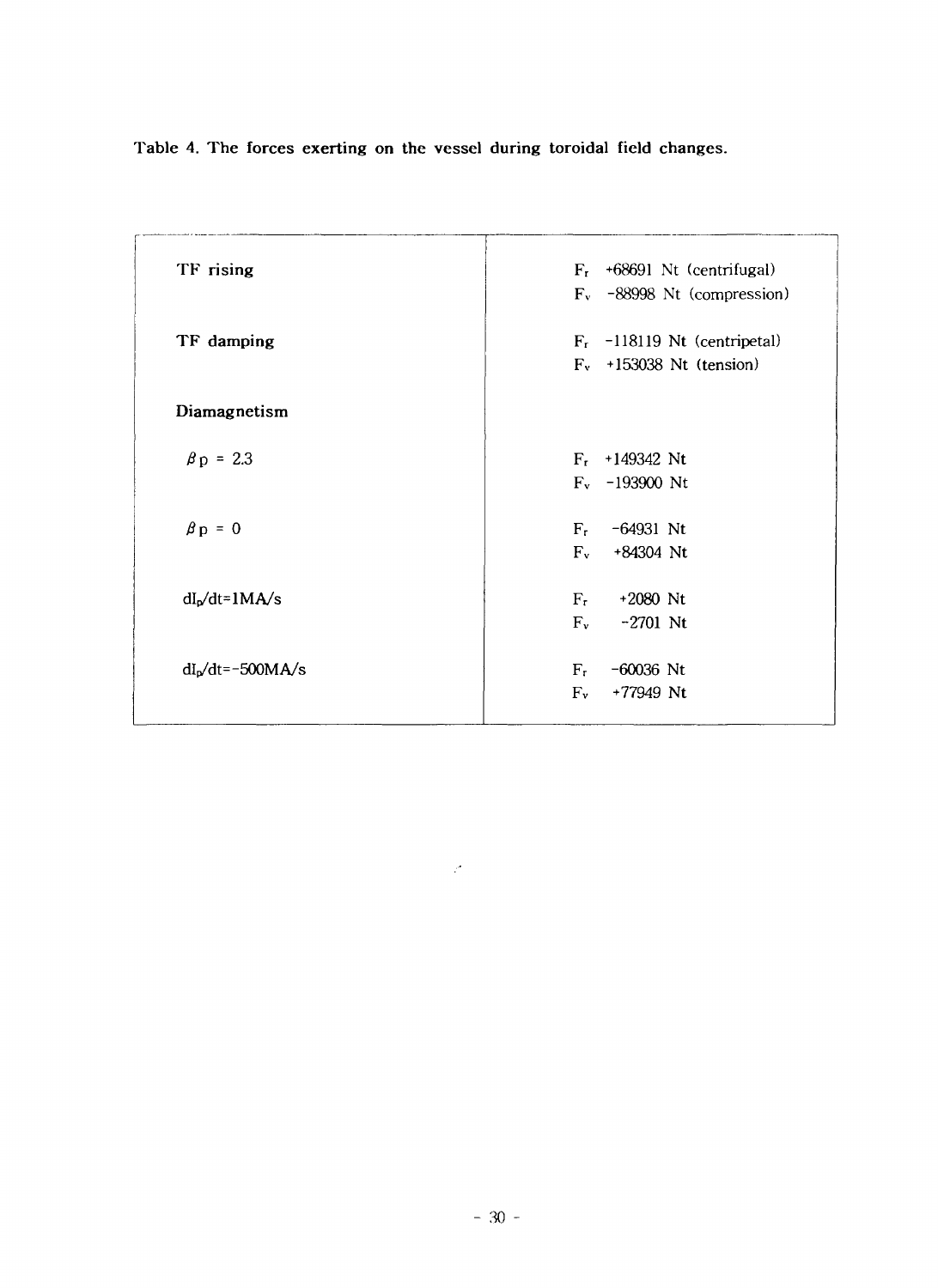two modes of TF damping and energy quench considering directions and magnitudes of the pressure(refer to Table 3).

The stress analysis was performed using 3D FEM code (ANSYS 5.2). AXSYS code consists of three processors! General Processor(/PREP7)-model generation, Solution Processor (/Solu)-define boundary conditions and solve the problem, General PostProcessor(/POSTl) estimate analysis results.

Table 5 summaries the parameters used in the stress analysis. Fig. 14 is the 3D finite element model describing a quarter of the KT-2 vacuum vessel. This model includes all ports installed in the 90° section and one support. All weldments are asssumed to have the same material property with the original wall. It is also supposed that the vessel material is isotropic and elastic(Hooke's law is valid).

Figures 15 and 16 show 3D distributions of stress and deformation due to the atmospheric pressure applied uniformly on the vessel before tokamak discharge. The maximum stress appears at the boundary of the vessel wall and the NBI port to be  $0.612 \mathrm{x} 10^8$  Pa. It may be, however, much different from an average stress pattern, which is easily guessed from the fact that cool-colored pattern of relatively low stress covers almost whole surface of the model and hot-colored area of high stress is extremely localized as shown in Fig. 15. The maximum deformation is 0.241 mm.

Figures 17 and 18 show the stress and deformation distributions on the vessel during TF damping. In this mode, the total mechanical load to the vessel is given as combination of the force due to TF damping itself and the atmospheric pressure. Because the induced pressure due to decrease of the toroidal field is outward which cancels much of the atmospheric pressure, the stress in this case is expected to moderate compared with the stress due to atmospheric pressure only. The majority of vacuum vessel has the stress in the range of  $0.620 \times 10^{7} \sim 0.248 \times 10^{8}$  Pa. The maximum stress is  $0.558 \times 10^{8}$  Pa occurred at the welding line between the wall and the NBI port. This value is larger than 1/3 of the yield strength of s.s 304L, which means reinforcing structures must be added to the NBI port. The maximum deformation is 0.223 mm.

Fig. 19 is the stress distribution on the poloidal belt at a minor vessel cross-section far from the ports. This result is easily understandable and looks very reasonable comparing with 2D analysis(not shown here).

Figures 20 and 21 show 3D stress and deformation distributions due to diamagnetism change (increase of toroidal field) in the energy quench during a plasma distruption. Since the pressure caused by increase of the toroidal field is inward, then it adds to the atmospheric one. The stress on most part of vacuum vessel is in the range of  $0.756 \times 10^7 \sim 0.302 \times 10^8$  Pa.

- 31 -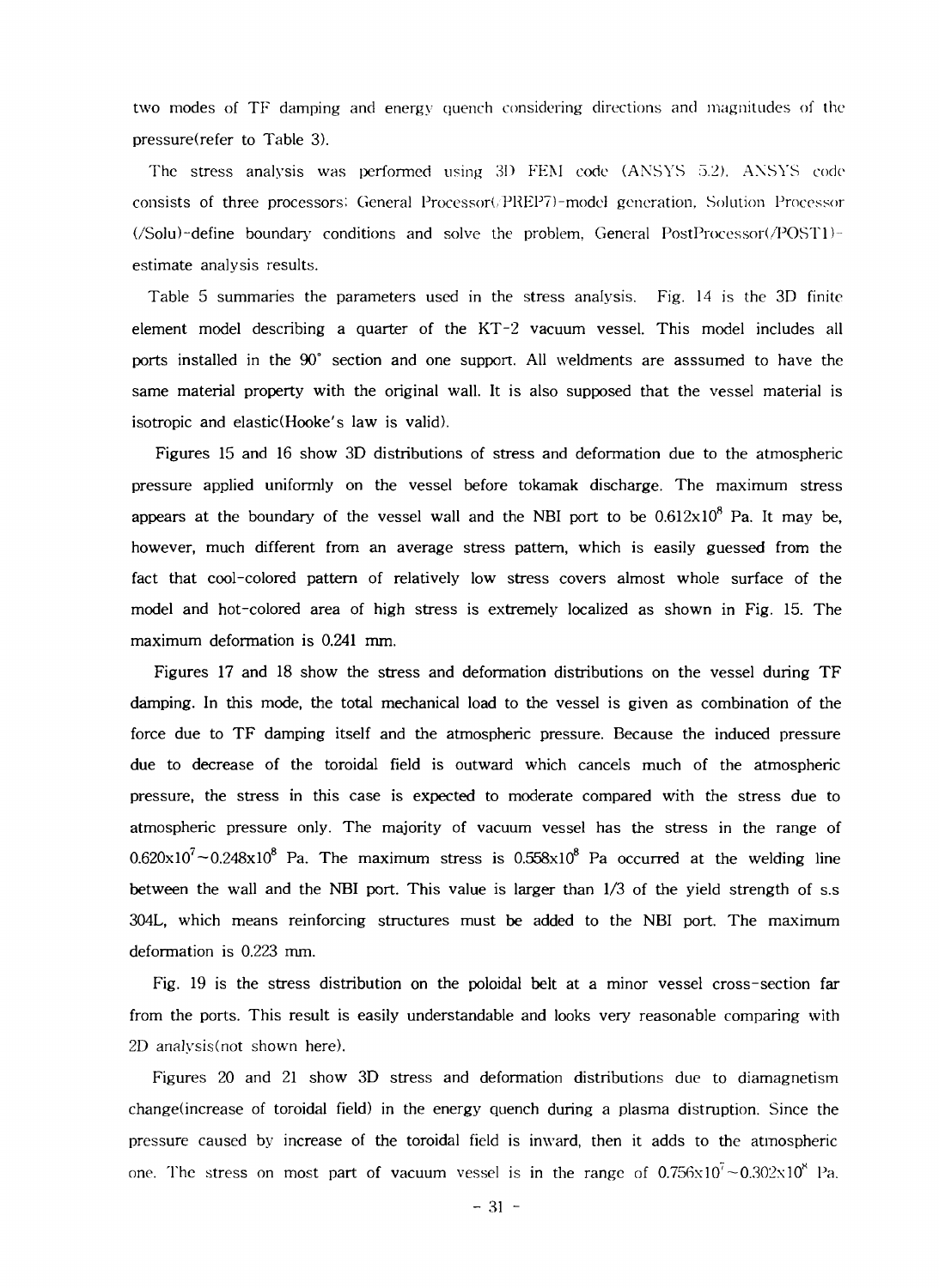**Table 5. Input parameters for the** stress **analysis.**

 $\sim$ 

| Material                                                                        | SUS304L, Isotropic                        |
|---------------------------------------------------------------------------------|-------------------------------------------|
| <b>EMUNIT</b>                                                                   | <b>MKS</b>                                |
| <b>ANTYPE</b>                                                                   | <b>STATIC</b>                             |
| Element Type                                                                    | SHELL 63                                  |
| Element Size                                                                    | less than $\,3\,$ cm                      |
| Element Numbers                                                                 | 15802<br>ea                               |
| Young's Modulus                                                                 | $1.88 \times 10^{11}$<br>N/m <sup>2</sup> |
| Density                                                                         | $kg_m/m^3$<br>7900                        |
| Poisson's ratio                                                                 | 0.27                                      |
| Real constant                                                                   |                                           |
| . small circle port wall thickness                                              | 5.<br>mm                                  |
| . slim port wall thickness                                                      | 10<br>mm                                  |
| , vacuum vessel wall thickness                                                  | 12<br>mm                                  |
| big, NBI port wall thickness                                                    | 15.<br>mm                                 |
| . small, slim, NBI port flange thickness                                        | 25<br>mm                                  |
| big port flange thickness                                                       | 30<br>mm                                  |
| Main coordinate system                                                          | Cylindrical                               |
| Theta; $\theta = 0^{\circ}$ , 90°                                               | Symmetry (quarter modeling)               |
| Constraint                                                                      |                                           |
| $.64^{\circ} < \theta < 71^{\circ}$ , $-94.2^{\circ} < \varphi < -58.5^{\circ}$ | All DOF                                   |
|                                                                                 |                                           |

 $\mathcal{C}^{\mathbf{A}\mathbf{c}}$ 

 $\mathbb{R}^{2\times 2}$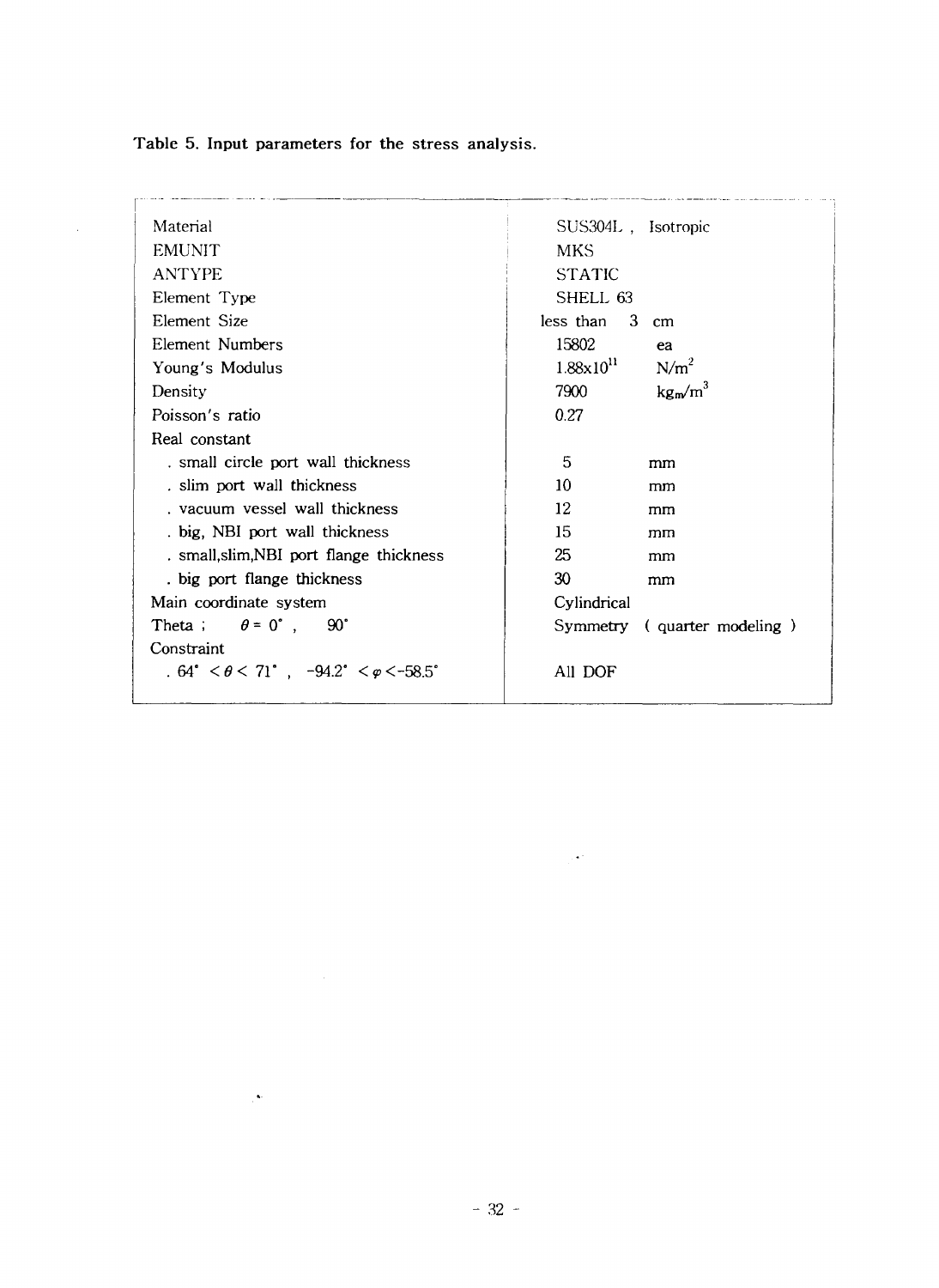![](_page_38_Figure_0.jpeg)

Fig. 14. 3D finite element Model of the KT-2 vacuum vessel.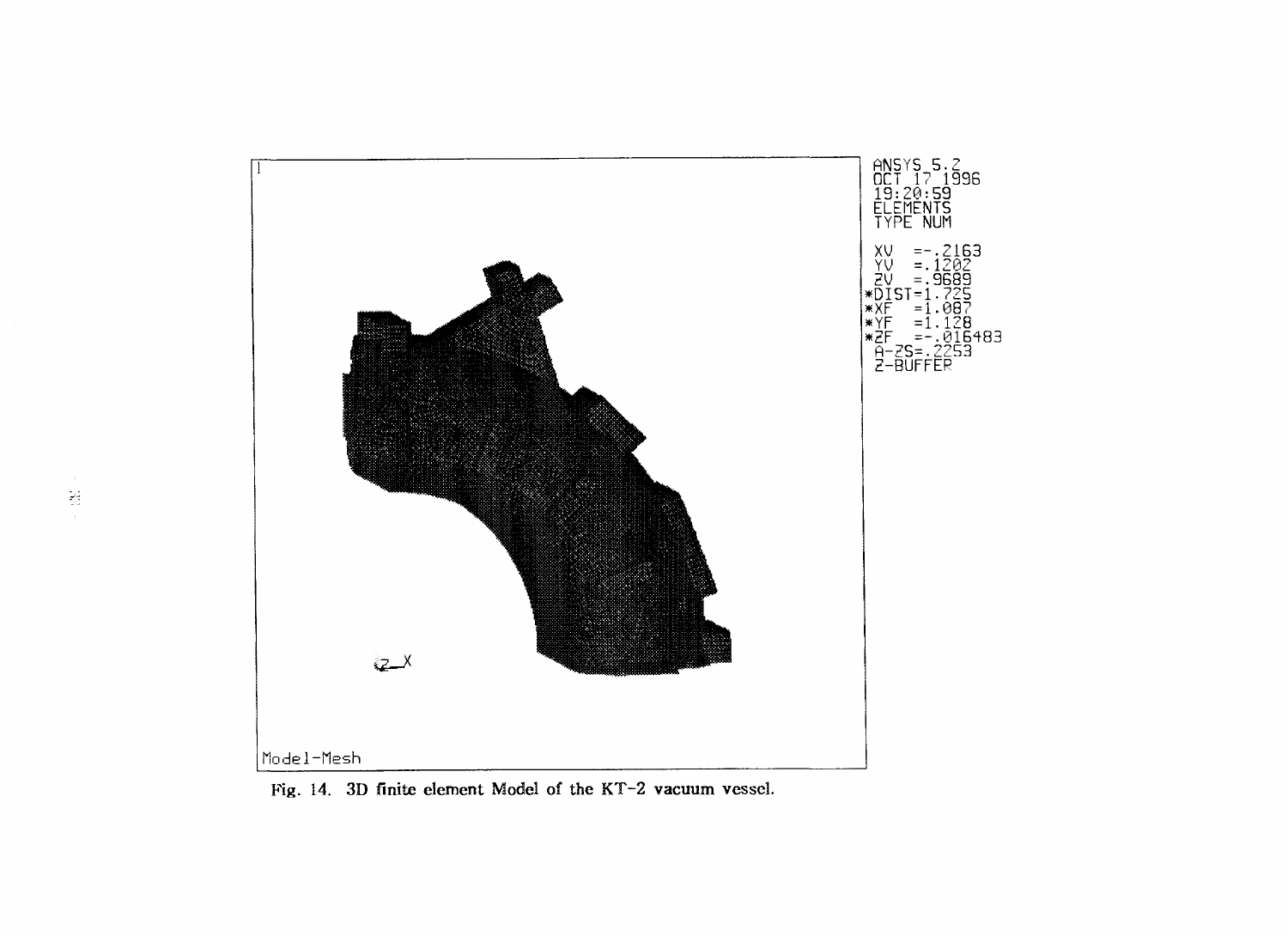![](_page_39_Figure_0.jpeg)

Fig. 15. Stress distribution on the vessel by the atmospheric pressure.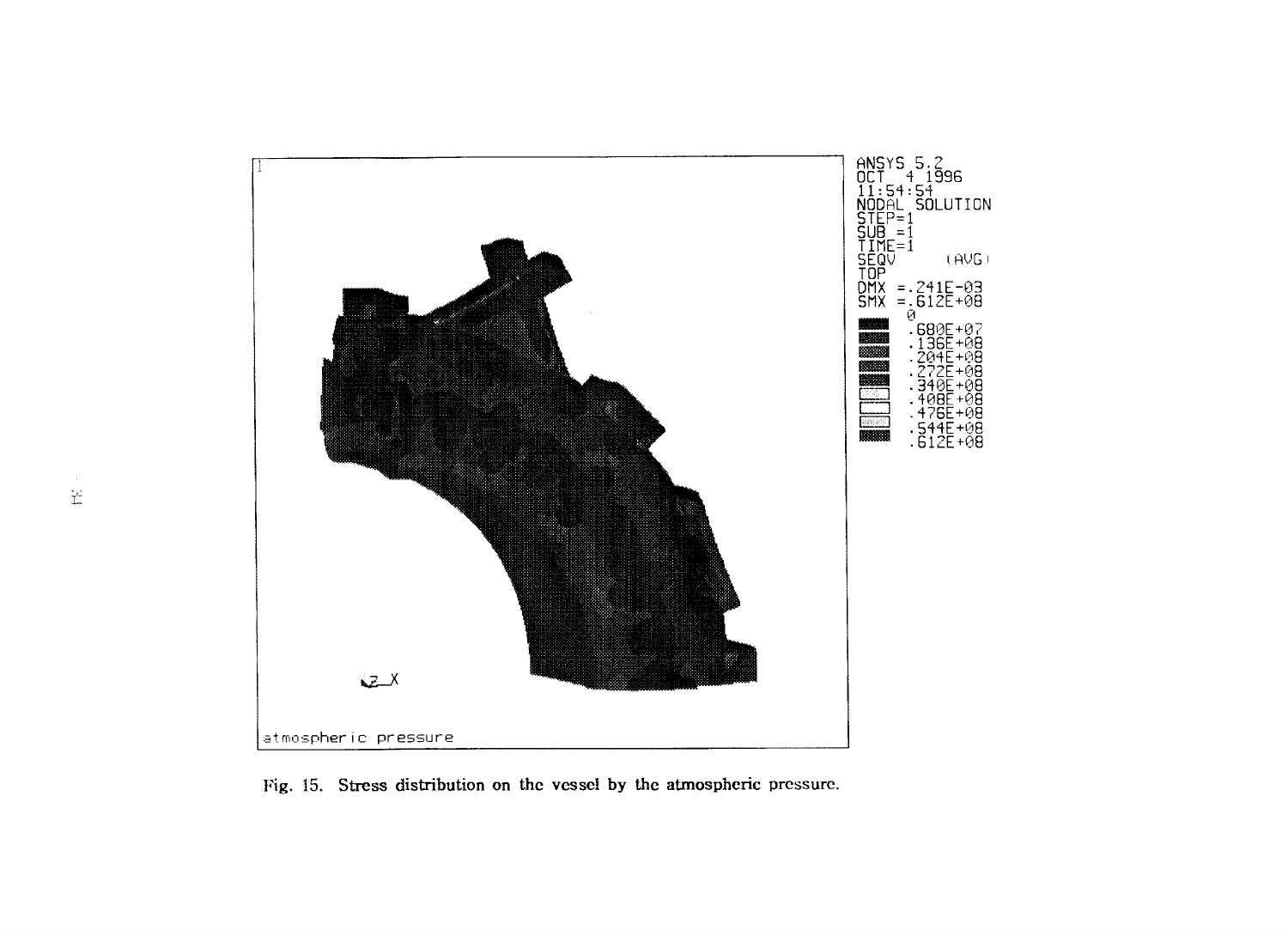![](_page_40_Figure_0.jpeg)

Fig. 16. Deformation of the vessel by the atmospheric pressure.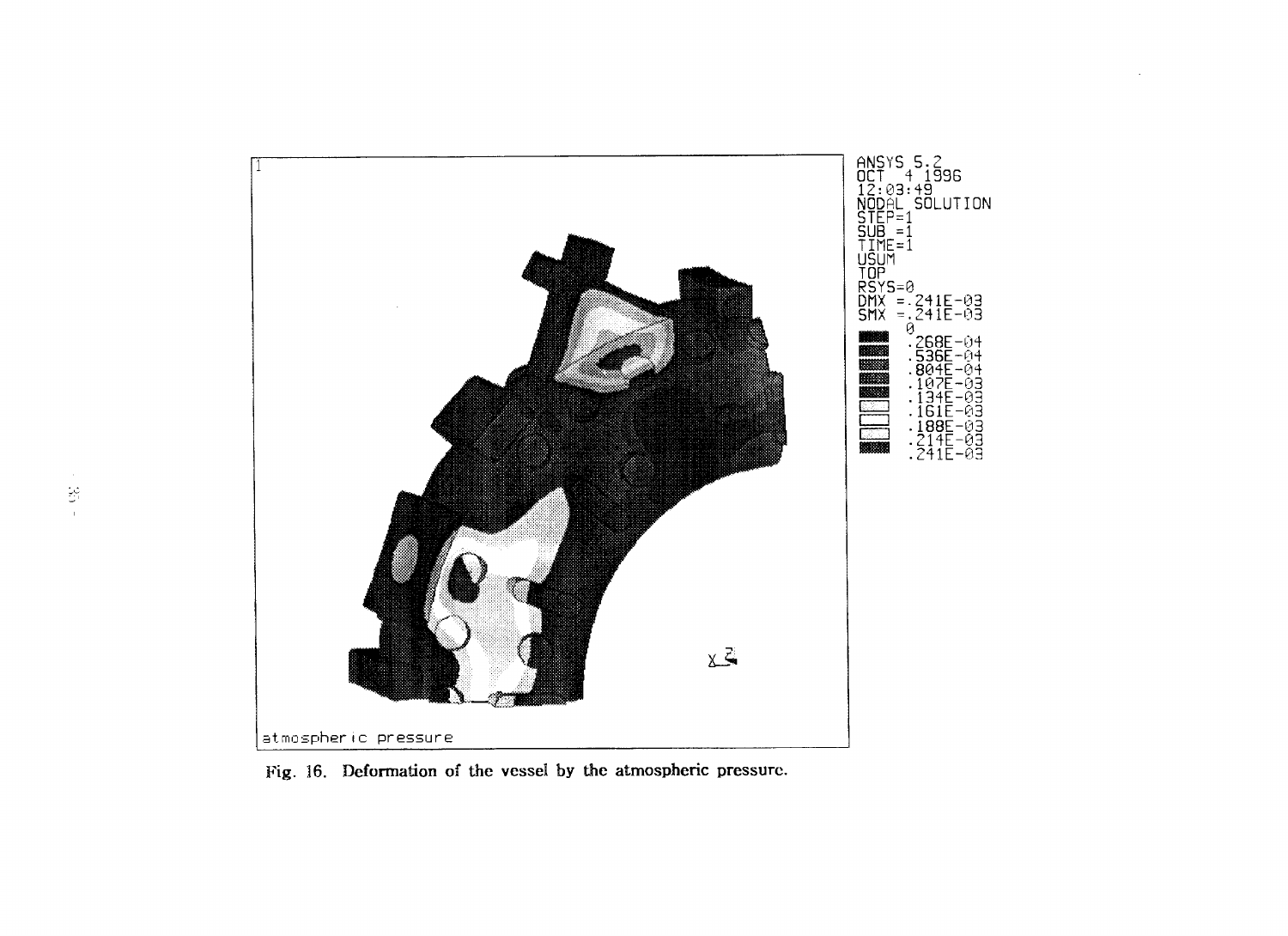![](_page_41_Figure_0.jpeg)

Fig. 17. Stress distribution on the vessel during TF damping.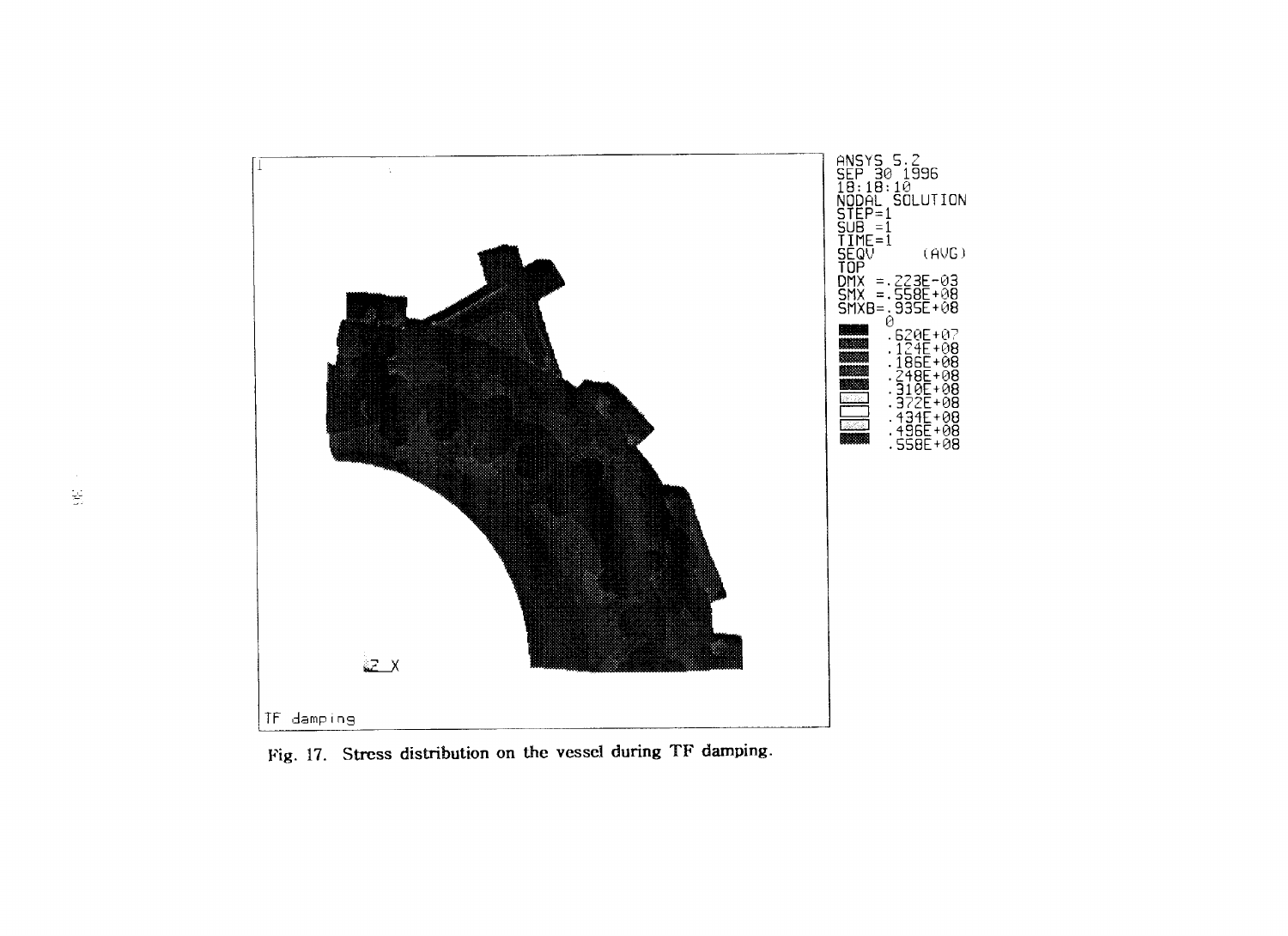![](_page_42_Figure_0.jpeg)

Fig. 18. Deformation of the vessel during TF damping.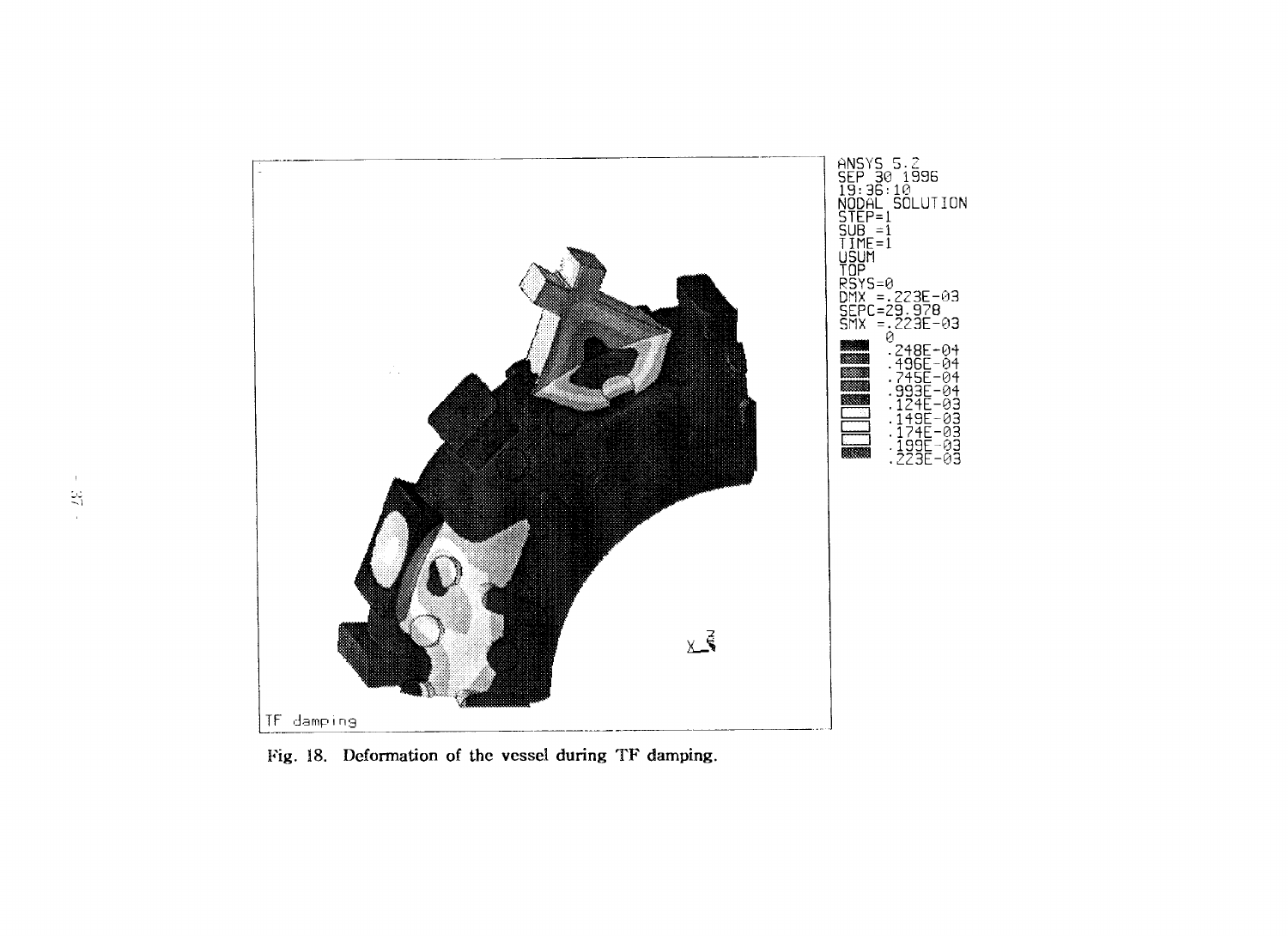![](_page_43_Figure_0.jpeg)

Fig. 19. Stress distribution on a poloidal belt section in TF damping.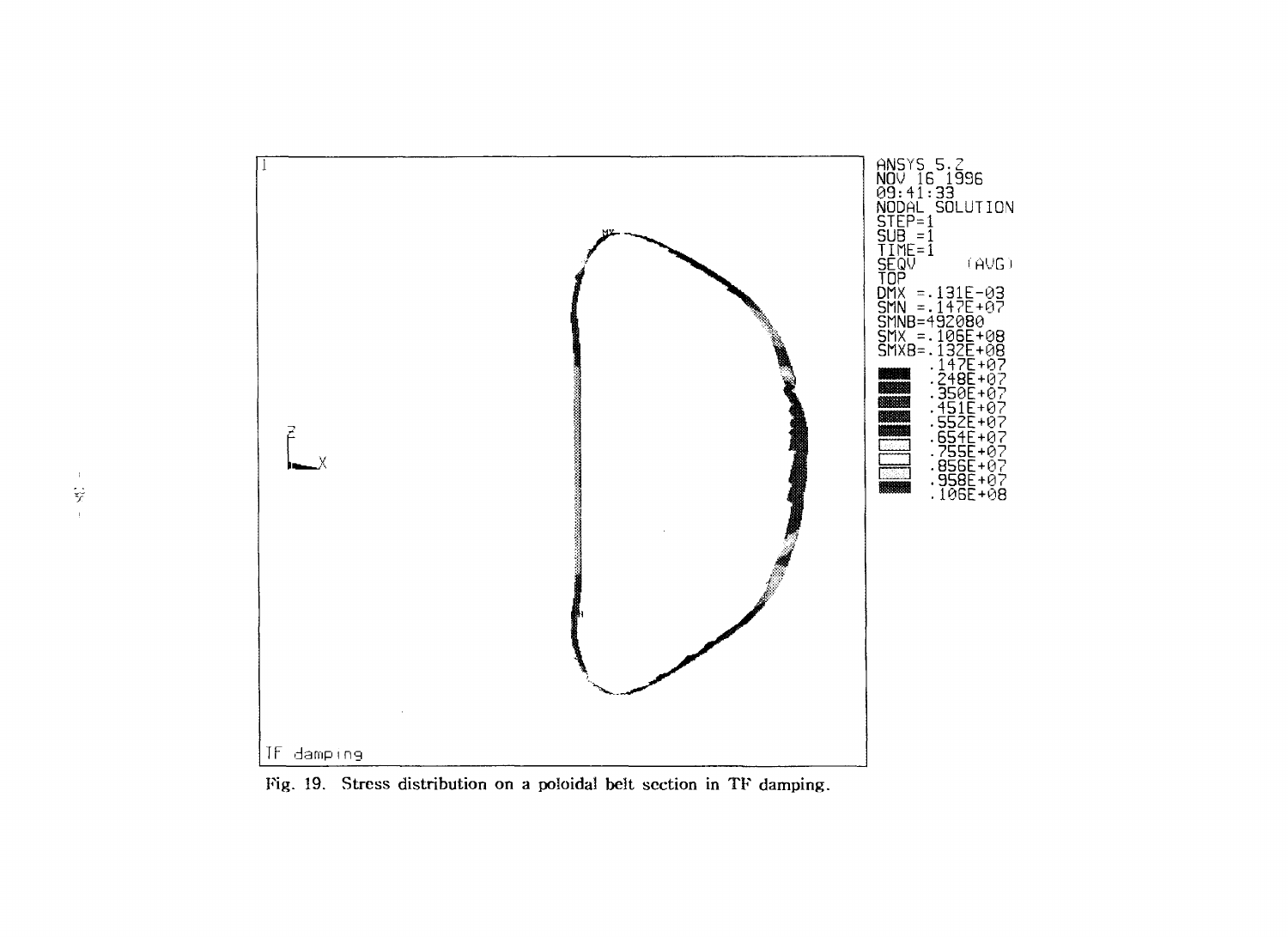![](_page_44_Figure_0.jpeg)

Fig. 20. Stress distribution due to diamagnetism change during energy quench.

 $\bullet$  $\sim$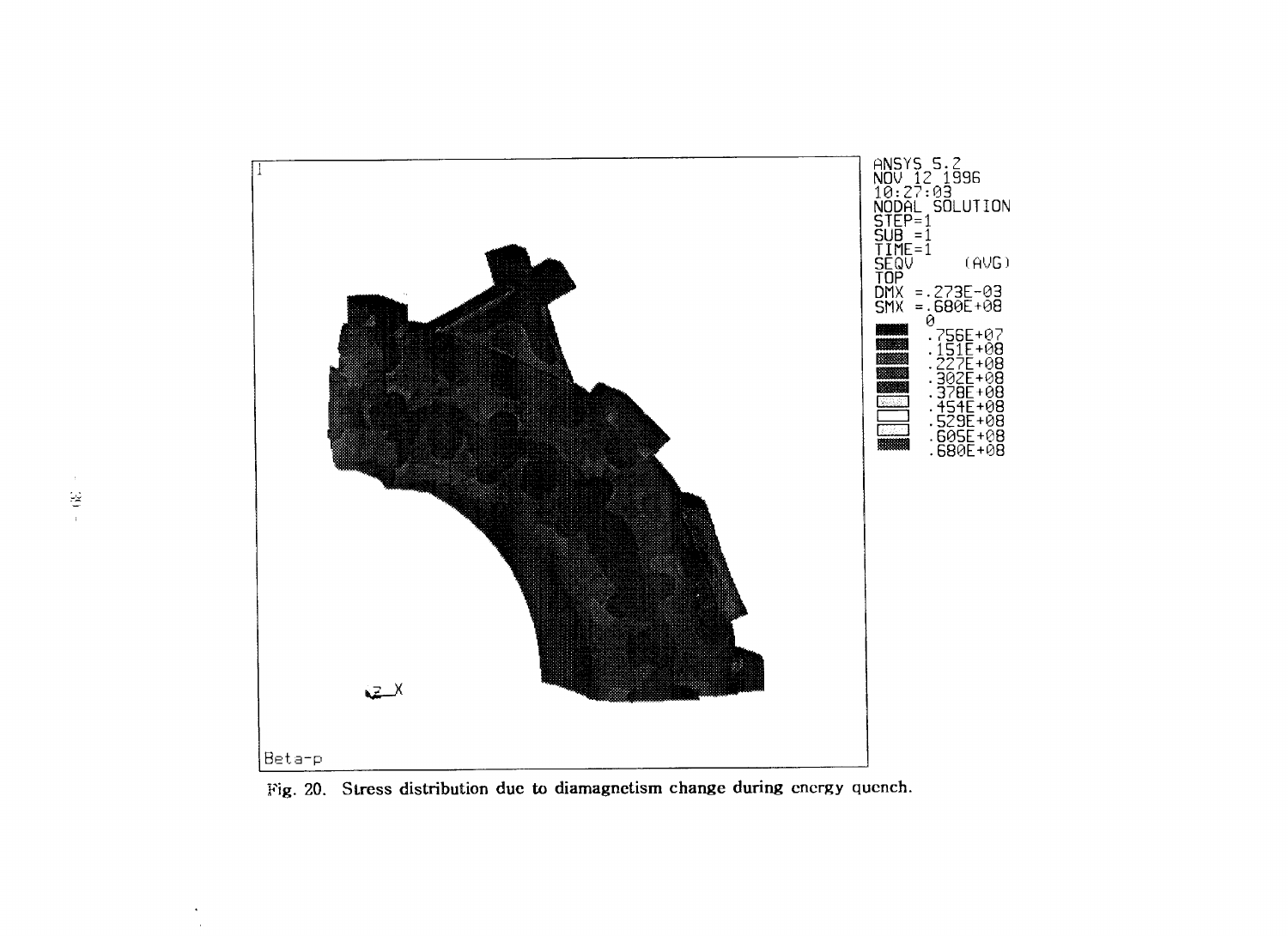![](_page_45_Figure_0.jpeg)

![](_page_45_Figure_1.jpeg)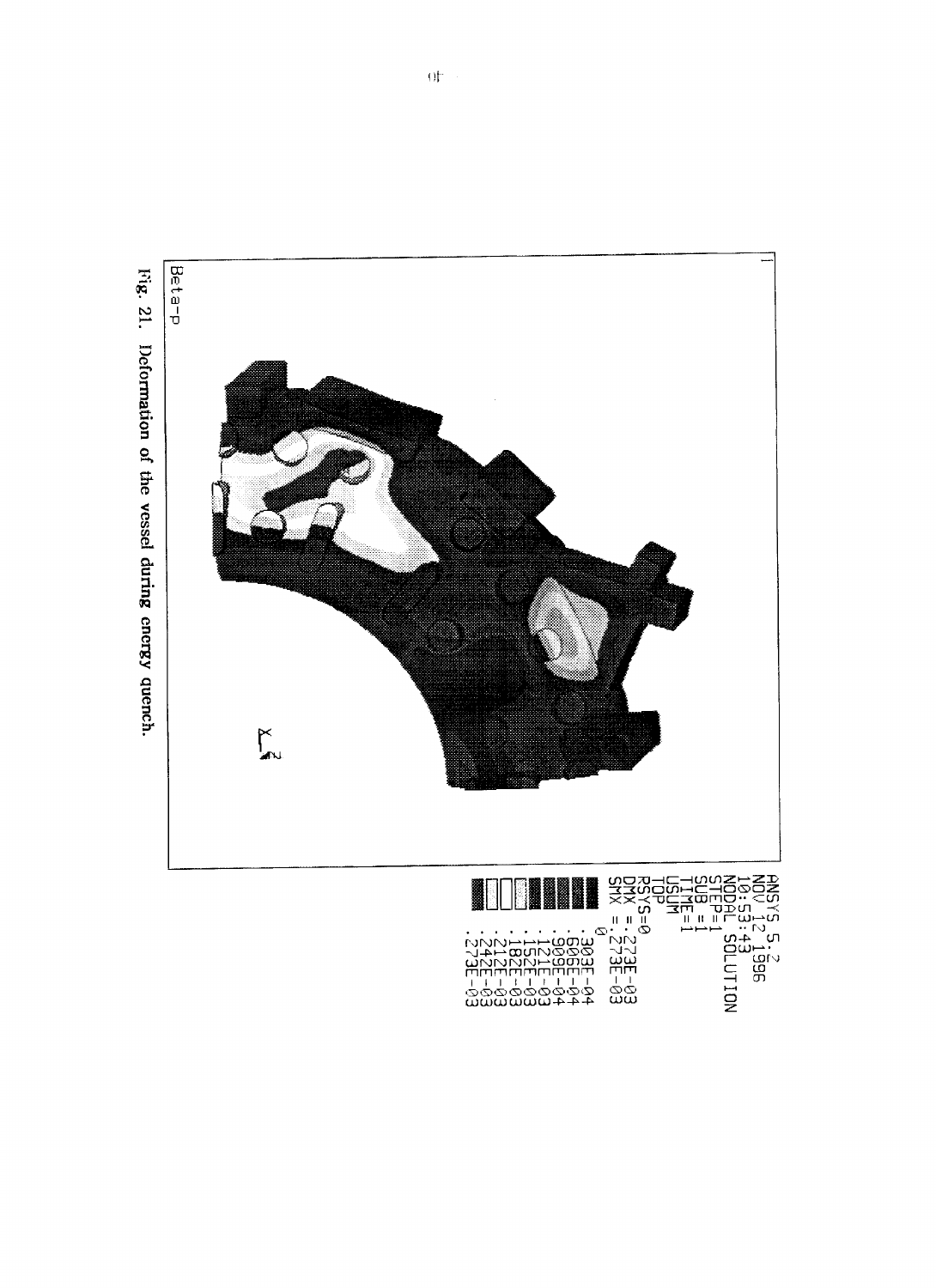![](_page_46_Figure_0.jpeg)

Fig. 22. Stress distribution on a poloidal belt section in the energy quench.

 $\sim$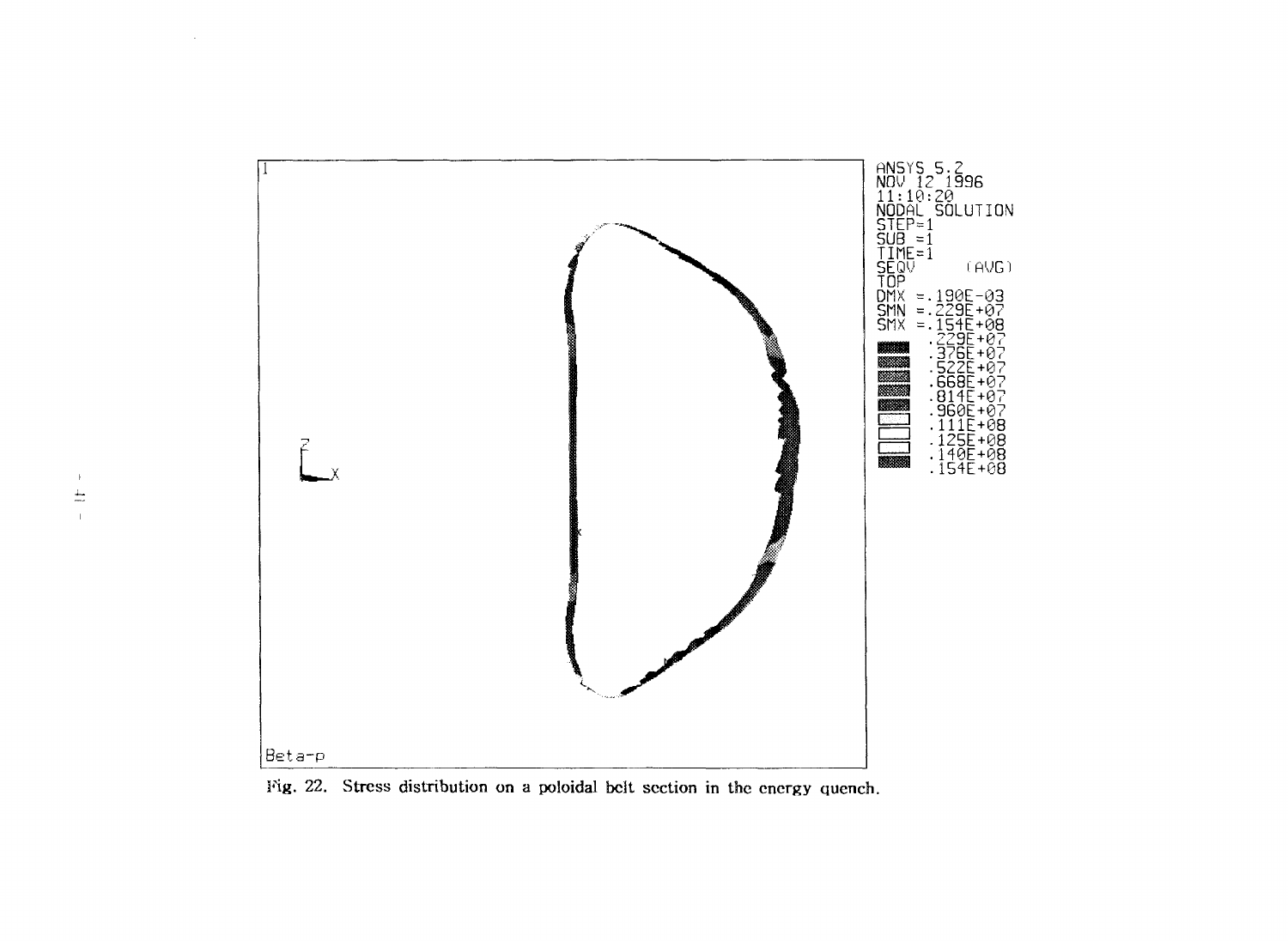The maximum stress is  $0.680x10^8$  Pa. This value is not so larger than expected considering that in the mode of TF damping, because the stress concentration is occurred around the NBI port(large major radius side) where the magnitude and resultant effect of induced pressures of  $1/r^2$  form are much lower than those of the atmospheric pressure. The maximum deformation is 0.273 mm.

Fig. 22 is the stress distribution *on* a poloidal belt section like as Fig. 19. As comparing the stresses on the linear part of the vessel( $\theta \sim 180^\circ$ ) in the Figures 19 and 22, there is a large difference by  $\sim$  2 (equivalent to the ratio of the pressures exerted) between two values, which represents that the stress analysis has been performed properly.

### V. Conclusions

Analytic forms for the poloidal eddy currents flowing on the vessel, consequent pressures and forces acting on it were presented. The results were applied to typical operation modes of the KT-2 tokamak: machine start-up(TF coil charge), shut-down(discharge) and plasma disruption(diamgnetism change).

Stress anlysis for two typical operation modes of TF damping in the machine shut-down and plasma energy quench during the plasma disruption were carried out using 3D FEM code(ANSYS 5.2). The results of the stress analysis are summarized as follows;

| mode                  | Atmospheric pressure   | TF damping                                                                                  | Energy Quench                                  |  |
|-----------------------|------------------------|---------------------------------------------------------------------------------------------|------------------------------------------------|--|
| Max. deformation      | $0.241$ mm             | $0.223$ mm                                                                                  | $0.273$ mm                                     |  |
| Max. stress           | $0.612 \times 10^8$ Pa | $0.558 \times 10^8$ Pa                                                                      | $0.680 \times 10^8$ Pa                         |  |
| Most part of vessel   |                        | $0.680 \times 10^7 - 0.272 \times 10^8$ Pa $\vert 0.620 \times 10^7 - 0.248 \times 10^8$ Pa | $0.756 \times 10^{7} - 0.302 \times 10^{8}$ Pa |  |
| Linear part of vessel |                        | $0.775 \times 10^7$ Pa                                                                      | $0.154x10^{8}$ Pa                              |  |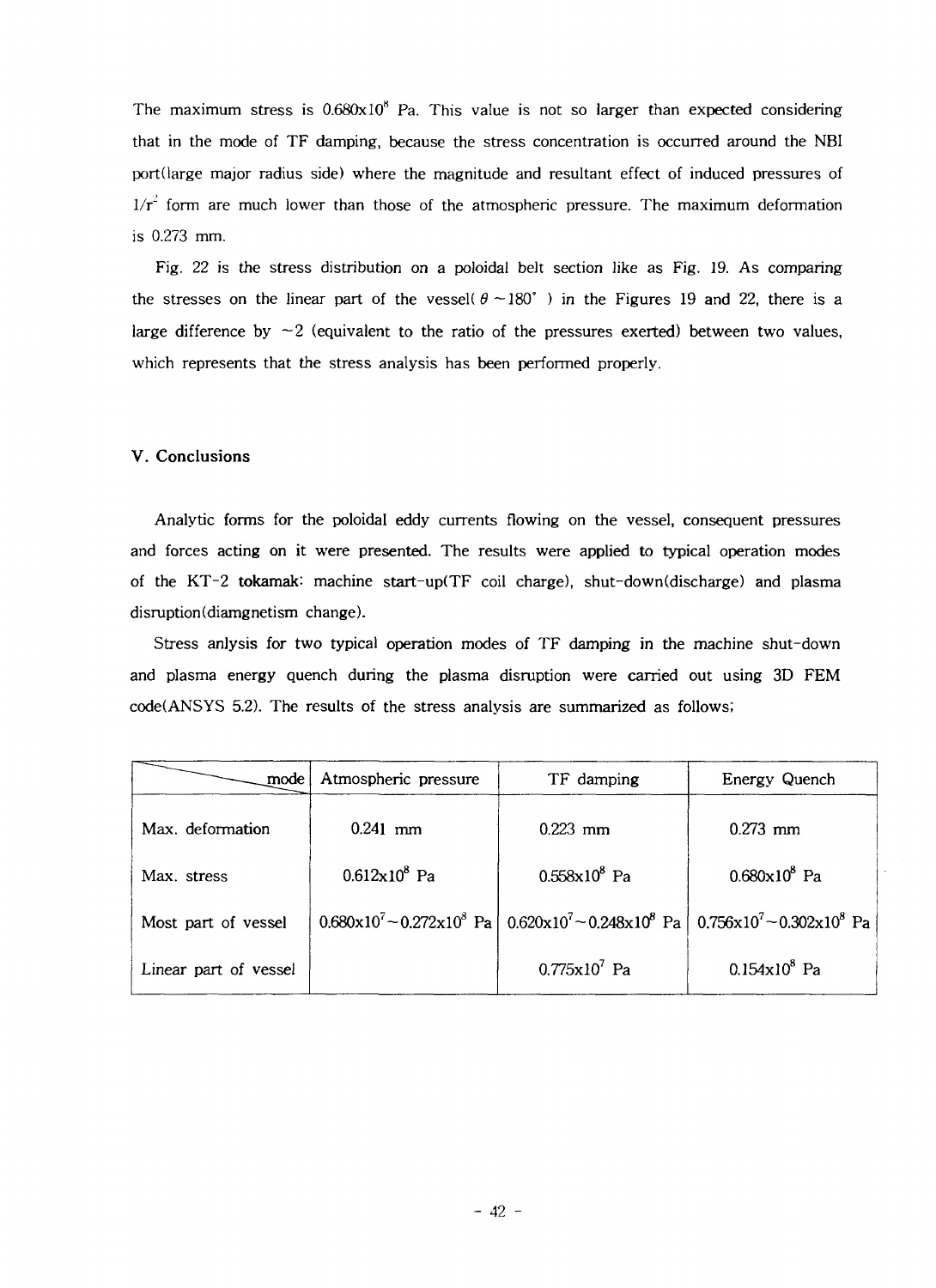## References

- [1] R.Albamese, et al.,"Effects of the eddy currents for some design and interpretation problems in a tokamak",Proc. of 17th SOFT 1992,Elsevier,679(1993)
- [2] P.Noll, et al.,"Forces on the JET vacuum vessel during disruption and consequent operational limits",Fusion Tech.,15,259(1989)
- [3] R計劃デザインチーム,"核融合反図プラズマ實驗裝置技術報告(VII)",名古屋大學プラズマ研究所, ch.4 (1984)
- [4] R.J.Thome,J.M.Tarrh,"MHD and fusion magnets",John Wiley & Sons(1982)
- [5] 핵융합로연구/토카막장치기술개발,KAERI/RR-1536/94.과학기술처(1995)
- [6] J.Wesson,"Tokamak",Clarendron Press,p68(1987)

[7] J.Gemhardt,F.Schneider,"Design and electric compensation of a diamagnetic loop and its application in the ASDEX tokamak",IPP III/84,Max-Planck Institute(1986)

[8] V.D.Shafranov,'Determination of the parameters  $\beta$ I and li in a for arbitrary shape of plasma pinch cross- section",Plasma Physics,13,757(1971)

[9] J.A.Wesson, et al./'Disruptions in JET",Nuclear Fusion,29,641(1989)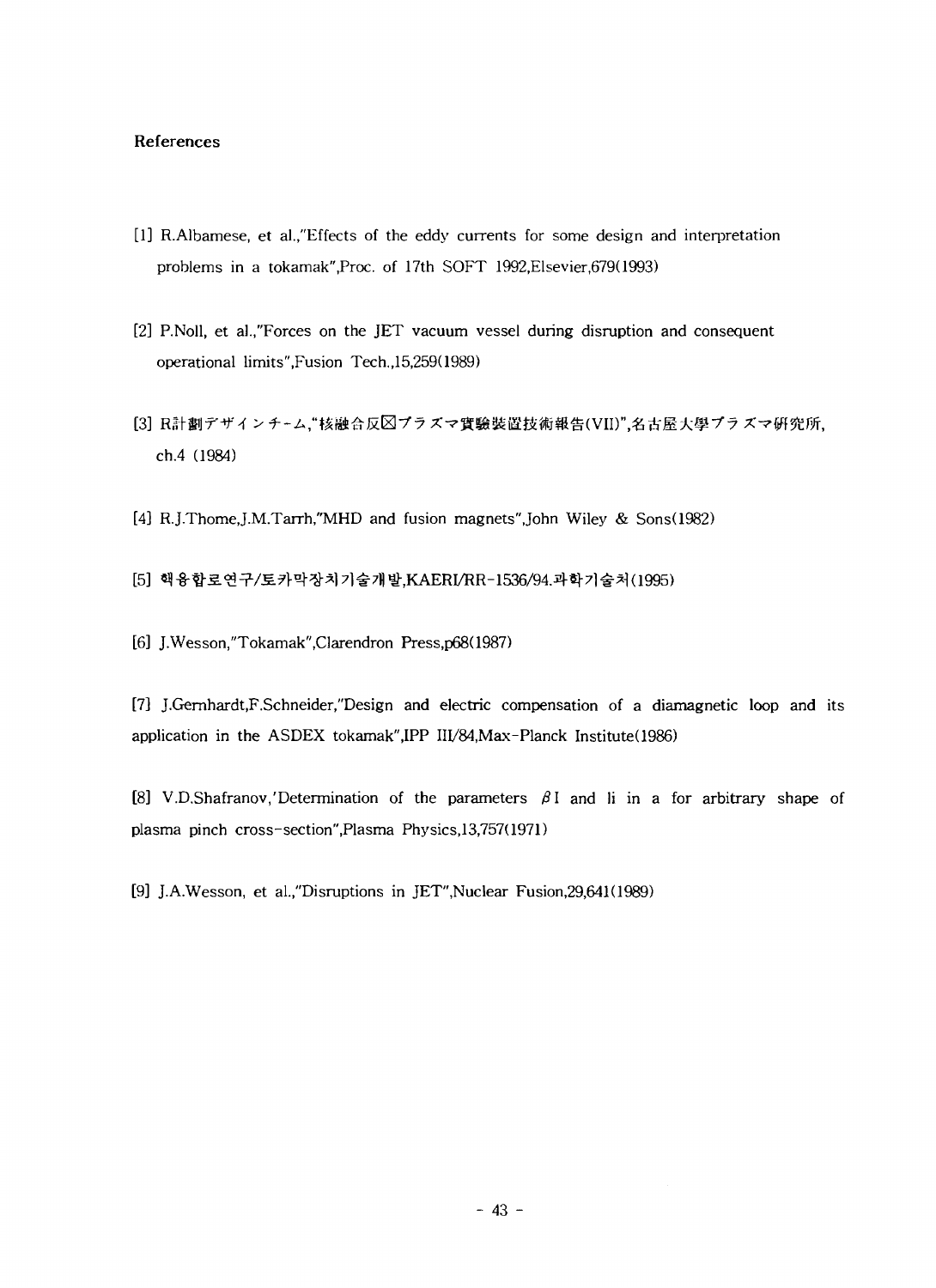|                 | 서                                                                                                       |                     | 지           | 정 보          |       |                  | 양 |       | 식        |               |
|-----------------|---------------------------------------------------------------------------------------------------------|---------------------|-------------|--------------|-------|------------------|---|-------|----------|---------------|
| 수행기관보고서번호       |                                                                                                         |                     | 위탁기관보고서번호   |              |       | 표준보고서번호          |   |       | INIS주제코드 |               |
| KAERI/TR-779/96 |                                                                                                         |                     |             |              |       |                  |   |       |          |               |
|                 | Mechanical Impacts of Poloidal Eddy Currents<br>제목 / 부제<br>on the Continuous Vacuum Vessel of a Tokamak |                     |             |              |       |                  |   |       |          |               |
|                 | 인 상 렬<br>연구책임자 및 부서명<br>( 핵융합로 연구분야)                                                                    |                     |             |              |       |                  |   |       |          |               |
| 연 구 자 및 부서명     |                                                                                                         |                     |             | 인 상 렬, 윤 병 주 |       |                  |   |       |          | ( 핵융합로 연구분야)  |
| 발 행 지           | 대 전                                                                                                     |                     | 발행기관        | 한국원자력연구소     |       |                  |   |       | 발행일      | 1996. 11      |
| 페 이 지           | 50 p.                                                                                                   | 도                   | $\mathbf H$ |              |       | 유 $(0),$ 무 $($ ) |   | 크     | 기        | 210mm X 297mm |
| 참고사항            |                                                                                                         |                     |             |              |       |                  |   |       |          |               |
| 비밀여부            |                                                                                                         | 공개(0), 비공개( ), _급비밀 |             |              |       | 보고서종류            |   | 기술보고서 |          |               |
|                 | 연구위탁기관                                                                                                  |                     |             |              | 계약 번호 |                  |   |       |          |               |

## 초록 (300단어 내외)

토카막 진공용기는 항상 대기압의 영향을 받는 것이외에 풀라즈마 발생과 TF <mark>전</mark>자석 충전, TF 방전과 플라즈마 붕괴시의 energy quench의 모드에서 진공용기의 폴로이달 유기 전류가 발생한다. 용기에 흐르는 유기전류에 대한 일반적인 식과 그 전류로 인한 힘과 압력이 본 보고서에 표현되어 있습니다. 그 결과는 KT-2 토카막 운전시나리 오에 적용된다.

TF 전자석 방전과 플라즈마 붕괴시의 energy quench의 3D FEM 코드인 ANSYS 5.2를 응력해석을 수행하였습니다.

<u>주제명 키워드 (10단어 내외)</u>

eddy current, vacuum vessel, TF, KT-2, plasma, disruption, tokamak, scenario